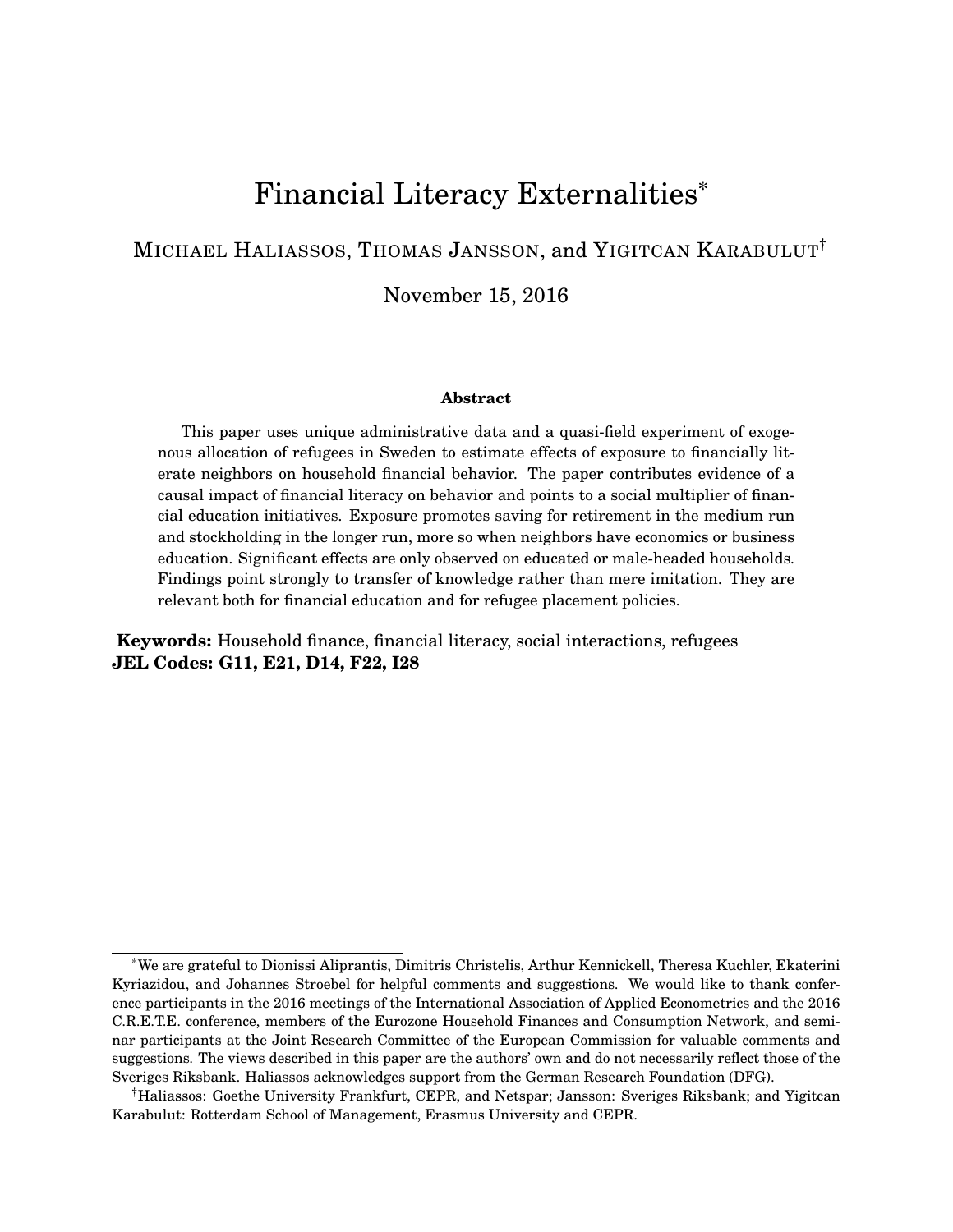## **1 Introduction**

Confronted with the demographic transition and rapid financial innovation, households need to make complicated financial choices with profound and lasting consequences on their economic well being. Research on financial literacy, which has developed rapidly over the past decade, has established the widespread presence of financial illiteracy across countries at various stages of economic development, as well as a strong correlation between financial literacy and positive financial outcomes at the household level (see Lusardi and Mitchell (2014) for the state of the art). Establishing causality from financial literacy to economic outcomes has been more challenging but of profound importance for policy choices and priorities in the presence of competing approaches to enabling household financial decisions. These include financial regulation, financial advice, and default options that come into effect if the household takes no action.

Knowing whether and to what extent financial education programs should be part of this arsenal depends crucially on identifying a causal link between financial literacy and good financial outcomes for the household. Yet unobserved factors, including but not limited to cognitive abilities, can lead an individual both to become financially literate and to have good financial outcomes, without a direct causal link between the two. Furthermore, the observed correlation between financial literacy and outcomes may be due to reverse causality, e.g., from retirement saving to learning about financial concepts. In either case, the observed correlation would not imply that promoting financial literacy can be expected to improve financial outcomes for households.

Rather than focusing on the role that own financial literacy can play for household financial outcomes, this paper is, to the best of our knowledge, the first to study financial literacy externalities, i.e., the potential for financially literate neighbors to have an exogenous (positive) influence on financial choices of households. If the presence of such externalities is established, it can constitute a powerful argument for the relevance of financial literacy for economic well being, strengthen the case for introducing effective financial education pro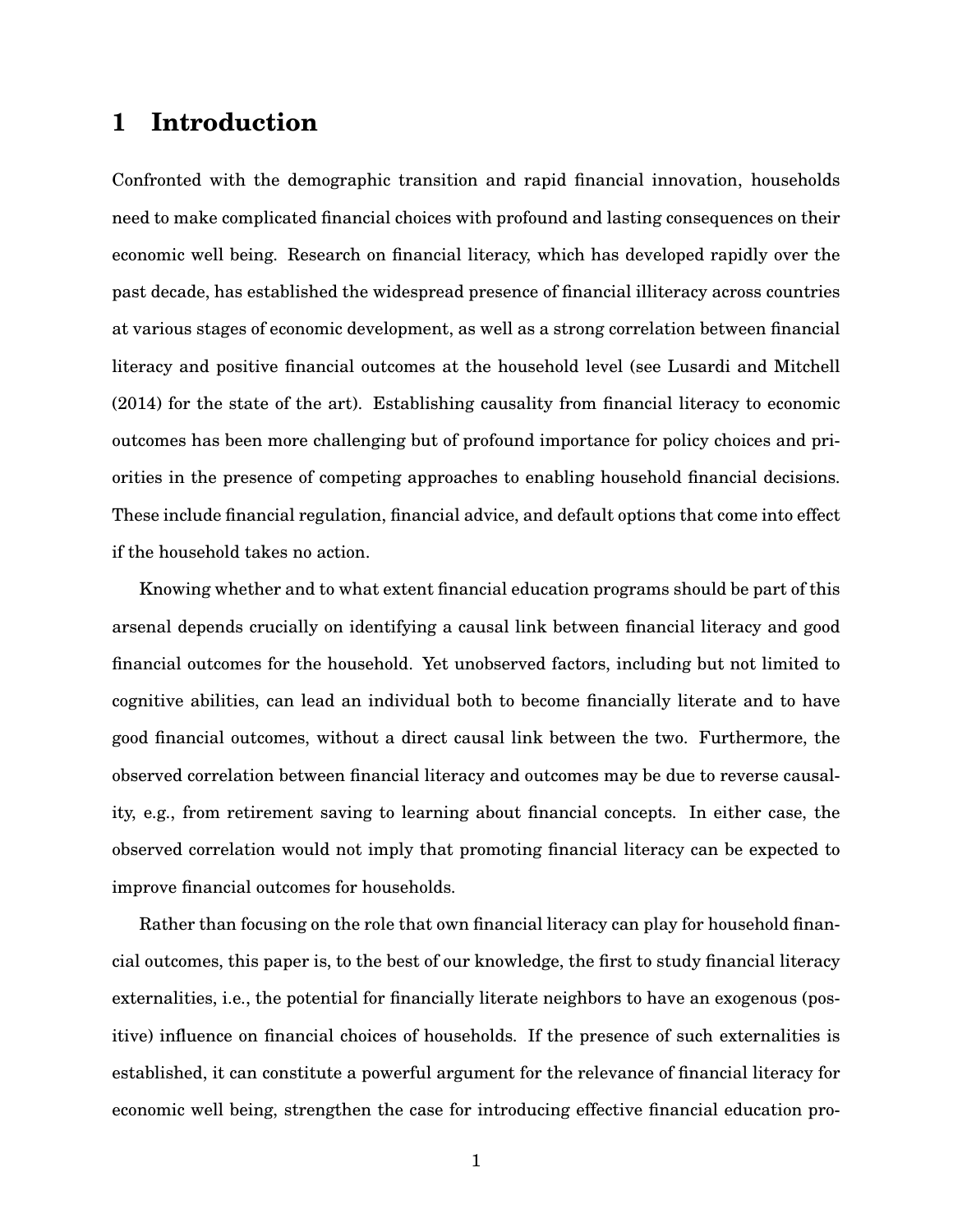grams, and imply wider reach and greater cost effectiveness as a result of social multiplier  $effects.<sup>1</sup>$ 

Financial literacy externalities reinforce and extend the notion of human capital externalities, in the spirit of Acemoglu (1996) and Acemoglu and Angrist (2001), as motivations for suitable educational programs but in this case with financial content. Beyond financial literacy, examination of such externalities has implications for two other budding literatures, related to peer effects on financial behavior, and to financial outcomes of immigrants and refugees. The former is relevant for the spread of (possibly flawed) financial behavior across broad segments of the population, while the latter has relevance for little appreciated aspects of refugee policies in the ongoing crisis.

The literature on (own) financial literacy has sought to overcome the econometric problems of reverse causality and unobserved heterogeneity through instrumental variable estimation. Researchers have been inventive in devising instruments for own financial literacy, either by going back to early life events or by looking at environmental factors.<sup>2</sup> An important concern is the potential influence of early life or environmental conditions on shaping financial behavior of the individual through unobserved channels, beyond the various included controls.

When studying financial literacy externalities, the identification issue is shifted to dealing with endogenous sorting of financially sophisticated households into neighborhoods with other sophisticated people, as this could induce a positive correlation between financial outcomes and neighborhood financial literacy without a causal influence of the latter. This problem, however, is overcome if respondents have been randomly allocated to specific ar-

<sup>&</sup>lt;sup>1</sup>This last factor is relevant even if thorough financial education programs are only possible and effective at younger ages, as their effects could spread to a wider range of the life cycle.

 $^2$ Instruments that relate to early-life conditions have included understanding of financial matters by parents as perceived by the respondent, self-reported mathematics grades at age 10, institutional changes affecting early education, or introduction of financial education requirements interacted with State spending on education. See, for example, Lusardi and Mitchell (2009),van Rooij et al. (2011), and Jappelli and Padula (2013). There has been limited experimentation with environmental factors as instruments for own financial literacy: political beliefs in the environment of the respondent have been used on the assumption that more right wing beliefs are associated with greater financial knowledge (Bucher-Koenen and Lusardi, 2011).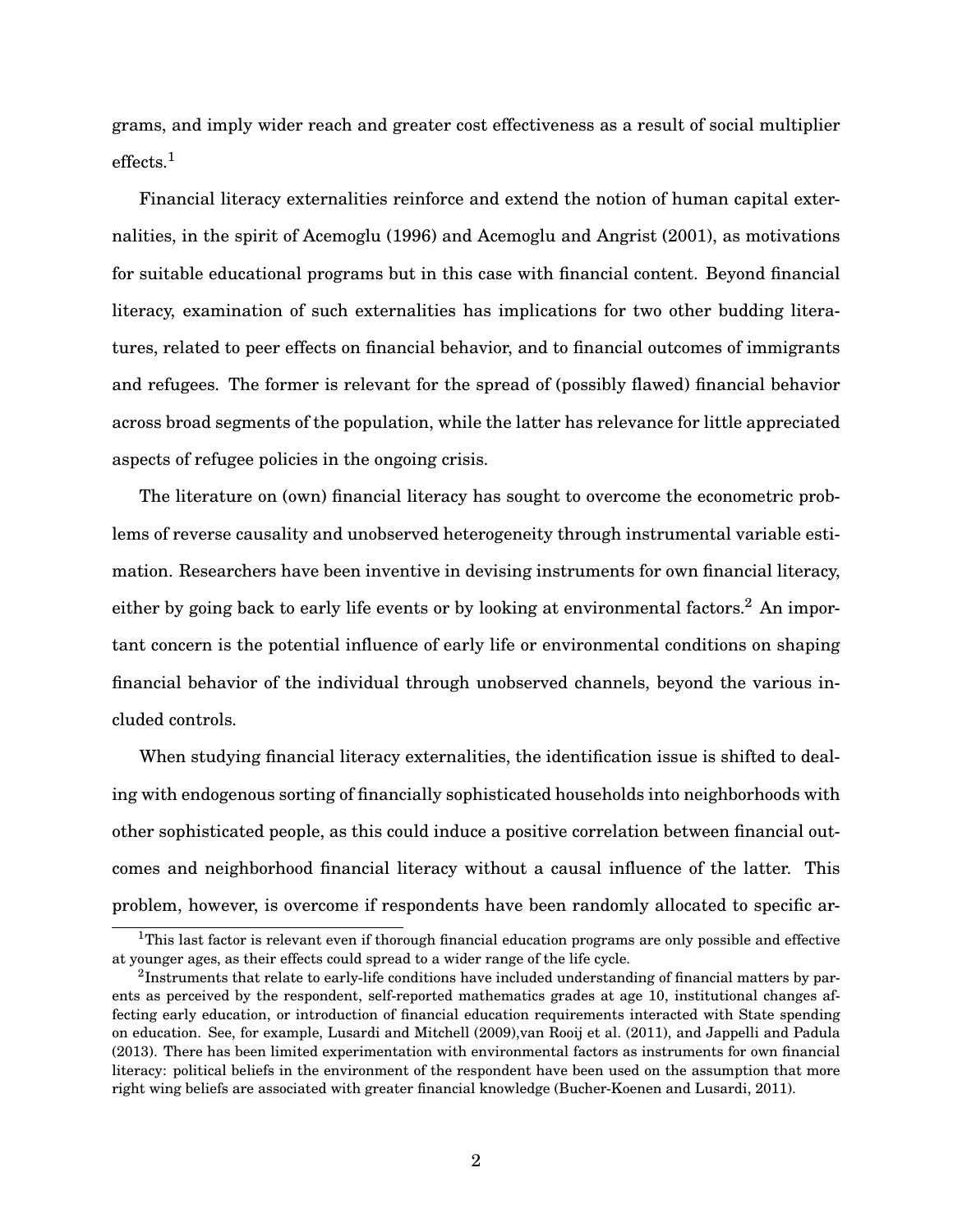eas. With exogenous placement, the initial share of financially literate neighbors is not a matter of choice of the respondent and can be used as an exogenous control. Moreover, other potentially unobserved features of the broader initial environment of the respondent can be controlled for through fixed effects.

In this paper, we exploit a rare natural experiment, namely a Swedish policy of exogenously allocating refugees to parishes and apartments, and a unique data set tracking refugees and characteristics of their neighborhoods over twenty years, as well as details of their financial behavior ten to twenty years after entry. Specifically, refugees who moved to Sweden for reasons other than family reunification, mainly between 1987 and 1991, were subjected to a settlement policy, under which the Swedish Immigration Board (quasi-) randomly assigned refugees to an initial parish and apartment within that parish. Once the residence permit of an asylum seeker was approved by the immigration authorities, the municipal officers randomly allocated refugee immigrants to apartments based on characteristics observable to the officers and included in our dataset. It is important to note that there were no face-to-face meetings between placement officers and refugees, so that assignment of a refugee cannot have been based on unobserved individual characteristics beyond the observable ones included as controls.<sup>3</sup>

We use our detailed data set to study whether household financial behavior is influenced by the share of financially literate people in the neighborhood (electoral district) of the respondent or by the share of those saving for retirement, after controlling for a range of respondent characteristics, unobserved features of the parish of initial placement (a broader area than the electoral district), as well as unobserved heterogeneity of respondents.<sup>4</sup> We

<sup>3</sup>For details about the policy experiment, see Edin et al. (2003) pp. 333-335. Edin et al. (2003) and Åslund et al. (2011) use this natural experiment to study different issues, namely the consequences of living in enclaves for labor market outcomes and to what extent immigrant school performance is affected by the characteristics of neighborhoods in which they grew up, respectively.

<sup>4</sup>Other relevant features of the shared environment include the quality of public amenities and the penetration of the financial sector in a given neighborhood (Oreopoulos, 2003; Manski, 1993). As noted by Manski (1993), these 'correlated' effects are not social effects, and are not created by social interactions (Damm and Dustmann, 2014). It is thus important to provide an estimate of the effect of financial literacy externalities on individual behavior that controls for the presence of unobserved environmental factors beyond the share of financially literate neighbors. Controlling for the presence of such factors over the broader area of the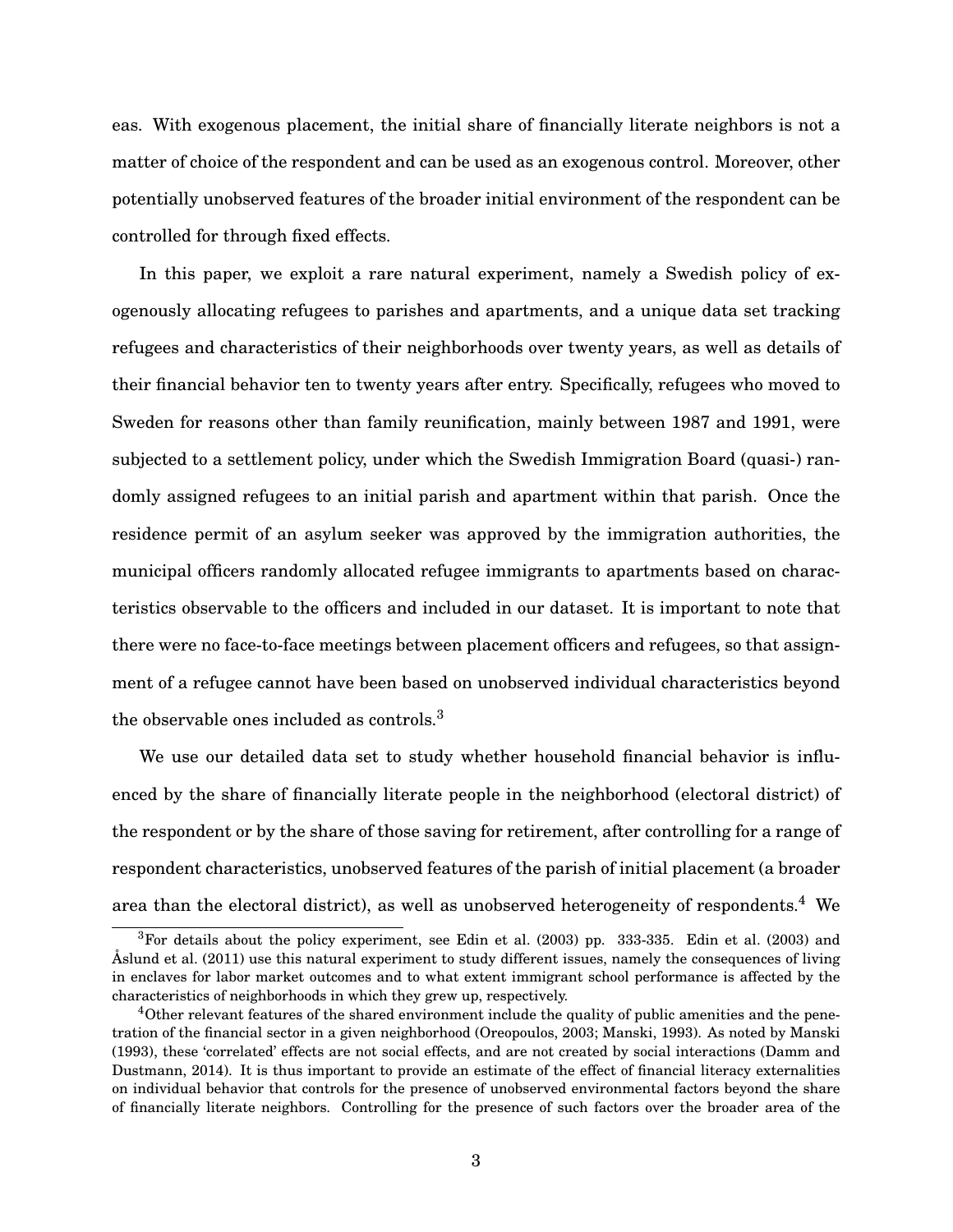consider both medium- and longer-run effects on refugee financial behavior. The effect of financial literacy of neighbors on the respondents' financial behavior is potentially a function of the likelihood of interaction and of the content conveyed by neighbors to respondents, which in turn depends on the knowledge neighbors have, on the ability of refugees to absorb, and their confidence to make use of that knowledge. We identify the effect of financial literacy externalities and explore the relevance of such factors in making them operative.

We find more sizeable effects of the share of neighbors with specialized knowledge of economics or business rather than of those with general ability to deal with quantitative topics. As we start observing financial behavior of refugees about ten years after they are granted asylum and we follow them until the end of twenty years, we consider whether effects of financial literacy externalities due to the exogenous initial allocation of refugees are present over the medium run and over the longer run. We find medium-run effects on participation in retirement accounts and longer-run effects on the more informationintensive and initially less salient asset, namely stocks.

We also consider the effect of financial behavior of neighbors, and in particular the share of neighbors who actively contribute to retirement saving on private accounts. We find that this share has significant, though smaller, effects on refugee financial behavior than having financially literate neighbors, suggesting that imitation is less important than transfer of relevant knowledge.<sup>5</sup>

Importantly, we find that externalities are operative only for the more educated refugees and for male-headed households. In the baseline runs, we focus on financially literate neighbors who are Swedes or immigrants with more than twenty years in Sweden. When we

parish rather than the electoral district is both plausible and useful in identifying such environmental effects separately from the share of financially literate neighbors defined over the electoral district.

<sup>&</sup>lt;sup>5</sup>Observation could lead to adjustments of own financial behavior without information flows through the perception of norms (whether neighbors take financial risks or save for retirement), consistent with models of conformity (Bernheim, 1994): as individuals lack information, they mimic the behavior of peers. This need not be passive mimicking but inference that neighbors have knowledge that warrants such actions. Beyond rational inference, social comparison considerations, such as "role model" effects, may be present: an individual makes decisions based not just on his/her own preferences but also on whether his/her decisions deviate from choices made by others in the reference group (Glaeser and Scheinkman, 2001; Akerlof, 1997).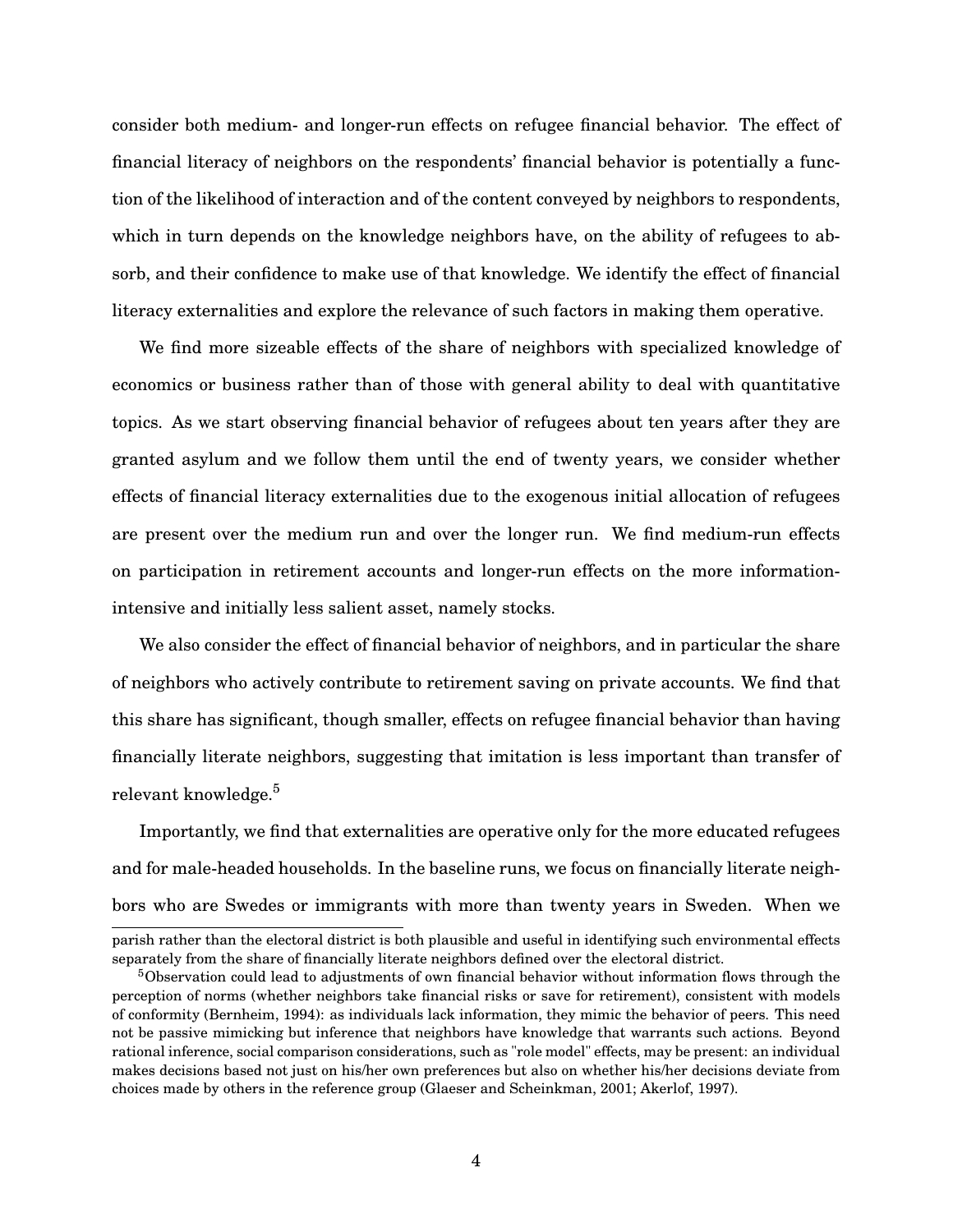expand the relevant circle of neighbors to include more recent immigrants, i.e., those who have spent between ten and twenty years in Sweden, we find opposite effects of the additional neighbors on participation in the two assets. Our findings suggest that financial literacy externalities involve the transfer, processing, and salience of information, as well as confidence to apply it, rather than mere imitation of the actions of financially literate neighbors.

Our paper links to three strands of literature. Financial literacy and its relevance for financial behavior have been actively studied for more than a decade. Following the seminal paper of Lusardi and Mitchell (2007), several papers established widespread financial illiteracy in different countries, with regard even to simple concepts such as interest compounding, real versus nominal interest rates, and diversification. Concentration of financial illiteracy among certain demographic groups, as well as strong correlation between financial literacy and financial outcomes have been shown. These include lack of saving for retirement, lower wealth, stock market non-participation, use of higher cost credit, being in credit arrears, and recently also wealth inequality.<sup>6</sup> There is important recent progress on the issue of the effectiveness of financial education programs at schools.<sup>7</sup> The second strand of literature deals with effects of social interactions on household financial behavior, which is itself part of a broader literature on a range of economic and social outcomes.<sup>8</sup> The third

<sup>6</sup>See (van Rooij et al., 2011; Disney and Gathergood, 2013; Lusardi and Mitchell, 2014; Lusardi et al., 2016).

 $7H$ ospido et al. (2016) found that such programs are effective in improving financial literacy test scores of treated school children. Alan and Ertac (2016) conduct experiments with implementing an educational program in primary schools and find it effective for encouraging school children to exhibit greater patience when making intertemporal choices in incentivized experimental tasks, even three years after the educational program was administered. Brown et al. (2015) exploit variation in the enactment of financial and economics education reforms in high school curricula within and across US states to show that financial and economics education reforms have significant (though moderate and opposite) effects on the debt-related outcomes of 19 to 29-year-olds: the tendency to hold debt and to run into repayment difficulties are somewhat reduced by financial education and increased by economics education.

 ${}^{8}$ In a seminal paper, Duflo and Saez (2002) focused on endogenous effects and found evidence that observing a higher share of workplace peers invest in a particular retirement product increases the probability that the respondent will also invest in the product. Hong et al. (2004) focused on the degree of sociability, as proxied by church attendance, participation in social clubs and similar activities, and they found that more sociable households are more likely to hold stocks. Kaustia and Knüpfer (2012) exploited geographic information and found that the stock market performance of peers influences stock market entry. On the debt side, Georgarakos et al. (2014) found that those who perceive themselves as earning less than the average of their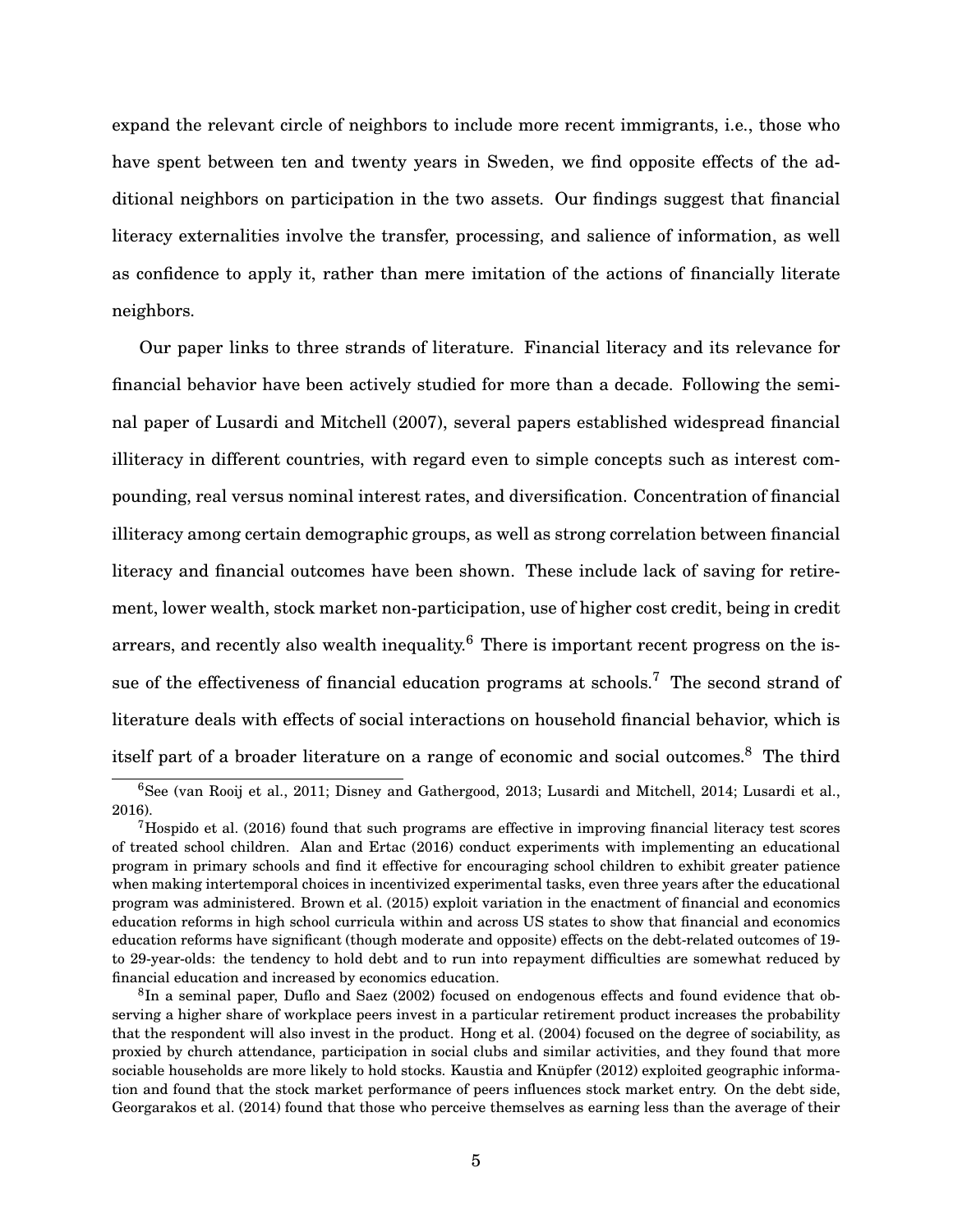strand of literature is the study of immigrant financial behavior. Compared to other aspects, such as labor or fertility outcomes, financial behavior of immigrants has received more limited attention, focused on establishing links to culture.<sup>9</sup>

Section 2 describes the data, our sample construction, and our proxies for financial literacy externalities. Section 3 presents the estimation model and features of the placement policy relevant to it, while section 4 reports our findings. Section 5 concludes and presents policy implications for financial education programs and for placement of refugees. The Online Appendix contains variable definitions, robustness exercises, and some information on electoral districts.

### **2 Data and Measurement of Externalities**

#### **2.1 Data and sample construction**

The policy experiment regarding the initial allocation of refugee immigrants to different neighborhoods took place between 1985 and 1994 but was most strictly enforced in the 1987 to 1991 period on which we focus. We use STATIV and LINDA databases from 1987 to 2007 to identify the refugee immigrants, characteristics of the neighborhood of each respondent, and the financial behavior of refugee immigrants. Both of these datasets are provided by Statistics Sweden for the observation period from 1985 to 2007.

LINDA consists of an annual cross-sectional sample of around 300,000 individuals, or approximately 3% of the entire Swedish population, and an annual immigration sample of

peers are more likely to borrow, to borrow larger amounts, and to worsen their indicators of potential financial distress.

 $9$ In a pioneering paper, Carroll et al. (1994) examined the role of culture for saving patterns at the individual level, while Guiso et al. (2006) looked at national saving rates. Osili and Paulson (2008) found a link between the degree of investor protection in the country of immigrant origin and the probability of the immigrant to participate in the stock market. Guiso et al. (2004) focused on use of basic financial instruments, such as writing a check or purchasing a share, and found that this is affected by the level of social capital. Guiso et al. (2006) provided evidence that trust is influenced by ethnic origin in US data, while Guiso et al. (2003) found evidence that trust is influenced by religion, both pointing to the relevance of culture. Haliassos et al. (2016) found that financial behavior differs across cultural groups of migrants, controlling for a range of characteristics, but these differences diminish with exposure to host country institutions.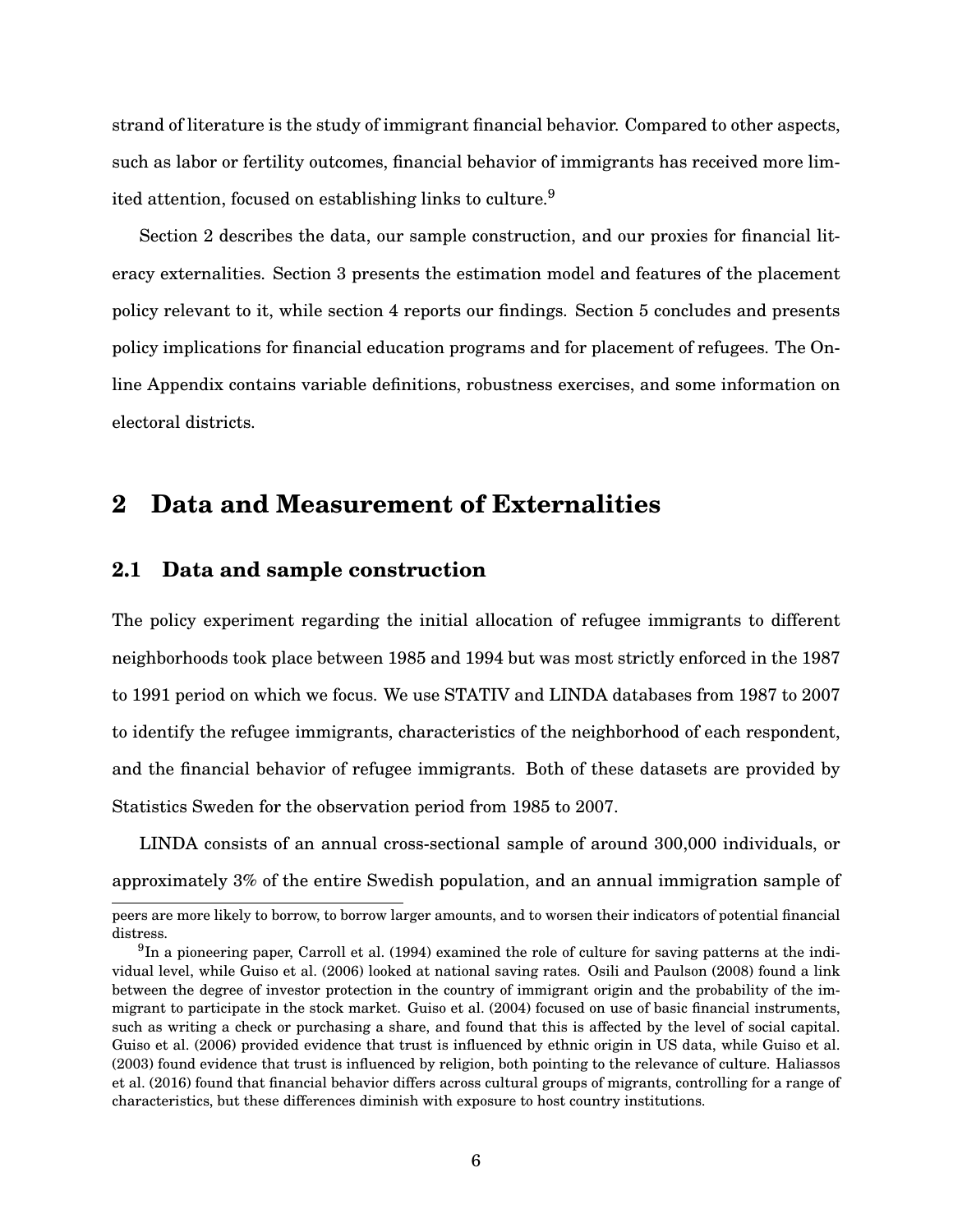around 200,000 individuals, or approximately 20% of all immigrants in Sweden. The data contain detailed and highly accurate information on financial and demographic characteristics of each sampled household as well as characteristics of their place of residence. The data include detailed information on household assets and debt for the sample period from 1999 to 2007, allowing us to consider effects that arise from exposure to financially literate neighbors as these manifest themselves over the medium and the longer run. We are also able to observe features both of the parish and the electoral district where the refugee was originally assigned.<sup>10</sup>

The STATIV database contains the entire Swedish population and combines a large number of different variables from different registers in Sweden. We use the information from STATIV as a supplementary database to LINDA, as STATIV provides very detailed and rich information about refugee immigrants. These include special coding for reasons for residence (e.g., refugee immigrant or labor immigrant) and the type of refugee immigrant.

When constructing the working sample, we adopt a conservative strategy in order to minimize potential misclassification or measurement errors. We restrict our attention to immigrants who entered Sweden between 1987 and 1991.<sup>11</sup> Unlike some previous work, we are able to identify refugees among immigrants with great accuracy, through use of the STATIV data and include in the sample only those immigrants who were registered as refugees. We exclude from the sample those refugees who have been recorded as coming to Sweden for work reasons, family ties, other extensions, studies, other reasons, as well as refugees who are flagged as having enough living supplies. In other words, we only consider those refugees who are indicated as being in need of protection, or having been admitted for humanitarian reasons, i.e., those who find themselves in a particularly weak situation and present no doubt that they had to comply with the location instructions received by the immigration authorities.

 $10$ There are approximately 5,700 electoral districts in Sweden, typically with 1000 to 2000 people in an electoral district. Information is available at *http* : //*www*.*scb*.*se*/*sv*/*H itta* − *statistik*/*Re gional* − *statistik* − *och*− *kartor*/*Statistikatlasen*/*V alen*−2010− *i* − *interaktiv* − *kart f orm*/

 $11$ See also Edin et al. (2003).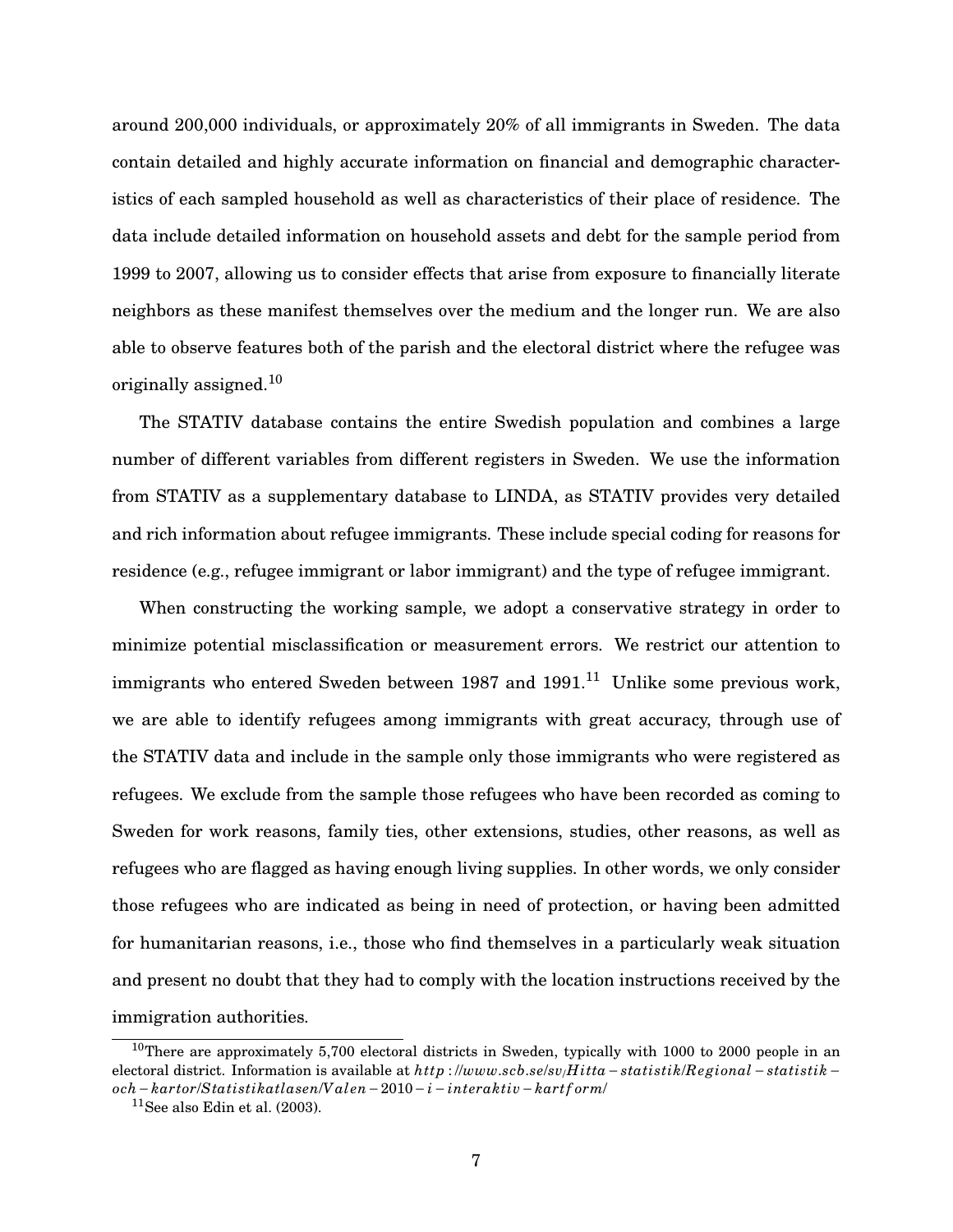We take further precautions in minimizing the probability of misclassifications. Specifically, to exclude family reunification cases from the analysis, we drop refugees who at the time of their first appearance in the LINDA dataset belong to a household with an adult (i.e., 18+) already residing in Sweden or holding a Swedish citizenship. Finally, we only keep those refugee immigrants who were first sampled in LINDA in the year of immigration or in the following year.

Out of this conservatively constructed sample, we drop households with missing information on the initial place of residence or the current place of residence (where by "current" is meant the 1999-2007 period) of the refugee, or the year of immigration, or the country of refugee origin. As we need to match refugees to their environment, we also exclude observations if there is missing information on the share of neighbors who have particular educational qualifications (described below) or who save for retirement.

Despite this conservative approach, we end up with 4,061 refugee immigrants in the final sample in any given year. Descriptive statistics for the pooled sample of 36,513 observations are presented in Table I. The breakdown of refugees by country of origin and by year of immigration is shown in Table II. Slightly more than a quarter of the refugees came from Iran, 13.22 percent from Chile, while Iraq and Lebanon have about 9 and 8 percent, respectively. As shown in Panel B, more than half the refugees in the sample entered Sweden in 1988 or 1989, while the rest entered in 1987 or 1990, with only a few entering in 1991.

#### **2.2 Proxying for financial literacy externalities**

Our basic premise is that individuals have the greatest scope for interaction with people in their immediate environment, here being proxied by their electoral district. The potential of refugees for improving their own financial literacy through such interaction is assumed to be an increasing function of the (log) share of financially literate people living in their electoral district *j*. This is because, other things equal, their greater presence raises the probability of interaction of a refugee with somebody who has relevant information to convey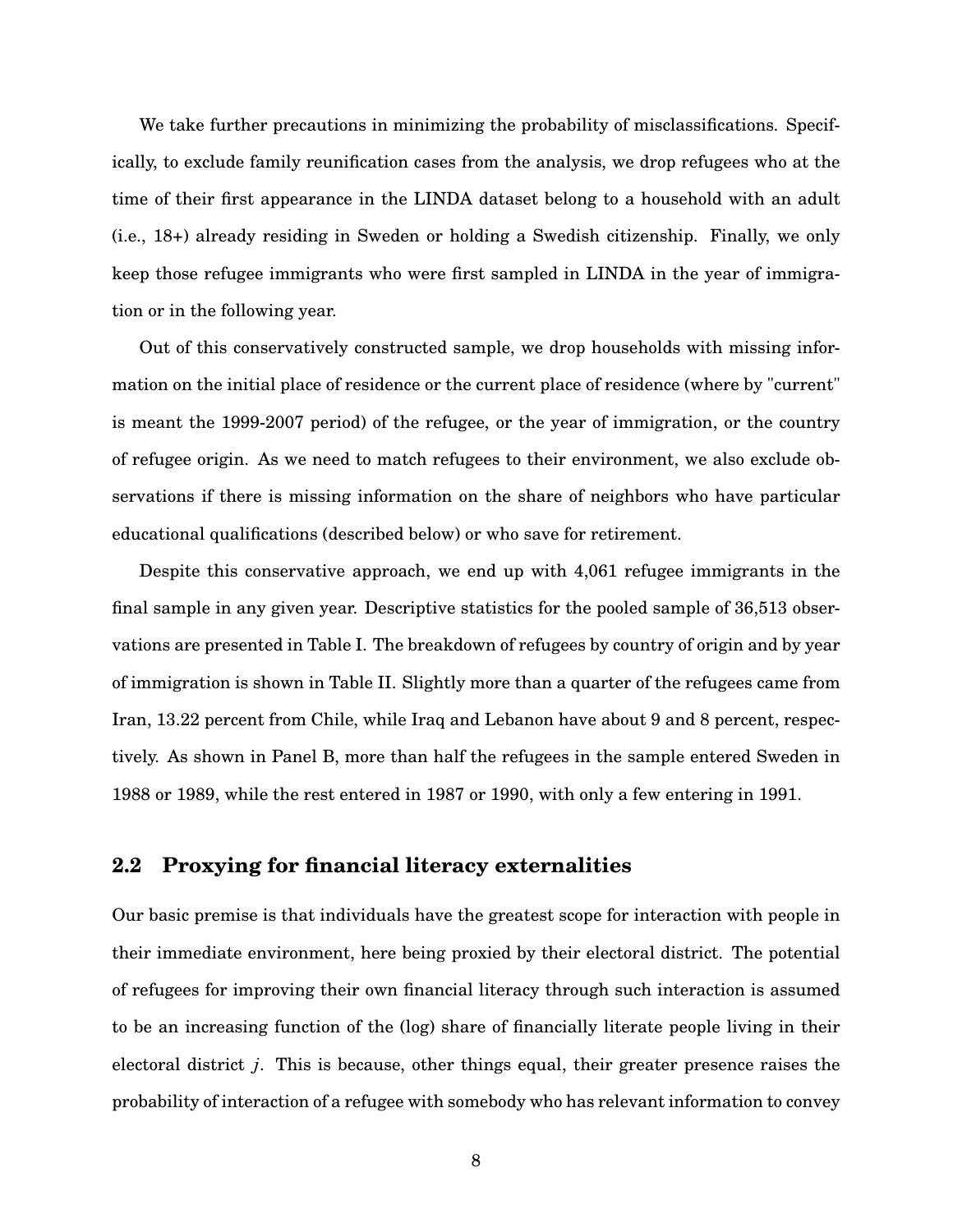for household financial decisions.

We consider the "long shadow" of the share of financially literate neighbors in the initial electoral district of placement. Because of exogenous placement to that district, which is not based on refugee characteristics we do not observe in the data, we can uncover causal effects with OLS or probit estimation without instrumenting.

In addition to presenting effects of financial literacy externalities over the entire period in which we observe financial behavior (1999-2007), we are also able to distinguish between "medium-run" effects of financial literacy externalities, namely those on financial behavior of refugees in the period 1999-2003, and "longer-run" effects, that focus on financial behavior in the period 2004-2007. The main text presents OLS results from a Linear Probability Model (LPM), while Online Appendix C presents probit estimation results to examine robustness across estimation methods.

An important issue is whom to consider financially literate and thus in a position to generate the externalities relevant for neighbor financial behavior. There is no single way to define financial literacy, and different researchers and organizations have done so in different ways.<sup>12</sup> The most widely adopted definition of financial literacy focuses on knowledge of basic financial concepts and familiarity with the economic environment.

We consider three alternative measures of financial literacy among neighbors and examine robustness of our findings and relevant nuances of each alternative. Our benchmark measure of financial literacy among neighbors refers to the share of neighbors in the electoral district, defined as those who have business/economics education and have attended college. To make sure that theoretical knowledge is combined with knowledge of Swedish institutions, we exclude from the set of relevant neighbors in the base runs migrants who have less than 20 years in Sweden.<sup>13</sup>

An alternative measure of financial literacy we consider is the share of electoral district

<sup>12</sup>For an overview, see Lusardi (2008) and Lusardi and Mitchell (2007).

<sup>&</sup>lt;sup>13</sup>In section 4.3 we also consider a broader set of relevant neighbors, which only excludes migrants who have spent less than 10 years in Sweden.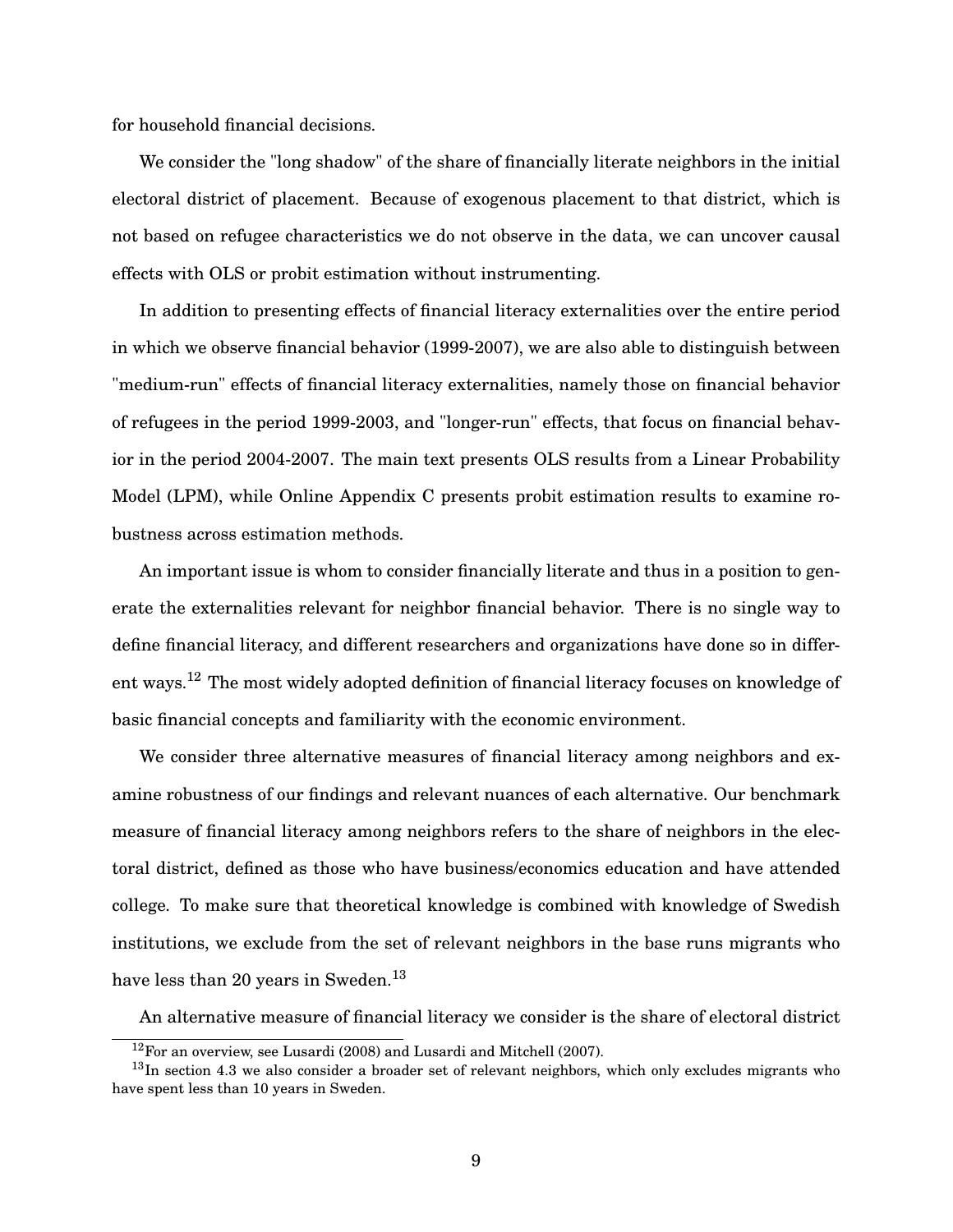neighbors who have a quantitative educational background, regardless of whether they have been trained in economics and finance. A quantitative background typically facilitates the processing of information relevant for financial behavior and could also yield useful externalities. We test for the presence of such externalities and compare their magnitude to those generated by neighbors with business and economics education.

While the first two measures emphasize educational background, a third measure takes a different viewpoint of financial literacy externalities, namely that of neighbors providing an example that respondents can follow, whether or not they fully understand the information that led to this financial behavior. Specifically, this measure focuses on the share of electoral district neighbors who contribute to private retirement saving plans. It potentially encompasses cases where the respondent simply mimics the neighbor who holds retirement products, those where the respondent discusses with the neighbor and gains knowledge relevant for saving for retirement, as well as intermediate cases where observing that the neighbor holds retirement products is not mindless imitation but is seen by the respondent as an informative signal about the usefulness of these products.

Beyond testing for the presence of a causal influence of the share of financially literate neighbors on financial behavior over the medium and the longer term, we probe further to uncover operative links. We perform two sample splits - by education and by gender - and examine the size and significance of the coefficients on the financially literate share in each pair of subsamples. The nature of the allocation process performed by immigration officials, focused as it was on education, language, and family size, could a priori result in differences across subsamples in exposure to externalities, and these might confound results on the operativeness of different channels per se.<sup>14</sup> Table III verifies that allocation of refugees by immigration officials did not result in different exposures of the two subsamples to financially literate neighbors, regardless of the financial literacy measure used. For each sample

<sup>14</sup>As reported in Edin et al. (2003), the governing criteria for allocation of refugees to apartments were language, formal qualifications, and family size. Preference was given to highly educated individuals and to those who had common language with some members of the resident immigrants. Single individuals were more difficult to place, given the smaller availability of apartments for single occupancy.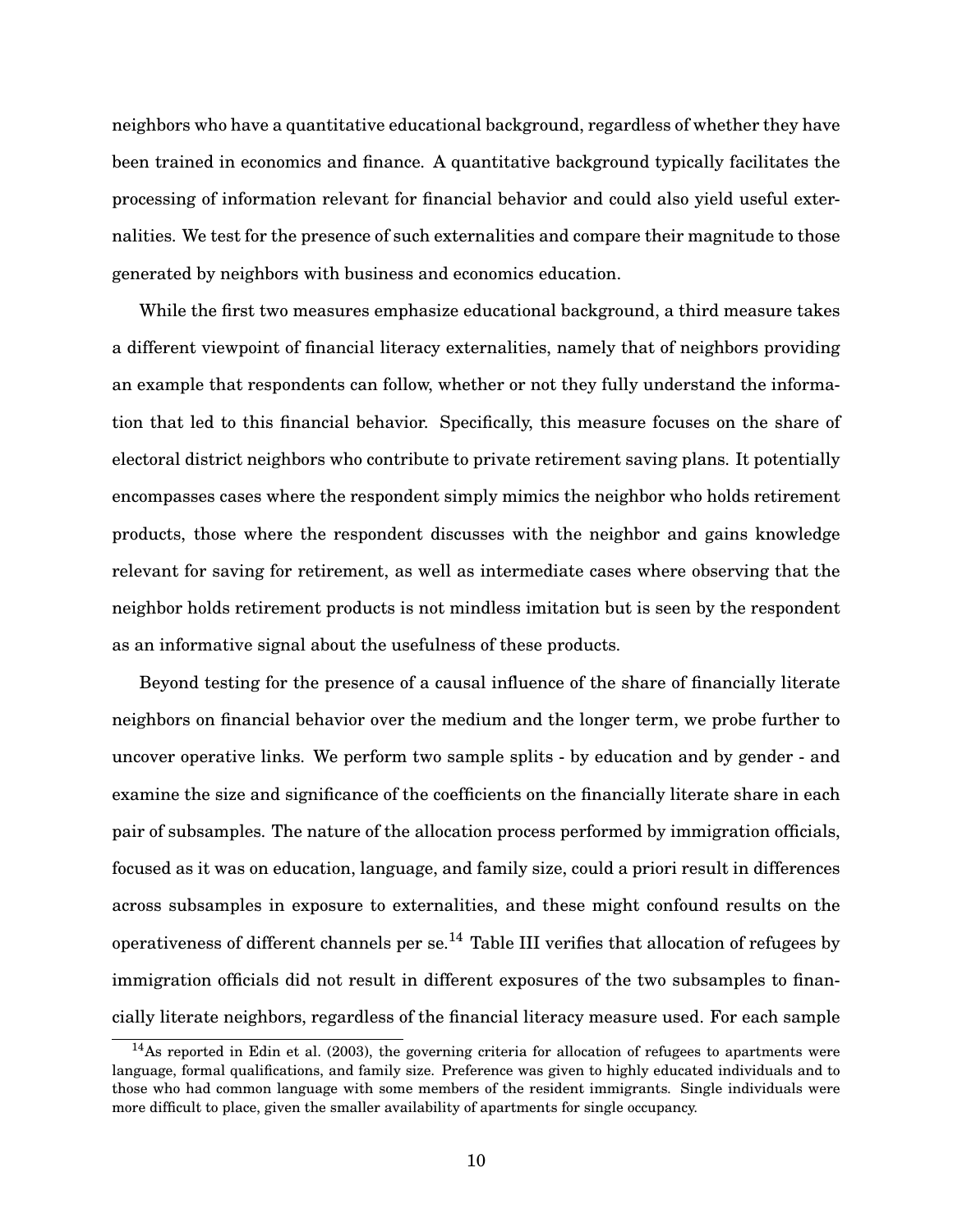splitting criterion, the two subsamples exhibit comparable average exposure to financially literate neighbors, as well as comparable variation in this exposure.

We also explore financial literacy externalities for different definitions of the relevant neighbor circle. In benchmark runs, we restrict our measure of financially literate neighbors to those who are native Swedes or immigrants with more than twenty years in Sweden. In Online Appendix B, we include all immigrants who have been at least ten years in Sweden. As we consider different groups, we essentially vary the likely intensity of interaction between refugees and their neighbors, while we ensure that neighbors have the necessary practical knowledge of the Swedish financial system by not considering immigrants with less than ten years of stay in the country.

### **3 Estimation**

In what follows, we model two aspects of financial behavior, namely the participation in risky and information-intensive financial instruments, i.e., stocks, and saving for retirement. In modeling these decisions, we control for a sizeable number of observable household characteristics, introduce a number of fixed effects, and random effects depending on the estimation method, and estimate the impact of measured exposure to financial literacy externalities in the initial neighborhood of assignment (electoral district). We first consider the features of the quasi-field experiment that are most relevant for the estimation model, and we then describe the model.

#### **3.1 Relevant features of the refugee placement policy**

Our causal analysis of the effect of financially literate neighbors in the initial (electoral) district of placement on subsequent asset participation of refugees relies on the assumption that, given the observed characteristics of the refugee, the characteristics of initial location are independent of unobserved individual characteristics determining the probability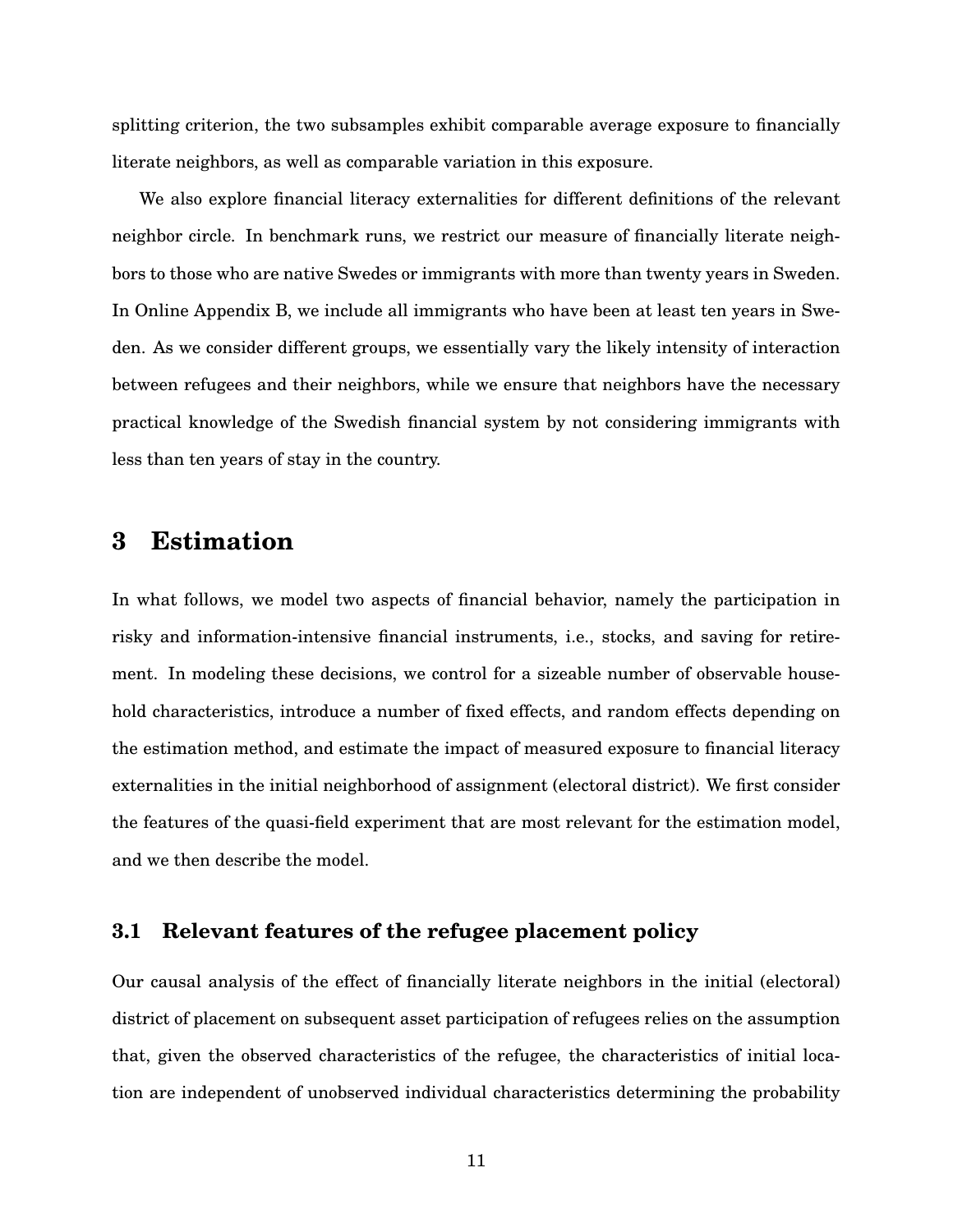of saving for retirement or holding stocks. The way in which the refugee placement program assigned refugees to particular apartments is relevant for the validity of this assumption.<sup>15</sup>

In 1985, the Swedish Immigration Board was assigned the task of placing refugees in particular apartments, in response to complaints from certain municipalities that they were bearing disproportionate burdens of absorbing immigrants in the 1980s. Almost all municipalities participated in the program, which went on until 1994 but with strictest implementation during the period 1987-91, on which we focus. Given this motivating concern, the placement program did not assign refugees to apartments based on some lottery but mainly on the basis of availability of public housing (a suitable apartment). Program officers also took into account the education level of the refugee, whether others speaking the same language existed in the area of placement under consideration, and whether the refugee was married or single, with the latter being more difficult to place in view of limited availability of small apartments. Refugees were also asked to state their preferences. There was no personal interview with the refugee. Placement occurred shortly after the refugee obtained a residence permit.

In our estimation, we are able to control for all relevant observable characteristics of the refugees that may have influenced their initial assignment. How could unobserved refugee characteristics enter the determination of initial placement? One channel might be provision of information to the placement officers outside what is recorded in the data. Since there was no interview and no further contact between the officers and the refugees, this channel can plausibly be ruled out.

Another possibility is that the statement of refugee preferences influenced placement, and these preferences were themselves influenced by unobserved factors also relevant for asset participation. Descriptions of the process and interviews with placement officers (Åslund et al., 2011) make it clear that the key limiting factor in placement was the availability

<sup>&</sup>lt;sup>15</sup>The placement program is described extensively in two papers, Edin et al. (2003) and Åslund et al. (2011), on which this subsection draws. Our use of STATIV allows us to identify precisely the refugees among migrants to Sweden in the relevant period.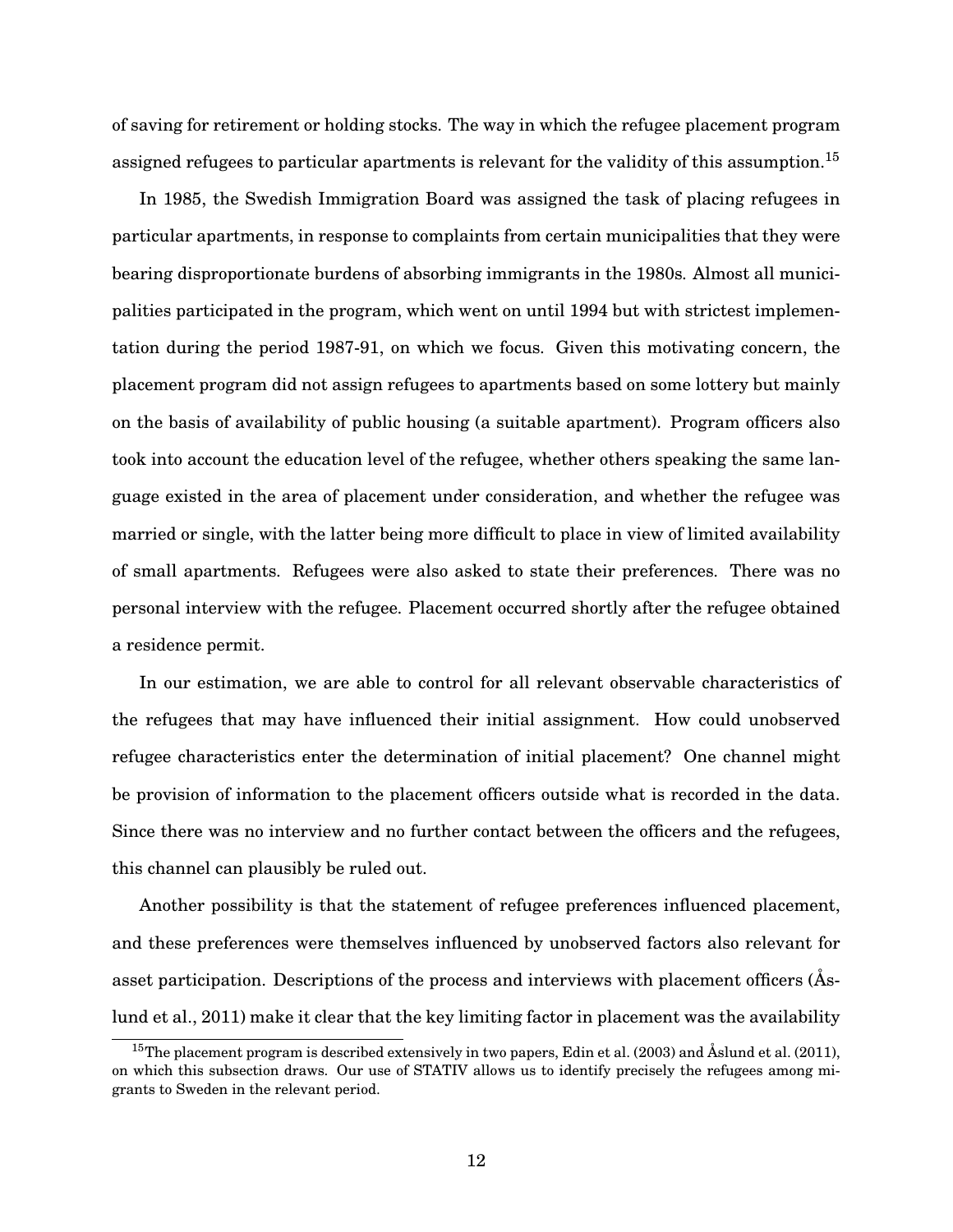of an apartment and not the preferences of refugees. Refugees tended to apply for placement in the largest and better known cities, but the economic boom meant that very few places were available there. Further evidence that refugee preferences hardly influenced the outcome is that the allocation of refugees through the program differed from the pre-existing endogenous allocation across the country, as well as from the allocation that was observed after sufficient time had elapsed for refugees to relocate on their own without paying shortterm costs (such as being able to enrol in language classes). All in all, it seems that the assumption that the characteristics of initial location are independent of unobserved individual characteristics determining the probability of saving for retirement or holding stocks seems warranted.

#### **3.2 The estimation model**

In our benchmark regression (1), we estimate the long shadow of the effect of financial literacy in the original electoral district over the medium and over the longer run, controlling for unobserved characteristics of that original electoral district. Given the panel nature of the dataset, we account for various fixed effects, as well as for household unobserved heterogeneity:

$$
Y_{ikt} = \alpha \cdot X_{ikt} + \beta \cdot FLShare_{l0} + \gamma_{j0} + \gamma_k + \gamma_0 + \gamma_t + \epsilon_{ikt}
$$
 (1)

where *Yikt* refers to the relevant aspect of financial behavior observed for household *i* from country of origin *k* in period *t* over the horizon of interest (full period, medium run, or longer run) and *FLShare* the share of financially literate neighbors that household *i* had in its initial electoral district, *l*0. For our medium run analysis, the observation years are *t* = 1999,..,2003, while for the longer-run analysis, the corresponding years are *t* = 2004,..,2007. The full period comprises both sets of years.

We are able to control for a wide array of observable characteristics, denoted by *X*. These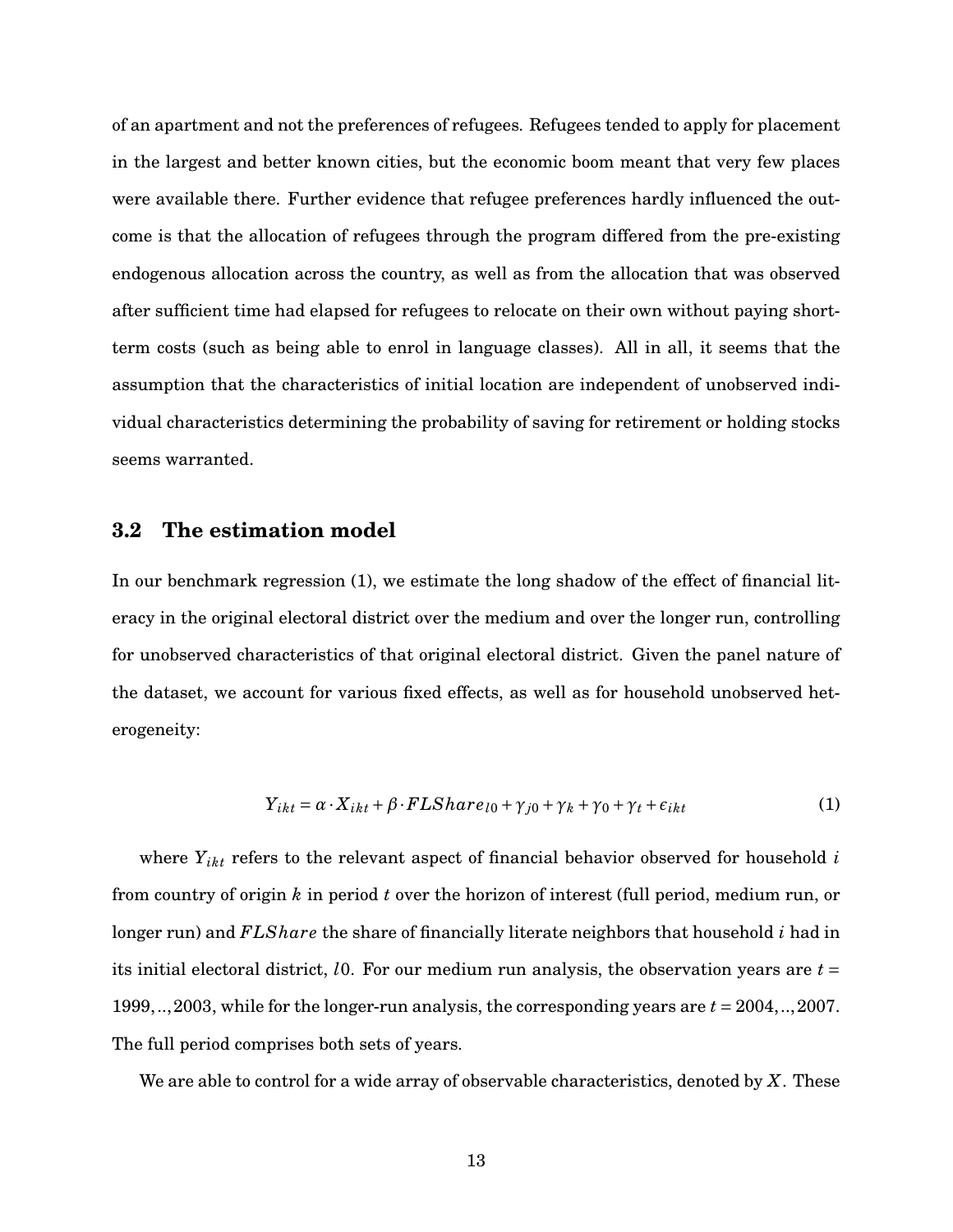include disposable labor income (in logs), age categories, gender, occupational status (unemployed, retired, employed, student), marital status, number of adults in the household, number of children in the household, educational attainment (less than high school, high school and college graduate), position of the household in the distribution of net wealth (except that, when we consider stocks, we exclude the asset class in question from the computation of net wealth), and working in the financial sector or working for the government.

We introduce fixed effects for the parish of initial placement, *γj*0, where the initial year 0 was not the same for all refugees and it runs between 1987 and 1991; the country of origin, *γ*<sub>*k*</sub>, the year of arrival, *γ*<sub>0</sub>, and the year of observation, *γt*. We also correct the standard errors by clustering at the initial electoral district level. Parish fixed effects should control for the possibility that a positive coefficient on the externalities variable reflects, at least in part, exposure to common factors in the greater neighborhood. For example, a higher share of financially literate neighbors in the electoral district may reflect characteristics of the initial parish (e.g., a larger number of banks or other financial institutions, or greater neighborhood ambience that attracts sophisticated individuals to the broader area of the parish), and these unobserved parish-specific factors tend to generate both a more knowledgeable base of neighbors in the electoral district and better financial outcomes for the refugees in that district. This is an instance of 'correlated effects', where the parish environment influences positively both the quality of (electoral-district) neighbors and refugee financial behavior, without a direct link between the two. Initial parish fixed effects are identified, both because the arrival year of refugees to that initial parish is not the same, and because the parish typically includes more than one electoral districts. Both factors create variation in the initial share of financially literate (electoral-district) neighbors for refugees at the same initial parish.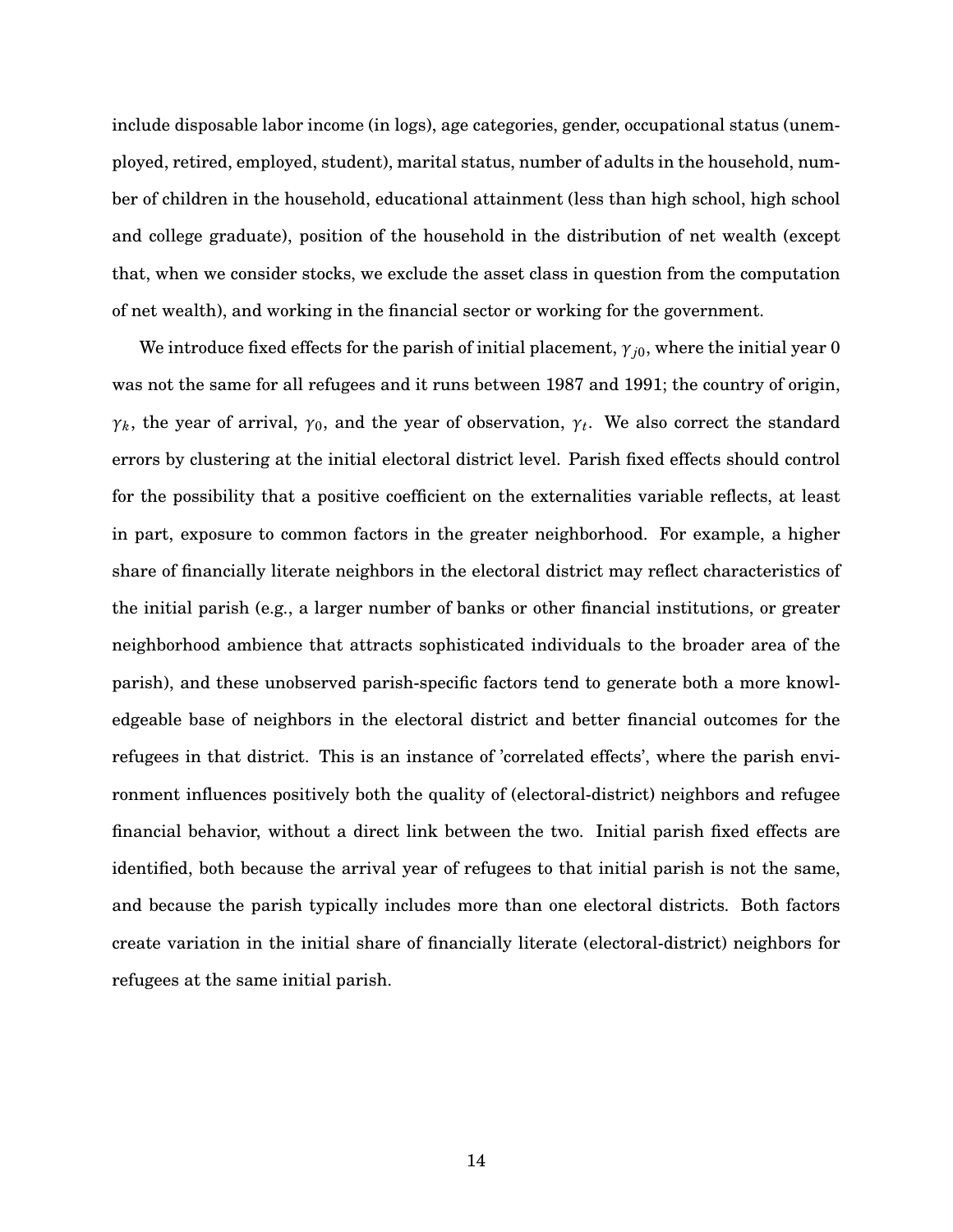### **4 Externalities from Financially Literate Neighbors**

We begin our analysis by focusing on effects that the share of neighbors with college education and a business or economics background has on refugee financial behavior. We estimate the effect of the share observed in the initial electoral district of exogenous placement by the immigration authorities, controlling for refugee characteristics, some of which might have influenced that placement, as well as for supply-side factors in the greater area of the parish, macroeconomic and other year-specific factors in the year of arrival and in that of observation, and considerations that might be specific to refugees from the particular country of origin. We consider behavior over different runs, the nature of operative links, and the role of the likely intensity of interaction. We present results from the Linear Probability Model in the main text, without and with random effects that control for unobserved heterogeneity. Online Appendix C presents corresponding probit estimates of average marginal effects for robustness.

#### **4.1 Presence and time dimension of effects**

Table IV presents the estimation results for the full set of years during which financial behavior is observed, 1999-2007, before we distinguish between the "medium run" effects on financial behavior in the period 1999-2003, and the "longer run" effects in the period 2004- 2007. Columns (iii) and (iv) differ from (i) and (ii) in that they also control for unobserved heterogeneity through random effects. We see that when the period is taken as a whole, the share of neighbors who had attended college and had economics or business education in the initial electoral district of placement has a positive effect both on the tendency to save for retirement and on the tendency to hold stocks. This positive effect is present, controlling for a wide range of household characteristics as well as for the fixed effects described above, which include unobserved relevant features of the parish of initial placement.

Regardless of whether we control for household heterogeneity through random effects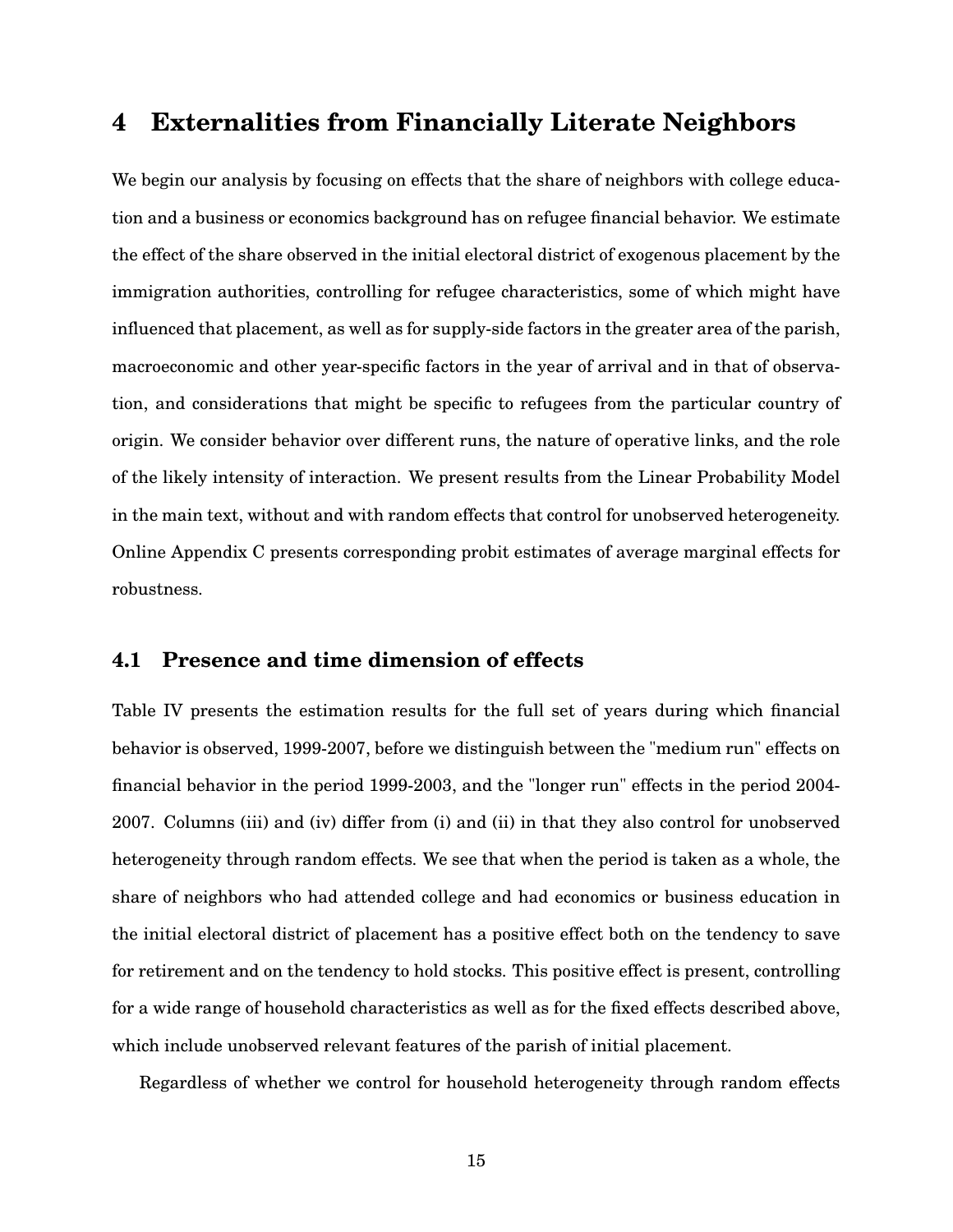estimation or not, we find somewhat larger estimated effects and greater statistical significance for the probability of holding stocks than for the probability of saving for retirement. This is consistent with the idea that stock investment is more involved, because of its informational intensity and its riskiness, compared to saving for retirement. In such a case, respondents are more likely to benefit from knowledge transfers to them from the environment.

These results are consistent with initial placement casting a long shadow on the evolution of subsequent financial behavior of the refugee, even controlling for how the refugee's income, wealth, education, marital status and household size develop in the host country. This suggests that the quality of the initial placement of refugees (in our case, with regard to financial literacy of neighbors) matters for subsequent financial behavior, roughly between 10 and 20 years after the time of entry.

The sign and statistical significance of other controls is mostly consistent with what has been found in household finance regressions for these instruments to date. It is noteworthy that educational attainment of the household head continues to be statistically significant and to correlate with investment in stocks and saving through private retirement accounts even when the role of a financially literate neighborhood is acknowledged. On the other hand, having a household head that works in the financial sector ceases to be significant for good financial outcomes when financial literacy externalities in the neighborhood are included in the regression. What seems to matter is exposure to financially literate neighbors rather than working in the financial sector per se. Having a larger number of children is negatively associated with saving for retirement, although estimates are not consistently significant. The sign of the relationship of the number of children to the tendency to hold stocks switches once we allow for unobserved heterogeneity through random effects.<sup>16</sup>

<sup>&</sup>lt;sup>16</sup>The estimated sign is typically negative or insignificant in cross-sectional household finance regressions that do not allow for financial literacy externalities. Here we obtain a significant positive relationship when we allow for unobserved heterogeneity through random effects. These sign reversals highlight the multidimensional role that the number of children plays in the decision to participate in the stock market. On the one hand, for given resources, a larger number of children implies larger costs and greater committed expenditures that leave fewer resources for stockholding. On the other hand, a larger number of children may also provide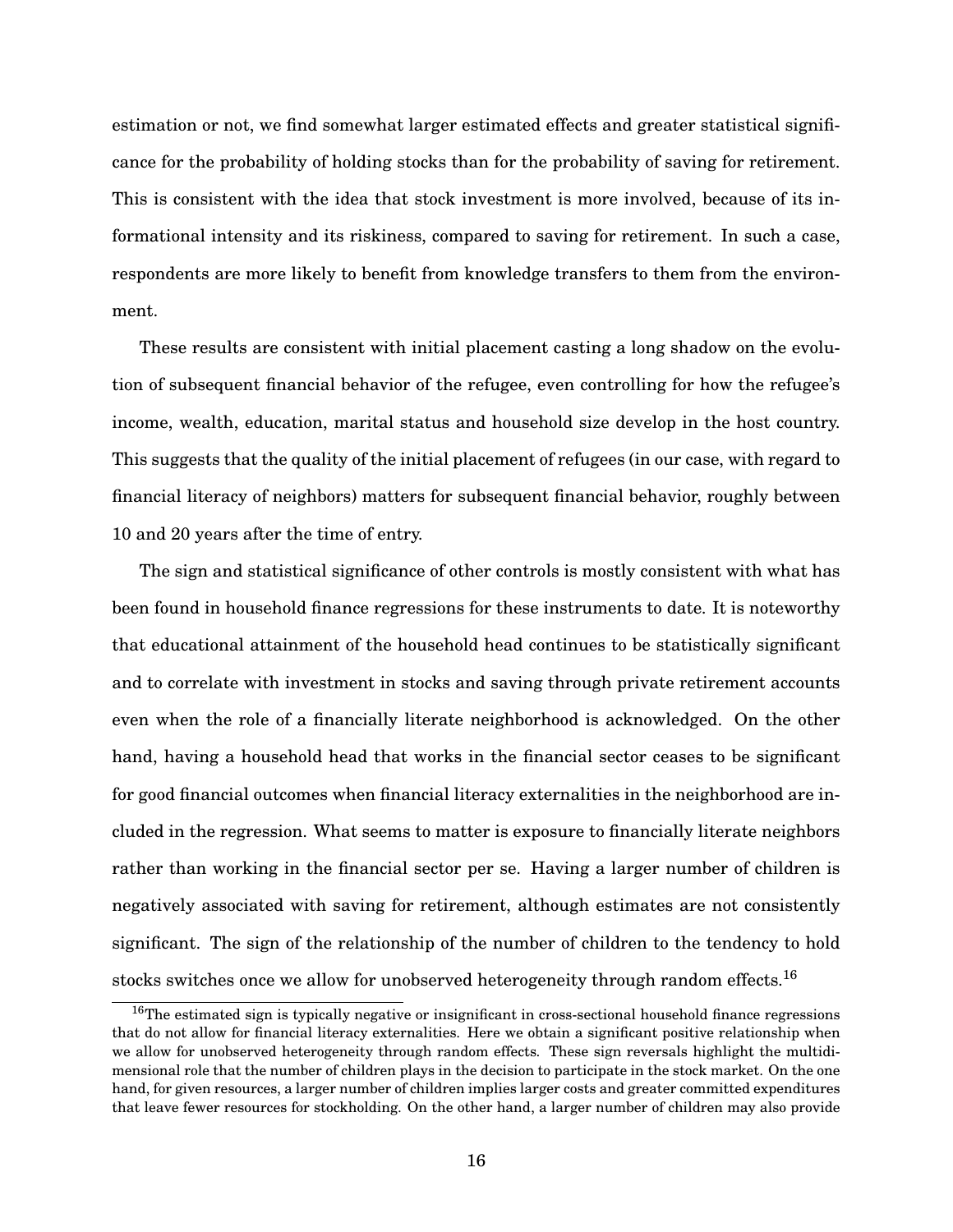Tables V and VI distinguish between effects of financial literacy externalities in the initial neighborhood over the medium run (1999-2003) and over the longer run (2004-2007), respectively. Separating the two "runs" allows not only the effect of financial literacy externalities but also the relationship of participation probability to household characteristics and other factors to differ across the two periods of observation of financial behavior, rather than forcing them to be the same.

An interesting pattern emerges. When considering only the medium run from the initial placement (Table V), we do find positive coefficient estimates for participation in both assets, and somewhat higher ones when we control for unobserved heterogeneity through random effects. However, these effects of initial exposure to financially literate neigbhors are only statistically significant (at the 10 percent level) for the simpler of the two assets, namely retirement saving, and not for the riskier and more informationally intensive stocks. When we consider the longer run effects of financial literacy externalities (Table VI), we find strongly statistically significant and quite sizeable effects on participation in stocks, but no remaining significant effects on retirement saving. Controlling for unobserved heterogeneity, a 10 percent increase in the share of neighbors with economics or business education in the electoral district of initial placement is estimated to add 10.4 percentage points to the probability that the household participates in the stock market over a horizon of 15 to 20 years. Interestingly, the pattern of signs and significance of the other household controls remains the same as in the regression spanning all years of observed financial behavior.<sup>17</sup>

We will further examine this change in relevance of initial exposure to financial literacy externalities between the medium and the longer run below. The difference we found between effects on medium- and on longer-run behavior, however, is consistent with financial

a greater impetus to seek the wealth-generating potential of the equity premium and a more diversified safety net to parents facing stockholding risks.

 $17$ Table O.A.18 in Online Appendix C presents average marginal effects for the medium, the longer run, and the full period of observation of financial behavior using probit estimation. We see that these estimates of average marginal effects are very close numerically to the corresponding estimates from the linear probability model and with the same pattern of statistical significance, confirming robustness to the estimation method used.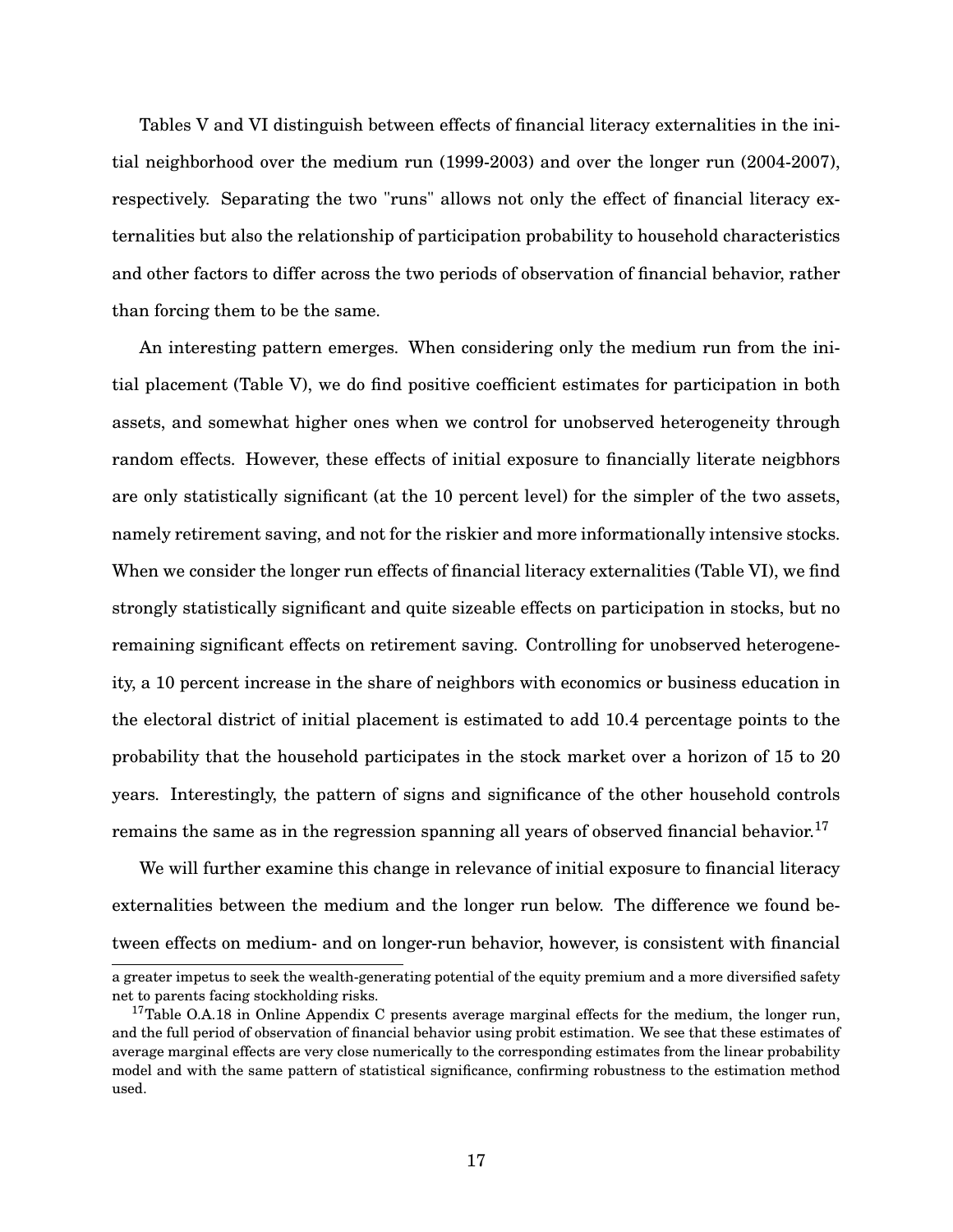literacy externalities being more relevant for the riskier and more informationally intensive asset but also with a longer "gestation period" during which information is absorbed and the idea of stockholding gradually matures.

### **4.2 Exploring the links: education, gender, and content**

In this section, we try to shed light on the underlying mechanism by investigating the strength of financial literacy externalities for different subsamples. We consider two important sample splits, by education and by gender, and we compare the coefficients on the exposure to financially literate neighbors across each pair of subsamples.<sup>18</sup>

Table VII shows that the effect of financial literacy externalities is present only for the more educated subsample, namely those whose heads have high school education or more, but not for those with less than high school education. This is true regardless of whether we examine medium- or longer-run effects. Interestingly, we find that refugees with high-school education or more benefit from financially literate neighbors in both asset participation decisions, retirement saving and stockholding, but the effect on stock market participation increases in estimated size and significance level as we move from the medium to the longer run. The estimated effect on retirement saving remains roughly the same, and it is only significant at the 10 percent level in the longer run. Given the absence of sorting, depicted in Table III above, these findings on the education split suggest that higher educational attainment is crucial if people are to benefit from financially literate neighbors. Higher educational attainment normally provides people with increased ability to ask the right questions and evaluate the information they obtain from others. More educated people also tend to be more likely to become interested in acquiring such information, as stocks and private retirement plans are more salient to them in the course of their daily occupation.

Are financial literacy externalities important in influencing participation behavior of both female- and male-headed households? The question does not have an a priori obvious

 $18$ Obviously, by splitting the sample and carrying out separate estimations, we also allow the relationship of other factors to the probability of participation to differ across subsamples.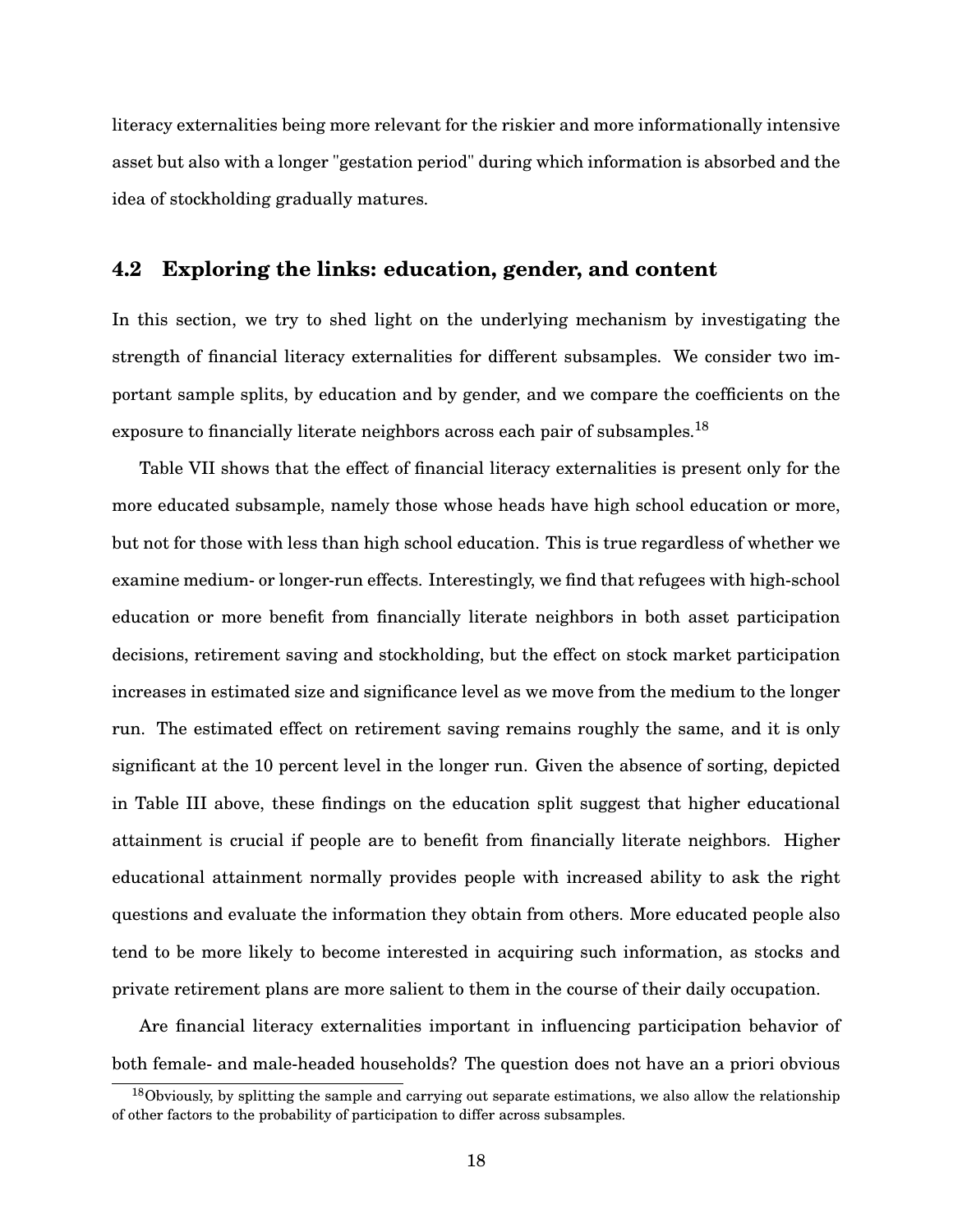answer in light of existing research in household finance. On the one hand, existing literature on financial literacy draws attention to more limited financial literacy among women and lower self-confidence in dealing with finances. These are evidenced by lower scores of women in financial literacy tests, and by greater tendency to opt for the "Don't Know" answer and to give a wrong answer if they attempt the question (Lusardi and Mitchell, 2014; Bucher-Koenen et al., 2016). On the other hand, there is considerable evidence that males are more likely to exhibit overconfidence with respect to stock trading (Barber and Odean, 2001) and to be less willing to get or accept financial advice (Hackethal et al., 2012). In principle, overconfidence and more limited willingness of males to consult with others may limit the scope for financial literacy externalities to affect financial behavior of males, so that such externalities can contribute to mitigating the gender gap found in the literature so far. However, this is not what we find.

When we split the refugee sample by gender (Table VIII), we find that financial literacy externalities are operative for households headed by males but fail to have statistically significant effects on participation of females. Female-headed households who find themselves in a neighborhood with a larger share of economics or business-educated neighbors are not systematically influenced by them in their saving for retirement or stock market participation decisions, either over the medium- or over the longer run. Male-headed households, on the other hand, are more likely to participate in either asset over the medium run when they have been exposed to a greater share of financially literate neighbors, and the effect persists for stocks and becomes larger over the longer run. Thus, instead of financial literacy externalities providing a mitigating mechanism, they can actually contribute to the gender disparity in asset market participation.

Our findings on the education and gender sample splits are consistent with the view that financial literacy of neighbors influences household choices through transfer of knowledge and information that needs to be received, processed, understood, and acted upon by the household in question. In view of existing literature on participation, our findings point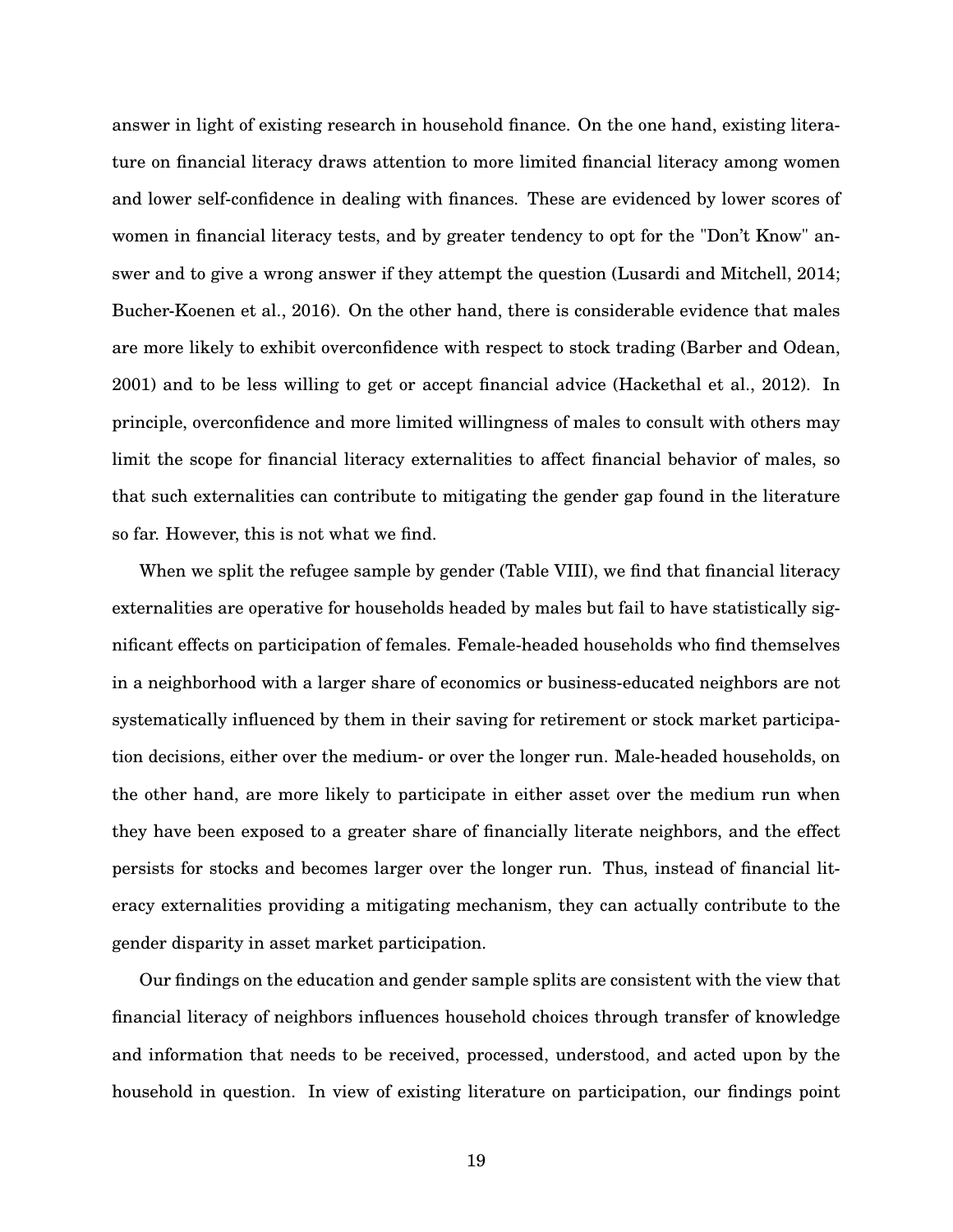to the conclusion that ability to process new financial information from neighbors and selfconfidence to act upon it, both of which have been found to be larger for more educated and for male-headed households, tend to overcome relative unwillingness to consult others because of overconfidence, thus making financial literacy externalities operative.

Further insights into the channel of transmission can be obtained by varying the potential content of financial literacy externalities. Instead of considering neighbors with business or economics education as potential sources of such externalities, we next consider a broader set that includes all neighbors with quantitative degrees. Summary results for the full observation sample, the medium run, and the longer run are reported in Table IX, while full results are reported in the Online Appendix (Tables O.A.1, O.A.2, and O.A.3, respectively).

When considering this broader group of neighbors, with ability to process quantitative information but no specialized knowledge of economics or business, we find smaller corresponding estimated effects of financial literacy among neighbors, regardless of whether we focus on the medium or the longer run effects on financial behavior. We confirm the pattern of significant effects on retirement saving over the medium run and on stockholding over the longer run, but with a smaller size.<sup>19</sup> Moreover, the pattern of results for the sample splits based on education and gender of the household head remains generally the same as for the case of neighbors with economics or business education (see Tables X and XI).  $^{20}$ 

Our findings with this broader notion of financial literacy among neighbors suggest that financial literacy externalities from neighbors with college-level knowledge of economics or business tend to be larger than those generated by neighbors who have developed capacity for processing quantitative information in general but may not have specialized knowledge relevant for financial behavior. This finding reinforces the view that the process through

 $19$ Taking the observation period as a whole, the regression for the full sample shows very comparable effects of quantitatively educated neighbors on retirement saving and on stockholding participation.'

 $^{20}$ The exception is that, unlike in the case of neighbors with business or economics education, quantitatively educated neighbors influence saving for retirement decisions of females rather than of males in the medium run.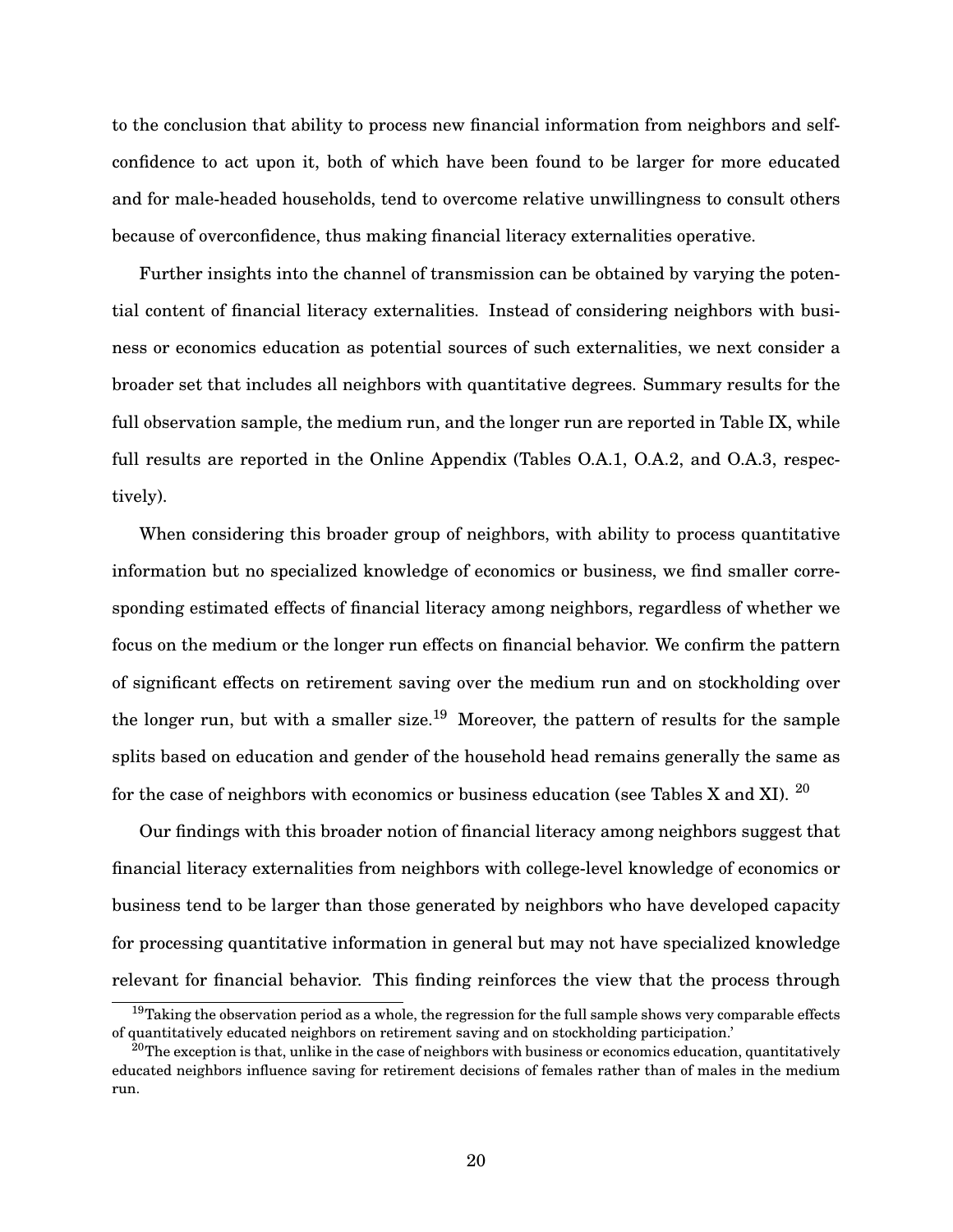which financial literacy externalities operate is not mindless imitation but one in which content and knowledge matter.

#### **4.3 Salience and intensity of interactions**

Benchmark estimation so far has proceeded by including in the set of relevant neighbors those who are Swedes or immigrants with more than 20 years of stay in Sweden. In this section, we broaden the neighbor circle over which we measure financial literacy to include also more recent migrants that have stayed in Sweden between 10 and 20 years, and we examine the estimated size and significance of the coefficient on the proxy for financial literacy externalities computed for the new circle under consideration. By expanding the relevant social circle to include more recent immigrants, we increase the probability that the refugee respondent interacts with the neighbors of a given level of financial literacy. Such increase could be a result of simply including more neighbors in the pool, but it can also be reinforced by the likely greater tendency of recent migrants to associate with refugees sharing similar levels of assimilation to the local culture.

Table XII presents summary results, while full estimation results are presented in Online Appendix B (Tables O.A.4, O.A.5, and O.A.6). We find that a given increase in the share of neighbors with college-level economics or business education among this expanded circle of neighbors results in greater estimated increases in the probability of participation in retirement saving, which are even significant for longer-run behavior, but in smaller estimated increases in stock market participation (with similar patterns of significance as in the benchmark). This combination of greater intensity of the effect on retirement saving and reduced intensity of the effect on stockholding under the expanded circle of neighbors is remarkably robust to undertaking sample splits by education and gender and to considering quantitative education as the basis for defining the share of financially literate neighbors.<sup>21</sup>

This robust mixed result is intriguing. If greater intensity of interaction with the rele-

 $^{21}$ This is illustrated by the summary results on education and gender splits in Tables XIII and XIV, while full results are presented in the Online Appendix (Tables O.A.7 to O.A.11).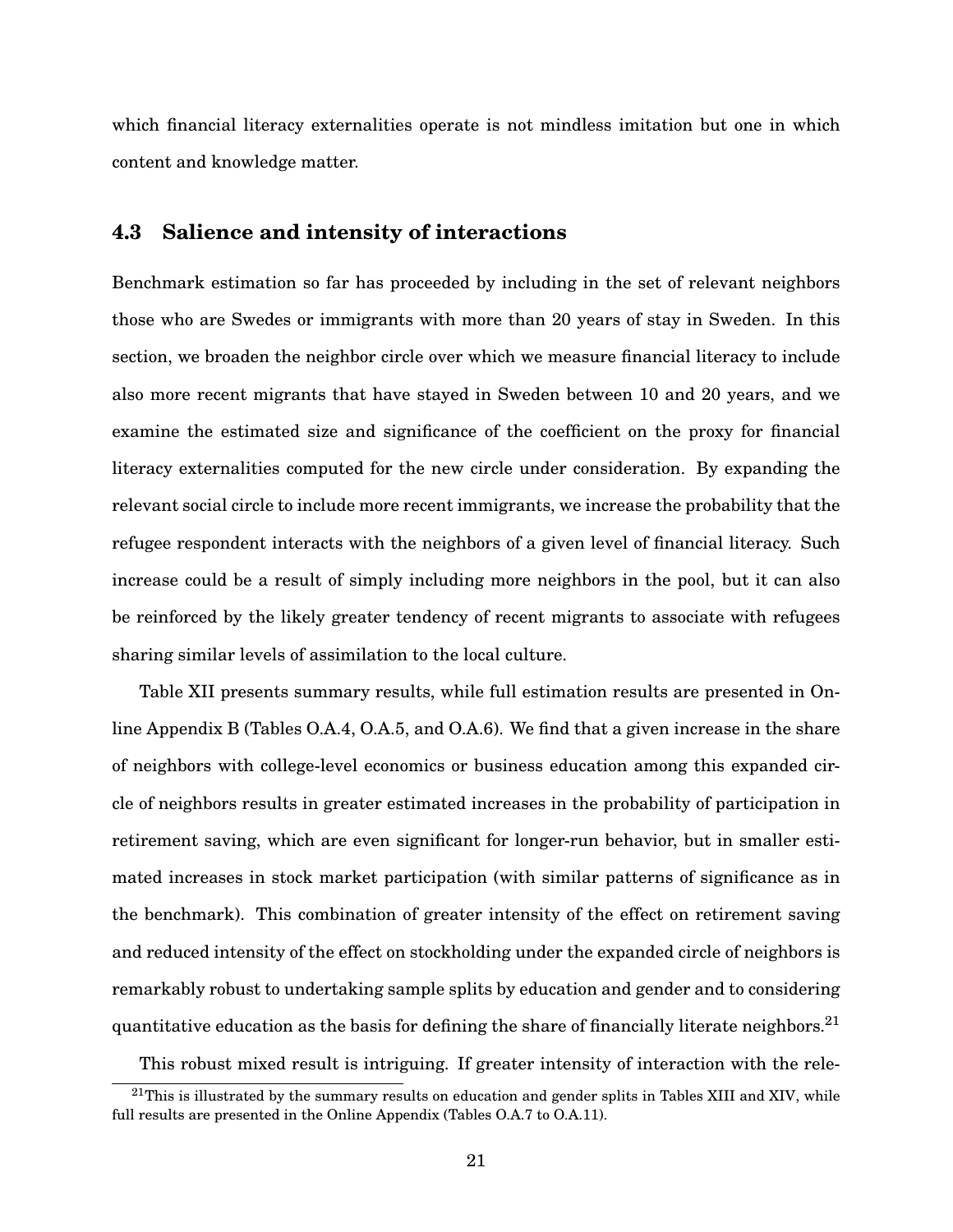vant circle of neighbors were the full explanation, we would expect to observe higher estimated effects on participation in both financial instruments (retirement accounts and stocks). However, we observe that the estimated effect of financial literacy externalities on stocks is now smaller.

This suggests the presence of a second, offsetting factor, and results in earlier work on the Swedish native and migrant population provide an important clue. Haliassos et al. (2016) have shown that, as migrants spend time in the host country, they progressively raise their stock market participation probability to approach that of Swedes, controlling for household characteristics. There is considerable such adjustment between the tenth and the twentieth year of stay in Sweden, and this is the relevant period for the addition to the set of neighbors considered in this section. Thus, a plausible second factor that produces the particular pattern of results for stockholding is the changing salience of stocks, controlling for age and other relevant migrant characteristics, as a function of the time the migrant neighbor has spent in the host country. The expanded set of migrant neighbors we consider have significantly lower stock market participation rates than those more closely assimilated to Swedes, and are therefore less likely to find stocks salient and convey information on stockholding than the benchmark circle of neighbors does.

#### **4.4 Financial choices of neighbors**

We have focused so far on a key characteristic of neighbors, educational attainment, and its tendency to encourage participation in financial instruments. Existing literature on financial literacy has provided considerable evidence that those who are more financially literate are also more likely to participate in financial products, such as retirement saving (Lusardi and Mitchell, 2007) or stockholding (van Rooij et al., 2011). The separate literature studying peer effects on financial behavior has delivered strong evidence that the tendency of peers to hold a particular retirement product or to be successful in stockholding tends to make others in the peer group more likely to participate in retirement products (Duflo and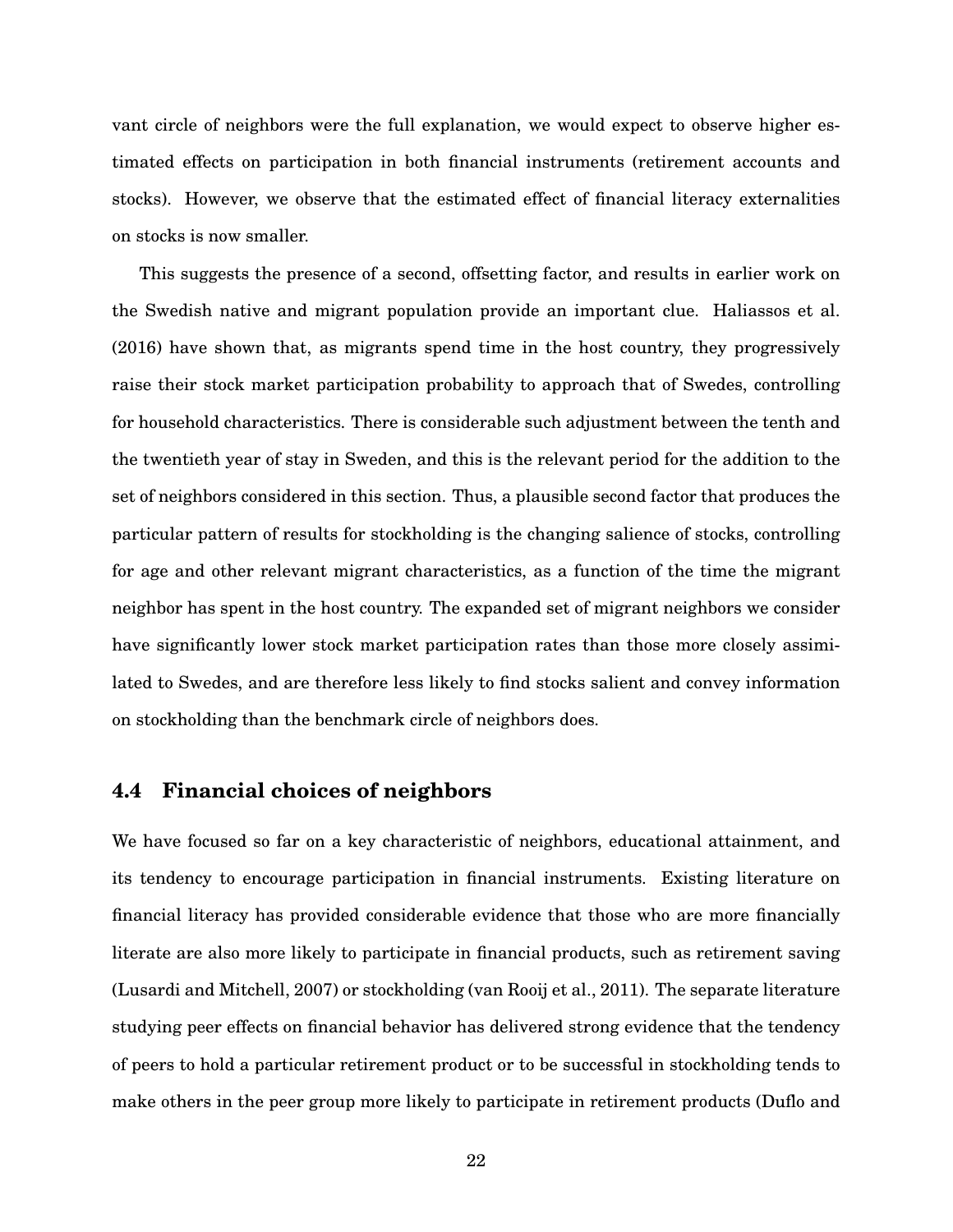Saez, 2002) or in stocks (Kaustia and Knüpfer, 2012), respectively. Combining these results in our context of financial literacy externalities raises the possibility that the key channel through which such externalities operate is emulation of financial choices of neighbors with no significant role for transfer of knowledge useful for financial decisions. If this is so, then promoting participation in financial products may be left to marketing campaigns without any need for financial education initiatives. In this section, we investigate this possibility.

The literature on peer effects has recognized the potential presence of both types of influence, those arising from underlying characteristics of the peers (termed by Manski "exogenous" or "contextual" effects) and those resulting from emulation of financial choices of peers (termed "endogenous" effects). In their seminal study, Duflo and Saez (2002) investigated whether individuals are directly influenced by the financial choices of their peers, in a setup where participants and their peers were quite homogeneous in characteristics, and participation in only one (retirement) product was studied.<sup>22</sup> In our data, we observe participation of electoral-district neighbors in retirement saving, their heterogeneous financial literacy according to the two criteria already examined, as well as participation of the respondents (refugees) in two financial instruments, one of which (stockholding) is distinct from the peer instrument observed (retirement saving).

Table XV presents summary results on the influence of the share of neigbhors who were saving for retirement in the initial electoral district of placement on the subsequent tendency of refugees to participate in retirement saving or in stockholding over different time horizons<sup>23</sup>. We see that greater presence of retirement savers in the district of initial placement has statistically significant positive effects on refugee participation in both instruments over the longer run, but not in the medium run (where effects are not significant). The estimated size of these effects is generally smaller than the size we estimated for the

 $^{22}$ Duflo and Saez (2002) used data on participation of librarians in each library of a large University in a particular retirement product. While this helped to isolate the effect of peers' use of the retirement product, it provided little variation in educational characteristics among peers and no other asset to consider.

 $^{23}$ Full estimation results for retirement saving by refugees are in Appendix Table O.A.12 and for stockholding in Table O.A.13.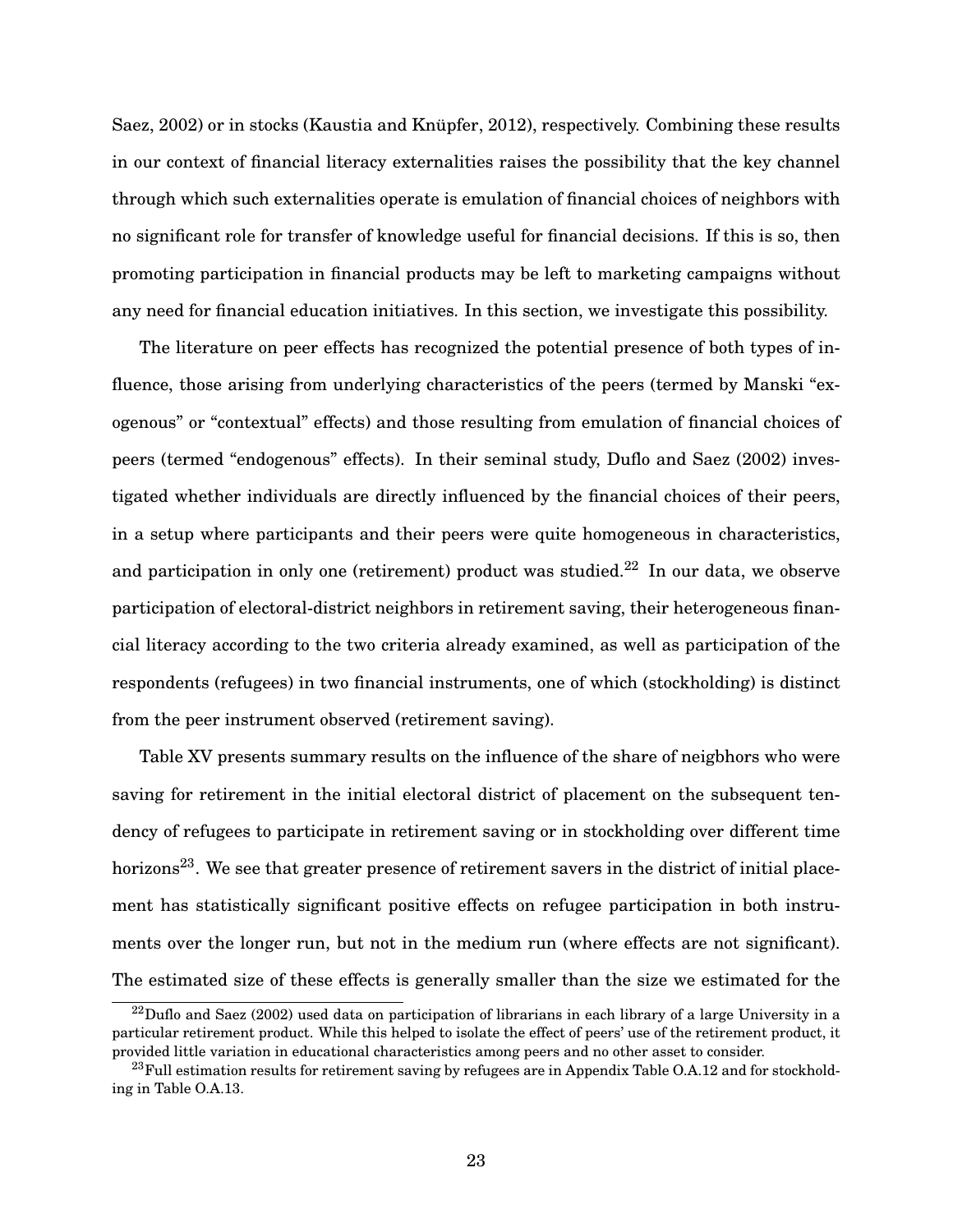share of neighbors with economics or business background (Tables IV to VI) and for the share with quantitative background (Table IX). Moreover, the effects of retirement savers in the initial neighborhood take longer to be visible, as they are not significant over the medium run but only in the longer run.<sup>24</sup> This comparison implies that a greater share of peers with knowledge relevant for financial decisions had bigger and more immediate effects on refugee financial behavior than did a comparable percentage increase in the share of peers participating in retirement accounts.<sup>25</sup>

These results support further the hypothesis that financial literacy externalities go beyond imitation and involve the transfer of relevant knowledge, reinforcing other types of evidence presented in our findings above. Additional evidence for this view comes from considering effects on refugee participation in two assets. If the effect of participating in retirement accounts were purely one of imitation, we would expect that it would only or mainly be visible for the asset held by the neighbors. What we find, however, is that it extends to the other asset (stocks), and it is actually estimated to be larger for refugee participation in this more information-intensive asset than for the retirement asset.

Online Appendix B presents results when we broaden the neighborhood circle to include migrants with between 10 and 20 years in Sweden (Tables O.A.16 and O.A.17). We see that the estimated effects of having neighbors who save for retirement in the initial district of exogenous placement are actually estimated to be larger than those for the benchmark circle of relevant neighbors, and even to turn significant in the medium run in the case of retirement saving. These findings are quite intuitive in the context of intensity of interactions and of salience. The expansion of the relevant circle of neighbors to include more recent

 $^{24}$ In unreported regressions, we have also included the share of retirement savers together with either the share of neighbors with business or economics education, or the share of those with quantitative education. We found no case (whether for the full sample, the medium run, or longer run behavior) in which the share of retirement savers in the electoral district was significant but the corresponding education share was rendered insignificant.

 $25$ When we split the sample by education, we find a statistically significant effect on retirement account participation already in the medium run for the more educated (Table O.A.14). Results on the gender split are mixed, with short-run effects on retirement saving appearing for women and longer-run effects on stockholding only for men (Table O.A.15).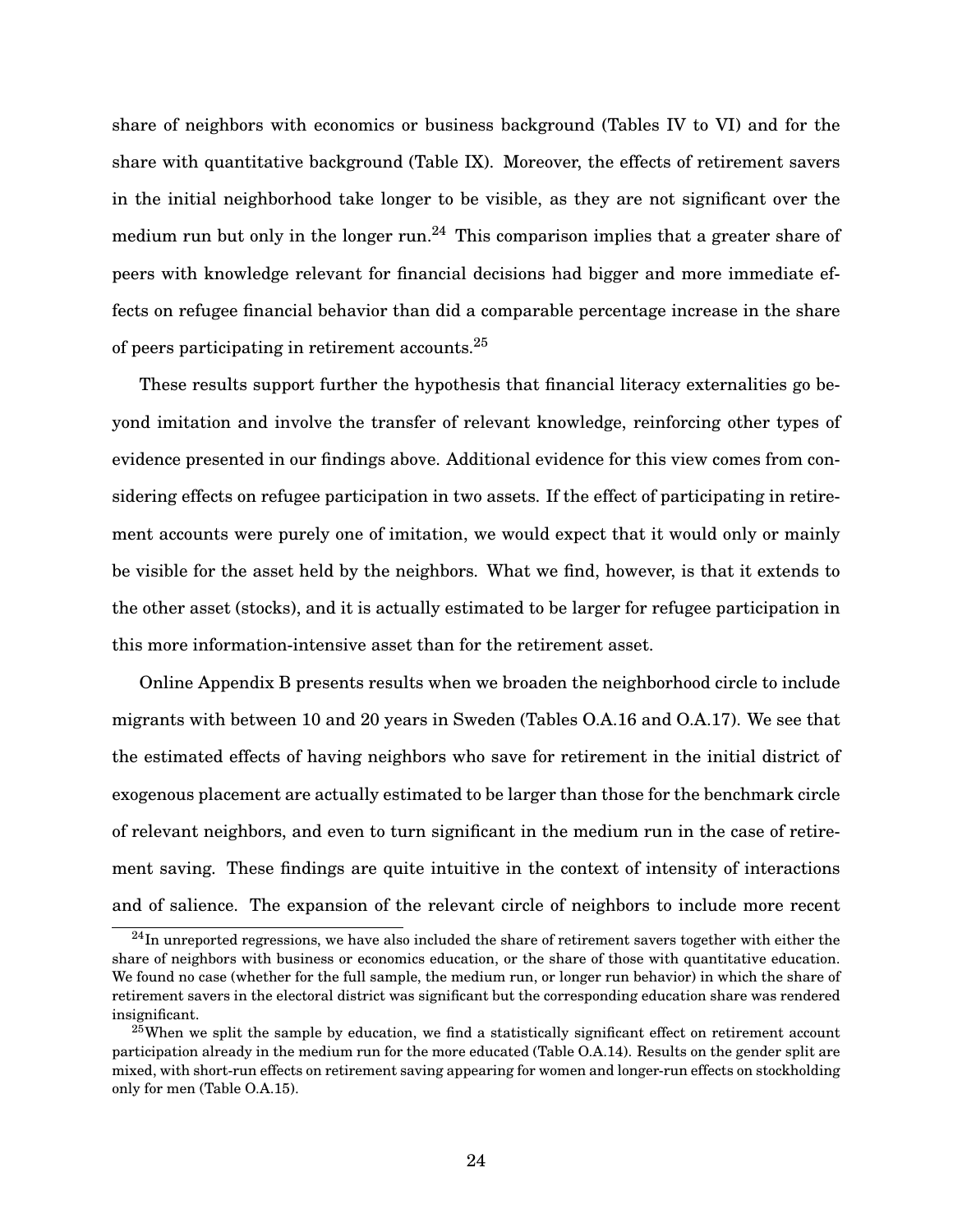migrants with retirement accounts increases the likely intensity of interactions. Seeing a larger share of retirement savers in this expanded circle signals to the refugees that retirement saving is likely more relevant for them. Interestingly, when we control for unobserved heterogeneity through random effects, the estimated effect on stockholding is larger than that on participation in retirement saving, as for the smaller circle of neighbors described above.

### **5 Conclusions and Policy Implications**

This paper uses unique administrative data on refugees to Sweden and a quasi-field experiment of exogenous allocation of refugees in order to estimate the effect of access to financially literate neighbors on two important aspects of household financial behavior, namely saving for retirement and participation in stockholding. As we can track refugee households over twenty years, we are able to estimate the effects of the exogenous component of exposure to financial literacy externalities over the medium run (ten to fifteen years after initial placement) and the longer run (about fifteen to twenty years). The nature of the experiment and of the data allow us to address thorny causality issues related to "correlated effects" arising from endogenous choice of neighborhood. We focus on the influence of financial literacy of neighbors on respondent financial behavior, which can be central for assessing social multipliers of programs that are effective in raising financial literacy in segments of the population. We also examine the relevance of the share of neighbors who save for retirement for the tendency of respondents to do the same, and (separately) for their tendency to participate in the stock market.

We find evidence of statistically and economically significant effects of financial literacy in the exogenous initial location of refugees on their financial behavior in the medium and in the longer run, controlling for unobserved features of their location and for a number of individual characteristics. Effects on the act of saving for retirement tend to be significant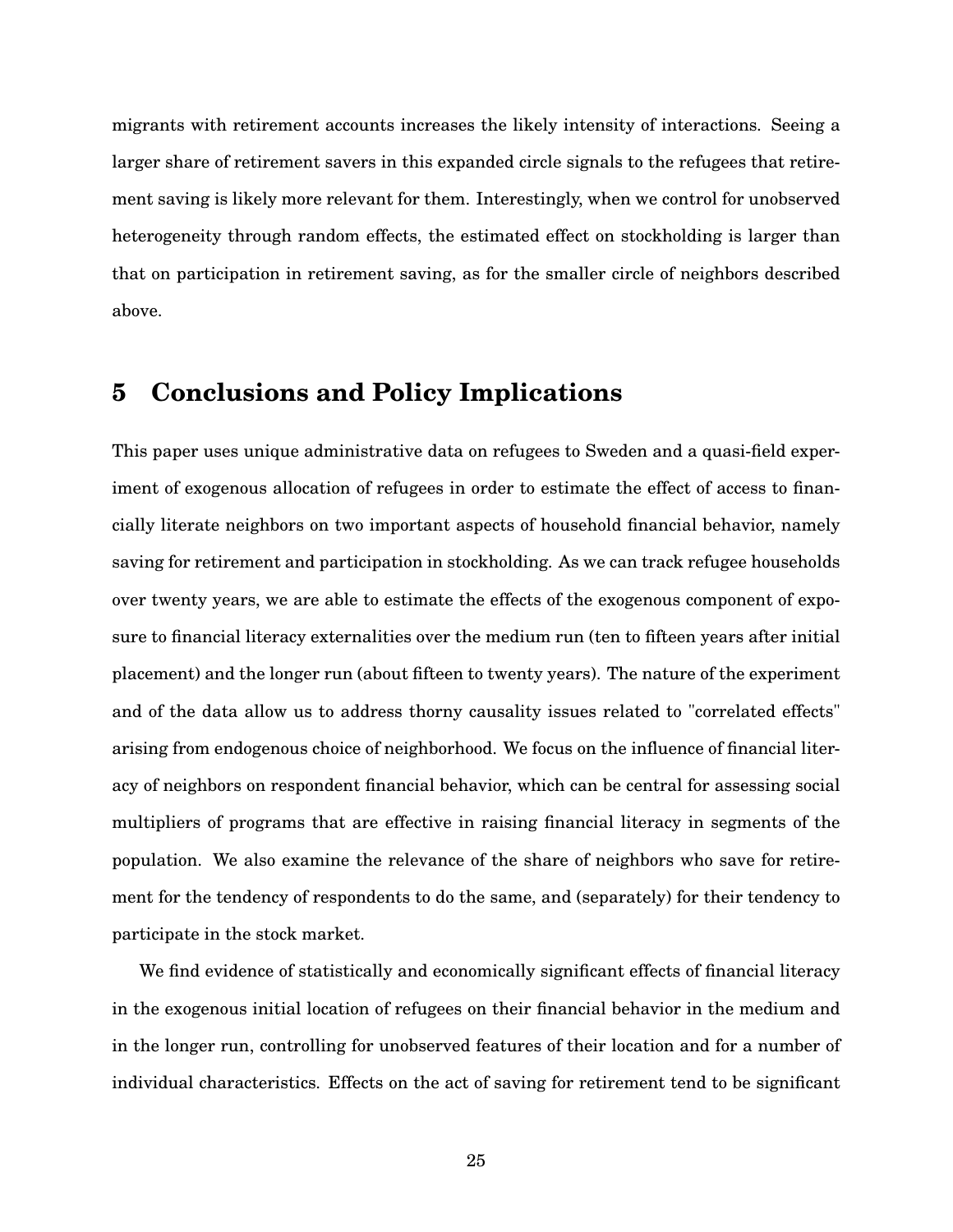in the medium run, while effects on stockholding are significant in the longer run.

We next turn to exploring the nature of financial literacy externalities and channels through which they operate. We find evidence that the effects are operative for the subsample of refugees who have at least a high school degree, but not for those with less than high school education. We also find that the effect tends to operate through male- rather than female-headed households. We confirm that these results are not plausibly due to sorting of more educated and male refugees to areas with greater financial literacy.

We then vary the definition of financially literate neighbors to include all those with quantitative education, without requiring economics or business education most pertinent to financial decisions. When we dilute content in this way, we find that the estimated size of effects is reduced across all runs and sample splits. We conclude from these exercises that content and ability to process financially relevant content matter for the transmission and size of financial literacy externalities.

We next expand the circle of relevant neighbors to include migrants who have spent between 10 and 20 years in Sweden, as opposed to only including in the base runs natives and migrants with more than 20 years in the country. This adds to the circle of neighbors migrants who are more likely to be interacting with the refugees and to be closer to their age and stage of assimilation. We find that the estimated size of financial literacy externalities on participation in retirement saving increases, while that on stock market participation decreases; and this holds for any run, sample split, and definition of financial literacy based on background we consider. We interpret this robust combination of effects as arising from two factors. First, greater intensity of interactions is likely to contribute to stronger effects on participation in both assets. Second, we cite evidence that the more recent migrants are less likely to participate in stocks, conditional on their characteristics, than those with longer time in Sweden, and thus less likely to discuss information about stocks with the refugees. The conflict between stronger interaction - which should strengthen effects on both assets - and greater salience of stocks is consistent with the two opposite effects we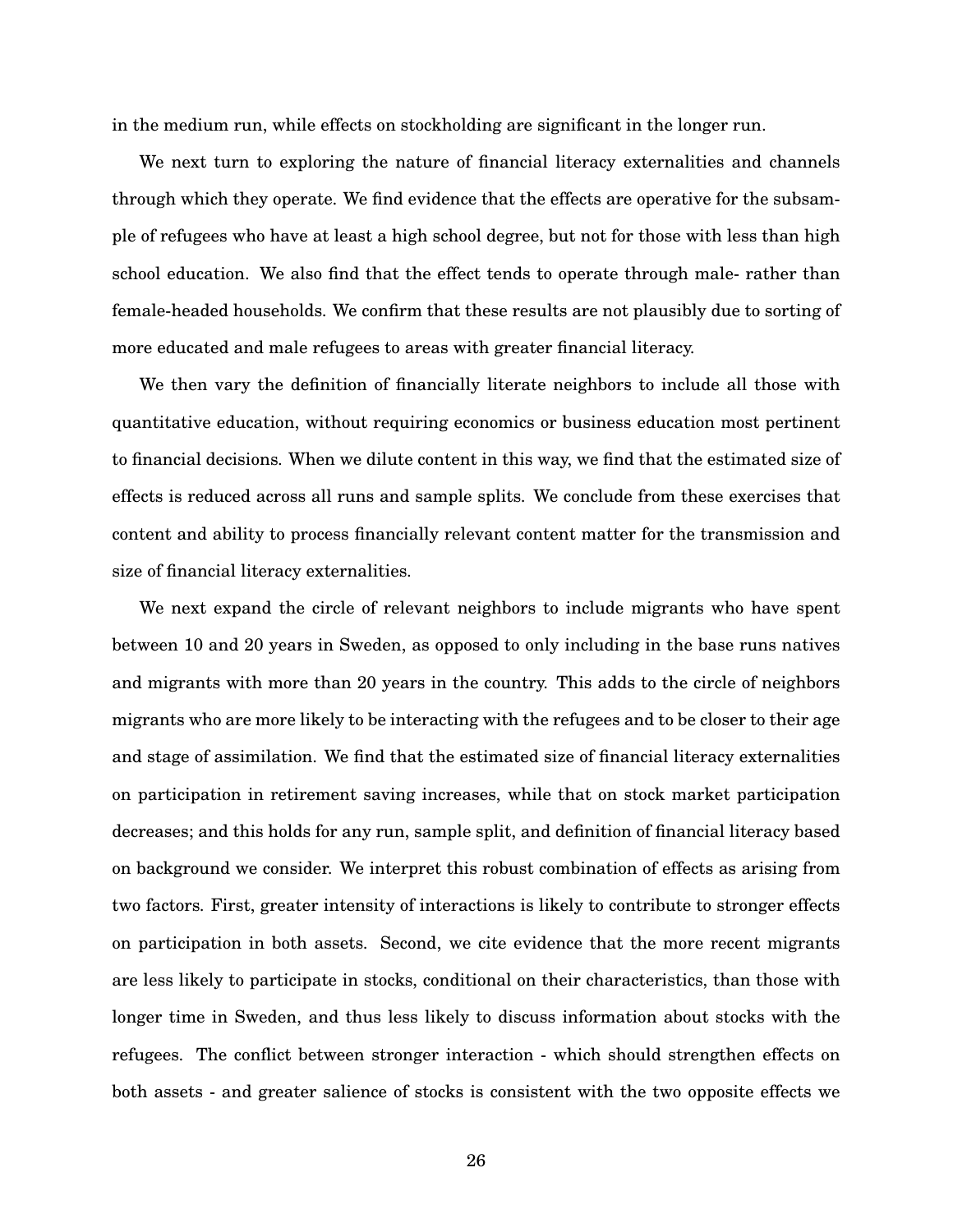observe.

We also consider the possibility that financial literacy externalities operate mainly through imitation of the asset participation behavior of financially literate neighbors, who are more likely to be saving for retirement and to be holding stocks. We do find that the initial share of neighbors participating in retirement saving has a longer-run effect on asset participation of refugees. The effect is, however, smaller than what we found for the share of financially literate neighbors under either definition, and it only becomes operative in the longer run. Moreover, contrary to what one expect in case of pure imitation, the effect of observing neighbors with retirement saving extends to refugee longer-run participation in both assets, and it is actually more pronounced for the other asset (stocks) than the one neighbors are observed to hold (retirement accounts). When we expand the circle of neighbors to include more recent migrants, effects of having more retirement savers in the initial neighborhood increase, as would be expected both from greater likely intensity of interaction between refugees and their neighbors and from greater similarity in the financial products that both find salient.

All in all, our findings suggest the presence of significant financial literacy externalities that extend beyond imitation to the transfer of knowledge relevant for financial behavior, and that are increasing in economics and business content. These externalities are operative for people who have the educational background and confidence to receive and process relevant financial knowledge, potentially widening the gap with those that lack financial literacy and confidence in financial matters.

These findings contribute to the long-time search for convincing evidence of a causal impact of financial literacy on financial behavior and outcomes, and to policy discussions on the usefulness of effective financial education programs. They suggest that programs that improve financial literacy through economics and business education but also through quantitative skills, can have significant social multiplier effects on financial behavior both in the medium and in the longer run. These effects are likely to be operative mostly for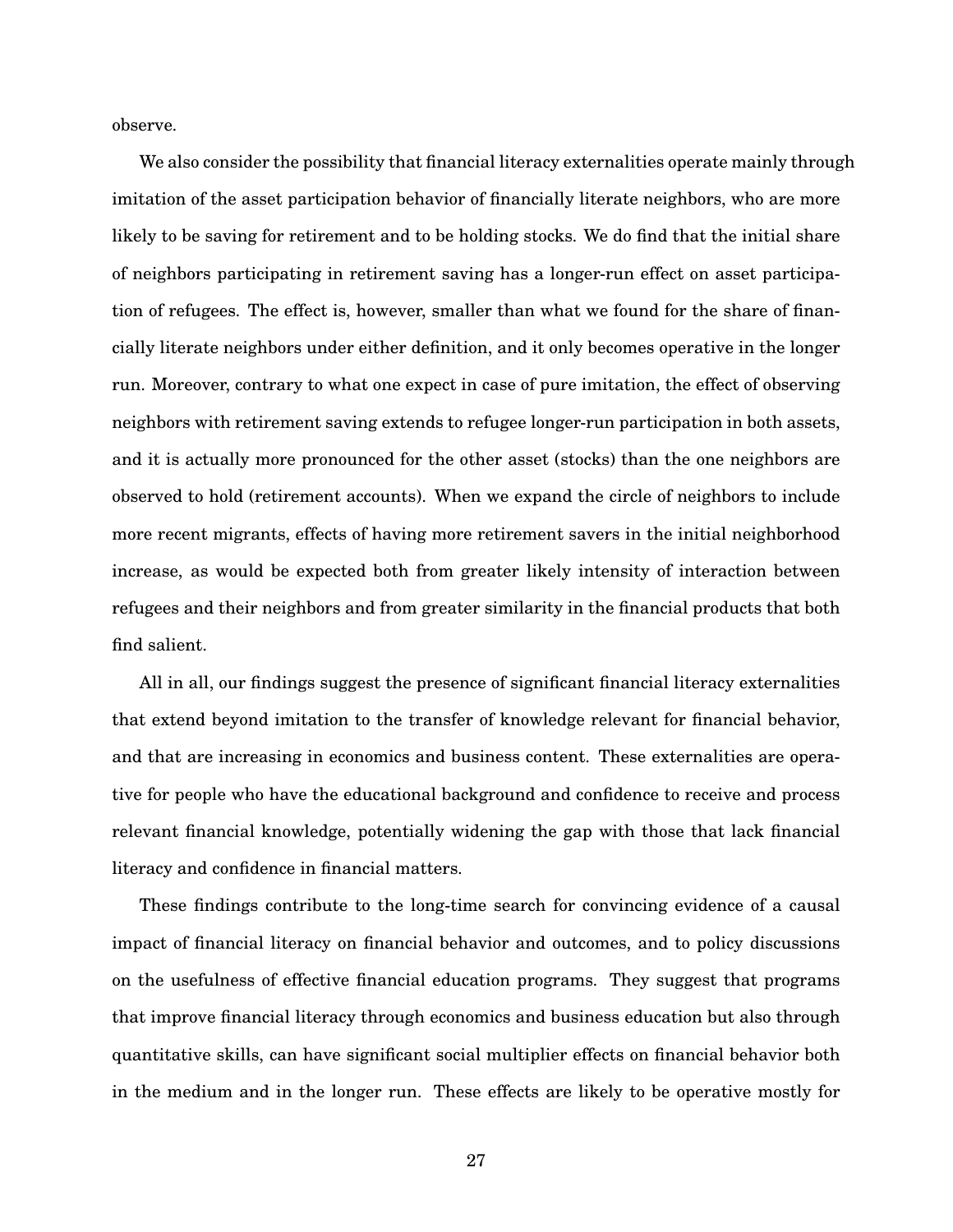people with the general educational background and confidence needed to process and apply the transmitted knowledge, and to be larger for greater exposure to, and salience of the transmitted knowledge. While the presence of financial literacy externalities is likely to lower the cost of effective financial education initiatives for given effects on financial literacy, their uneven impact is likely to widen disparities in financial literacy that should not be ignored in policy design.

The focus on refugees, albeit for econometric reasons, provides also some conclusions in a very different context, relevant for the ongoing refugee crisis. Our results highlight the medium and longer-term importance of placing refugees in neighborhoods where they can benefit from the knowledge and (financial) literacy of their neighbors. The finding that it is the more educated and financially confident refugees that are likely to benefit from financial literacy externalities does not suggest that including such background considerations in refugee placement is likely to meet with objections from highly educated local communities. Our findings also suggest that the size of financial literacy externalities does not depend only on the share of financially literate neighbors but also on the preconditions for intensive interactions with those neighbors. Placing more educated refugees in more educated neighborhoods and promoting interactions with their new neighbors significantly enhances their tendency to save for the longer run and to participate in information-intensive financial products, contributing funds to the stock market.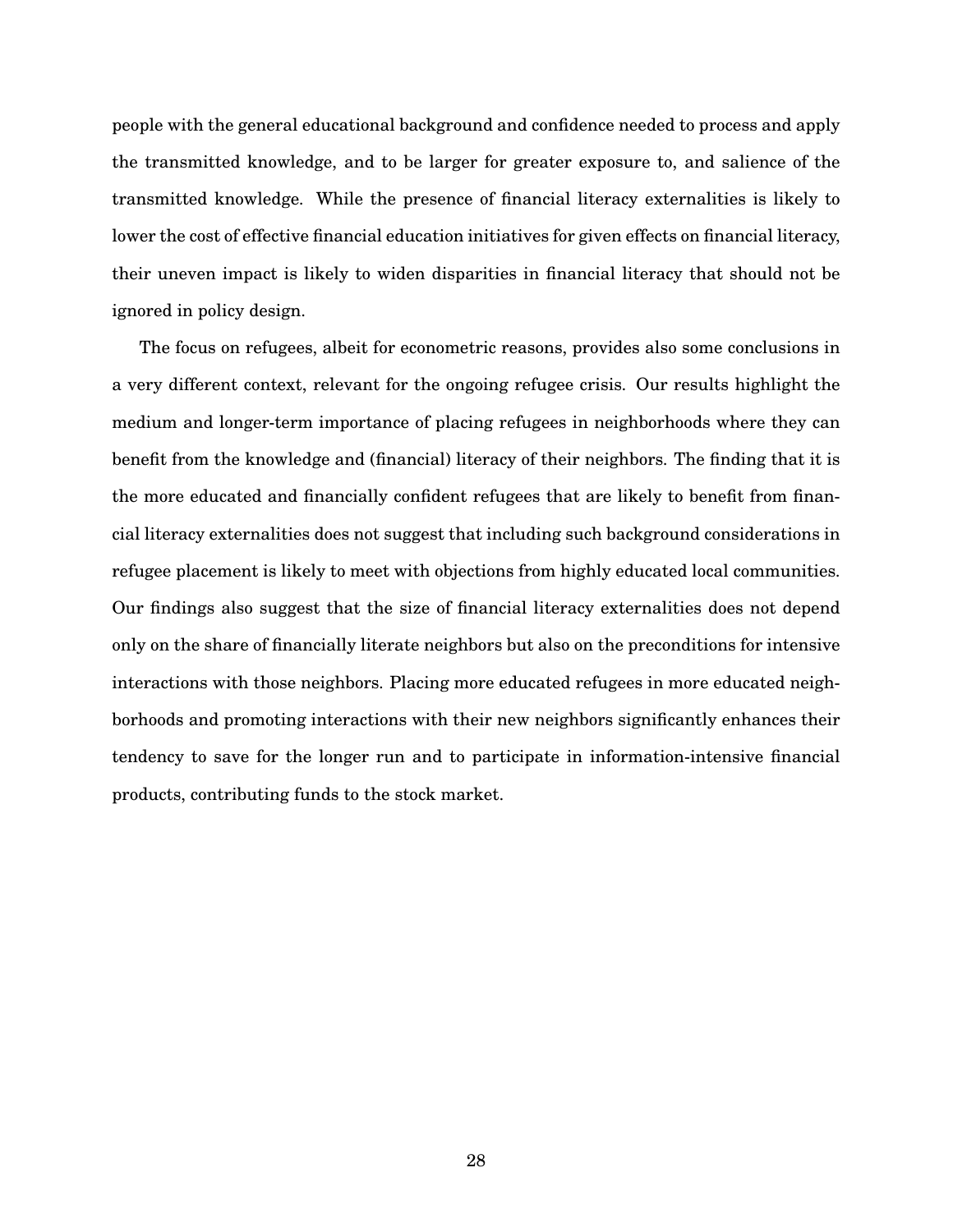## **References**

- Acemoglu, D. (1996). A microfoundation for social increasing returns in human capital accumulation. *The Quarterly Journal of Economics*, 779–804.
- Acemoglu, D. and J. Angrist (2001). How large are human-capital externalities? evidence from compulsory-schooling laws. In *NBER Macroeconomics Annual 2000, Volume 15*, pp. 9–74. MIT Press.
- Akerlof, G. A. (1997). Social distance and social decisions. *Econometrica: Journal of the Econometric Society*, 1005–1027.
- Alan, S. and S. Ertac (2016). Good things come to those who (are taught how to) wait: An educational intervention on time preference. *Working Paper*.
- Åslund, O., P.-A. Edin, P. Fredriksson, and H. Grönqvist (2011). Peers, neighborhoods, and immigrant student achievement: Evidence from a placement policy. *American Economic Journal: Applied Economics 3*(April), 67–95.
- Barber, B. M. and T. Odean (2001). Boys will be boys: Gender, overconfidence, and common stock investment. *Quarterly Journal of Economics 116*(1), 261–292.
- Bernheim, B. D. (1994). A theory of conformity. *Journal of political Economy*, 841–877.
- Brown, M., J. Grigsby, W. van der Klaauw, and J. Wen (2015). Financial education and the debt behavior of the young. *Review of Financial Studies*, Advance Access.
- Bucher-Koenen, T. and A. Lusardi (2011). Financial literacy and retirement planning in germany. *Journal of Pension Economics and Finance 10*(4), 565–584.
- Bucher-Koenen, T., A. Lusardi, R. Alessie, and M. van Rooij (2016). Women, confidence, and financial literacy. *Working Paper*.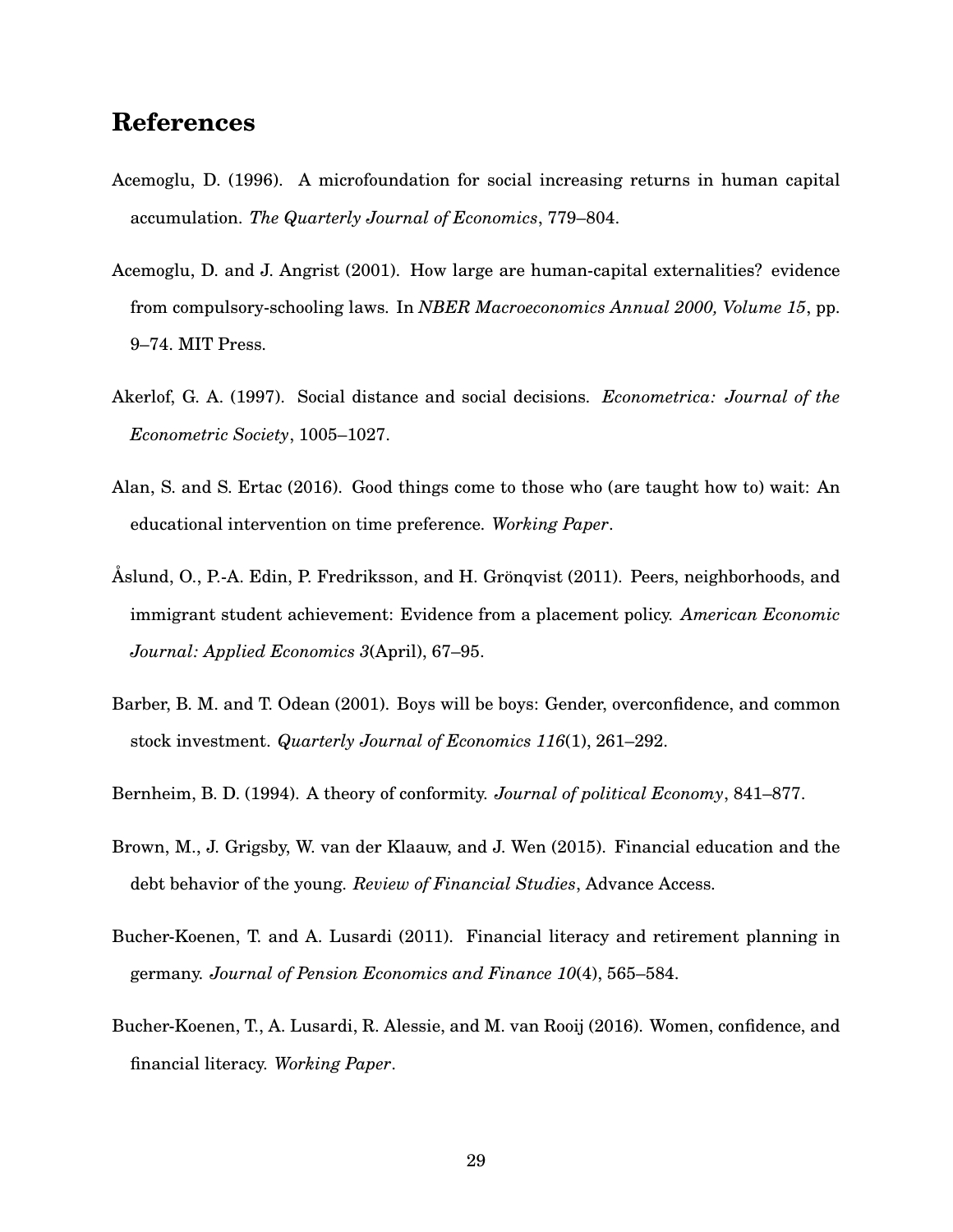- Carroll, C. D., B.-K. Rhee, and C. Rhee (1994). Are there cultural effects on saving? some cross-sectional evidence. *Quarterly Journal of Economics 109*(3), 685–699.
- Damm, A. P. and C. Dustmann (2014). Does growing up in a high crime neighborhood affect youth criminal behavior? *The American Economic Review 104*(6), 1806–1832.
- Disney, R. and J. Gathergood (2013). Financial literacy and consumer credit portfolios. *Journal of Banking and Finance 37*(8), 2246–2254.
- Duflo, E. and E. Saez (2002). Participation and investment decisions in a retirement plan: The influence of colleagues' choices. *Journal of Public Economics 85*(1), 121–148.
- Edin, P.-A., P. Fredriksson, and O. Åslund (2003). Ethnic enclaves and the economic success of immigrants - evidence from a natural experiment. *The Quarterly Journal of Economics 118*(1), 329–357.
- Georgarakos, D., M. Haliassos, and G. Pasini (2014). Household debt and social interactions. *Review of Financial Studies 27*(5), 1404–1433.
- Glaeser, E. and J. Scheinkman (2001). Measuring social interactions. *Social dynamics*, 83–132.
- Guiso, L., P. Sapienza, and L. Zingales (2003). People's opium? religion and economic attitudes. *Journal of Monetary Economics 50*(1), 225–282.
- Guiso, L., P. Sapienza, and L. Zingales (2004). The role of social capital in financial development. *American Economic Review 94*(3), 526–556.
- Guiso, L., P. Sapienza, and L. Zingales (2006). Does culture affect economic outcomes? *Journal of Economic Perspectives 20*(2), 23–48.
- Hackethal, A., M. Haliassos, and T. Jappelli (2012). Financial advisors: A case of babysitters? *Journal of Banking and Finance 36*(2), 509–524.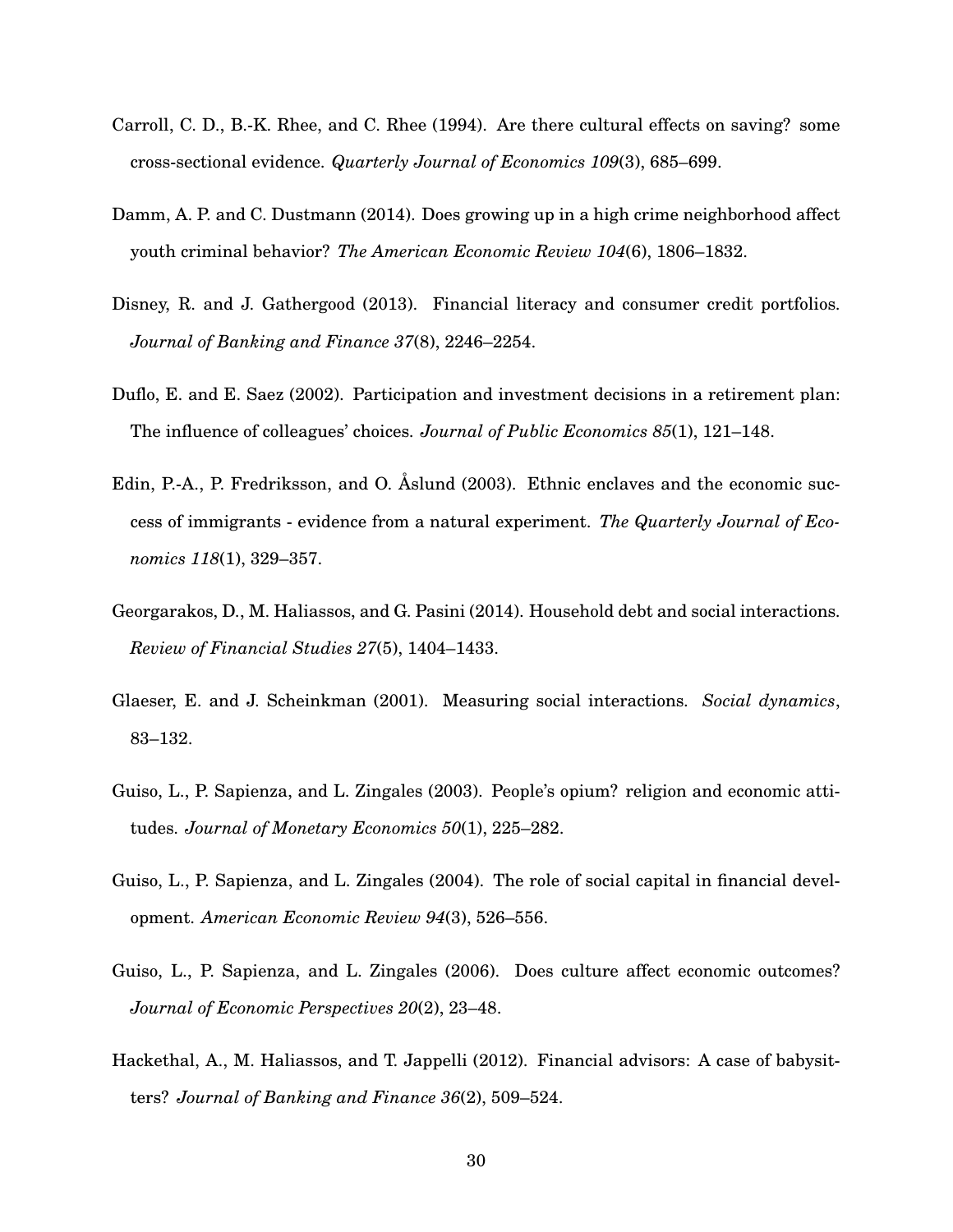- Haliassos, M., T. Jansson, and Y. Karabulut (2016). Incompatible european partners? cultural predispositions and household financial behavior. *Management Science*, Forthcoming.
- Hong, H., J. D. Kubik, and J. C. Stein (2004). Social interaction and stock market participation. *Journal of Finance 59*(1), 137–163.
- Hospido, L., E. Villanueva, and G. Zamarro (2016). Finance for all: The impact of financial literacy training in compulsory secondary education in spain. *Working Paper*, Bank of Spain.
- Jappelli, T. and M. Padula (2013). Investment in financial literacy and saving decisions. *Journal of Banking and Finance 37*(7), 2779–2792.
- Kaustia, M. and S. Knüpfer (2012). Peer performance and stock market entry. *Journal of Financial Economics 104*(2), 321–338.
- Lusardi, A. (2008). Financial literacy: An essential tool for informed consumer choice? *NBER Working Paper Series*, 14084.
- Lusardi, A. and O. Mitchell (2014). The economic importance of financial literacy: Theory and evidence. *Journal of Economic Literature 52*(1), 5–44.
- Lusardi, A., O. Mitchell, and P.-C. Michaud (2016). Optimal financial knowledge and wealth inequality. *Journal of Political Economy*, forthcoming.
- Lusardi, A. and O. S. Mitchell (2007). Baby boomer retirement security: The roles of planning, financial literacy, and housing wealth. *Journal of Monetary Economics 54*(1), 205– 224.
- Lusardi, A. and O. S. Mitchell (2009). How ordinary consumers make complex economic decisions: Financial literacy and retirement preparadness. *NBER Working Paper Series*, 15350.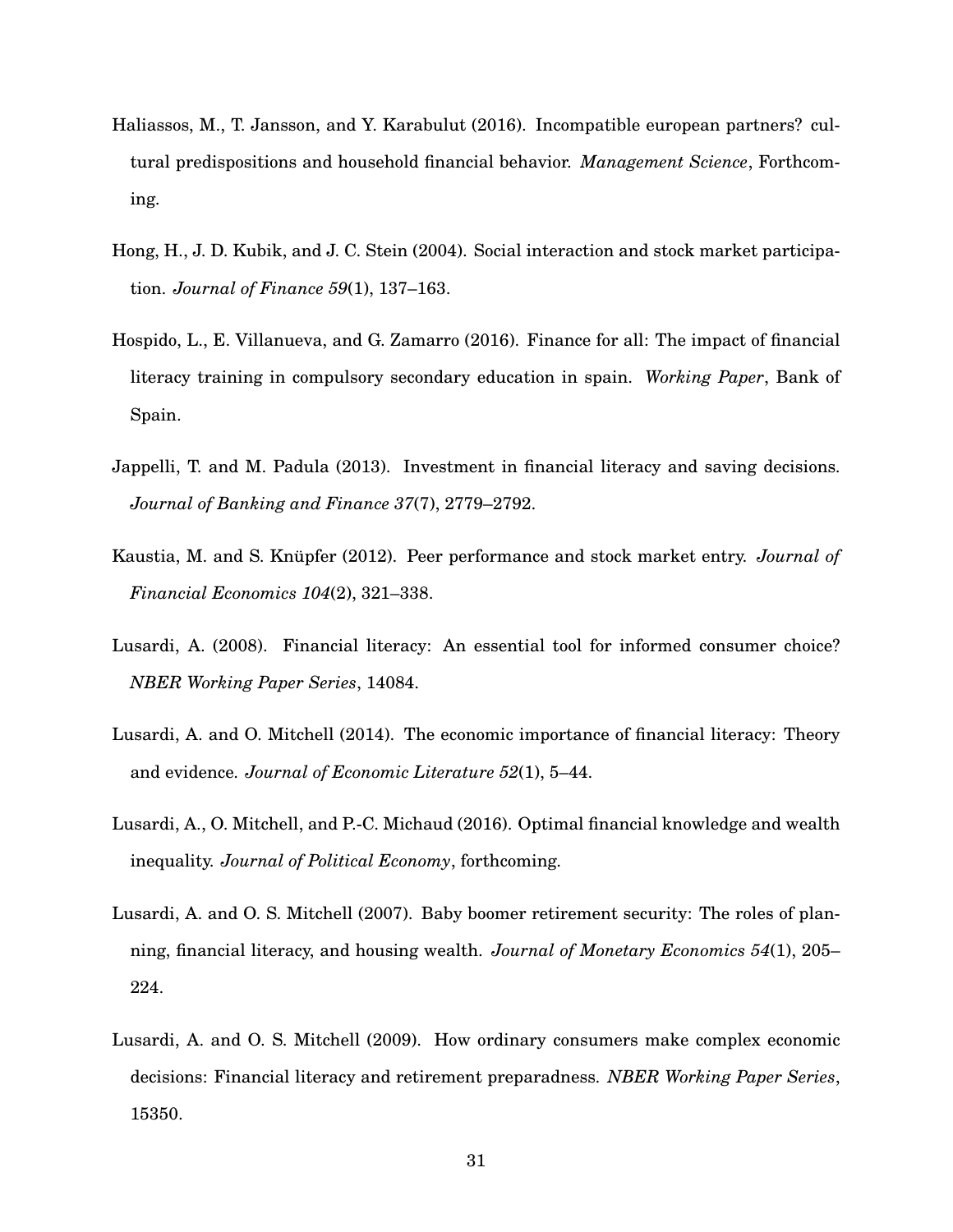- Manski, C. F. (1993). Identification of endogenous social effects: The reflection problem. *The Review of Economic Studies 60*(3), 531–542.
- Oreopoulos, P. (2003). The long-run consequences of living in a poor neighborhood. *The Quarterly Journal of Economics*, 1533–1575.
- Osili, U. O. and A. L. Paulson (2008). Does culture affect economic outcomes? *Review of Economics and Statistics 90*(3), 498–517.
- van Rooij, M., A. Lusardi, and R. Alessie (2011). Financial literacy and stock market participation. *Journal of Financial Economics 101*(2), 449–472.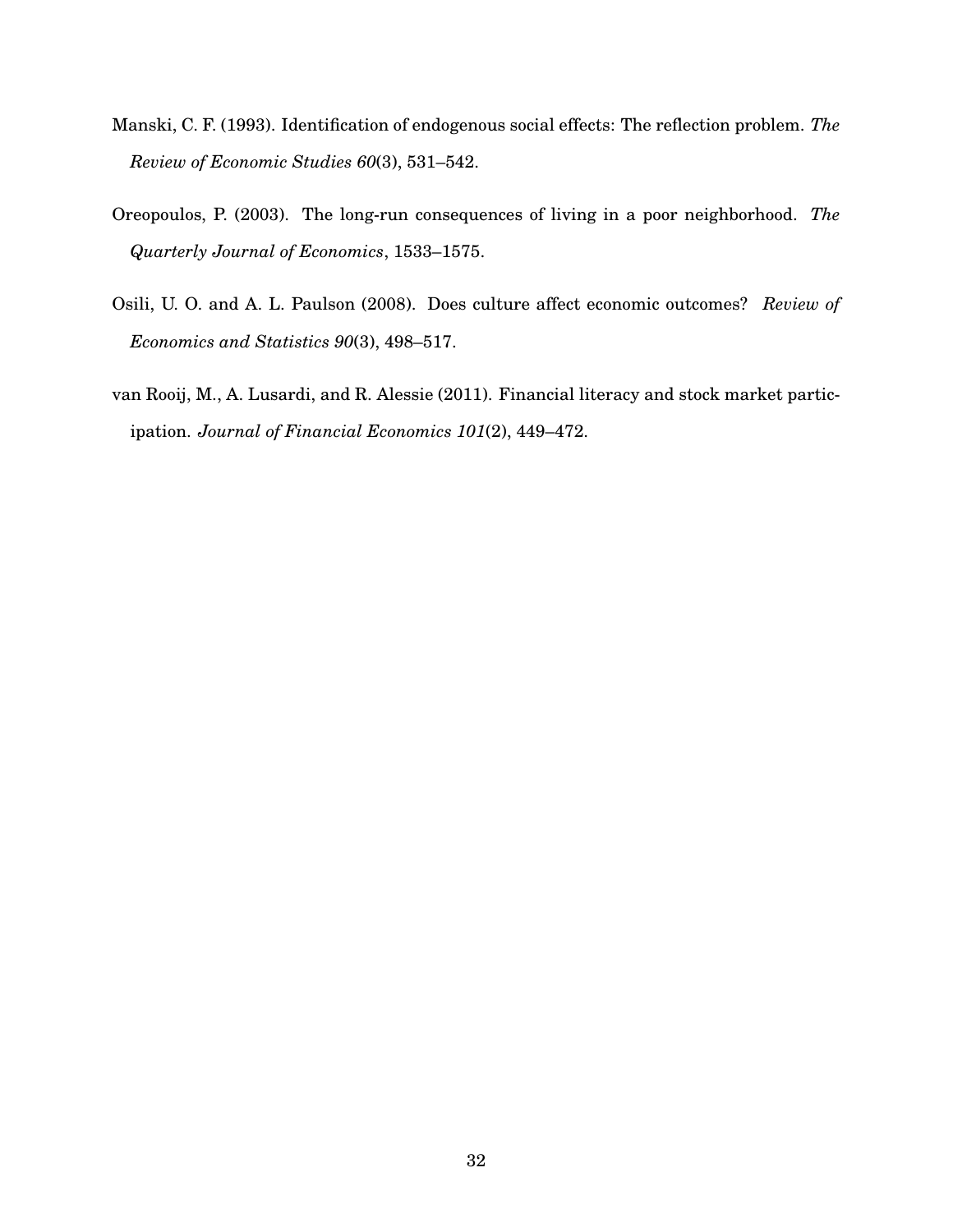|                                                                                                                                                                                                                                                                                          |        | Full Sample |              |                 | Medium-Term |              |        | Longer-Term |              |
|------------------------------------------------------------------------------------------------------------------------------------------------------------------------------------------------------------------------------------------------------------------------------------------|--------|-------------|--------------|-----------------|-------------|--------------|--------|-------------|--------------|
|                                                                                                                                                                                                                                                                                          | Obs    | Mean        | Dev.<br>Std. | O <sub>bs</sub> | Mean        | Dev.<br>Std. | Obs    | Mean        | Dev.<br>Std. |
| Panel A: Dependent Variables                                                                                                                                                                                                                                                             |        |             |              |                 |             |              |        |             |              |
| Saving for Retirement                                                                                                                                                                                                                                                                    | 36,513 | 0.26        | 0.44         | 20,303          | 0.23        | 0.42         | 16,210 | 0.30        | 0.46         |
| Stockholding                                                                                                                                                                                                                                                                             | 36,513 | 0.37        | 0.48         | 20,303          | 0.37        | 0.48         | 16,210 | 0.36        | 0.48         |
| Panel B: Financial Literacy Externalities (at initial Placement)                                                                                                                                                                                                                         |        |             |              |                 |             |              |        |             |              |
| Share of neighbors with economics/business education                                                                                                                                                                                                                                     | 36,513 | 0.02        | 0.03         | 20,303          | 0.02        | 0.03         | 16,210 | 0.02        | 0.03         |
| Share of neighbors with quantitative education                                                                                                                                                                                                                                           | 36,513 | 0.05        | 0.05         | 20,303          | 0.05        | 0.05         | 16,210 | 0.05        | $0.05\,$     |
| Share of neighbors who save for retirement                                                                                                                                                                                                                                               | 36,513 | 0.19        | 0.10         | 20,303          | 0.19        | 0.10         | 16,210 | 0.19        | 0.10         |
| Panel C: Household Controls                                                                                                                                                                                                                                                              |        |             |              |                 |             |              |        |             |              |
| Log disposable Income                                                                                                                                                                                                                                                                    | 36,513 | 12.99       | 0.57         | 20,303          | 12.89       | 0.56         | 16,210 | 13.11       | 0.57         |
| Age 30-45                                                                                                                                                                                                                                                                                | 36,513 | 0.51        | 0.50         | 20,303          | 0.58        | 0.49         | 16,210 | 0.41        | 0.49         |
| Age 45-60                                                                                                                                                                                                                                                                                | 36,513 | 0.39        | 0.49         | 20,303          | 0.32        | 747          | 16,210 | 0.49        | 0.50         |
| Age 60-75                                                                                                                                                                                                                                                                                | 36,513 | 0.07        | 0.26         | 20,303          | 0.05        | 0.22         | 16,210 | 0.09        | 0.29         |
| Male                                                                                                                                                                                                                                                                                     | 36,513 | 0.67        | 0.47         | 20,303          | 0.67        | 0.47         | 16,210 | 0.67        | 0.47         |
| Unemployed                                                                                                                                                                                                                                                                               | 36,513 | 0.32        | 0.47         | 20,303          | 0.35        | 0.48         | 16,210 | 0.29        | 0.45         |
| Retired                                                                                                                                                                                                                                                                                  | 36,513 | 0.09        | 0.29         | 20,303          | 0.09        | 0.28         | 16,210 | 0.10        | 0.30         |
| Employee                                                                                                                                                                                                                                                                                 | 36,513 | 0.56        | 0.50         | 20,303          | 0.52        | 0.50         | 16,210 | 0.60        | 0.49         |
| Married                                                                                                                                                                                                                                                                                  | 36,513 | 0.60        | 0.49         | 20,303          | 0.59        | 0.49         | 16,210 | 0.60        | 0.49         |
| Number of Adults                                                                                                                                                                                                                                                                         | 36,513 | 1.96        | 0.95         | 20,303          | 1.89        | 0.91         | 16,210 | 2.05        | $1.00$       |
| Number of Children                                                                                                                                                                                                                                                                       | 36,513 | 1.01        | 1.27         | 20,303          | 1.10        | 1.31         | 16,210 | 0.91        | $1.22\,$     |
| High School Graduate                                                                                                                                                                                                                                                                     | 36,513 | 0.41        | 0.49         | 20,303          | 0.41        | 0.49         | 16,210 | 0.42        | 0.49         |
| College Graduate                                                                                                                                                                                                                                                                         | 36,513 | 0.31        | 0.46         | 20,303          | 0.30        | 0.46         | 16,210 | 0.32        | 0.47         |
| Working in the Financial Sector                                                                                                                                                                                                                                                          | 36,513 | 0.00        | 0.05         | 20,303          | 0.00        | 0.05         | 16,210 | 0.00        | 0.05         |
| Working for the Government                                                                                                                                                                                                                                                               | 36,513 | 0.20        | 0.40         | 20,303          | 0.18        | 0.38         | 16,210 | 0.22        | 0.42         |
| ptive statistics for the variables employed in the empirical analysis. The sample is a balanced sample<br>Note: This table presents the descrip                                                                                                                                          |        |             |              |                 |             |              |        |             |              |
| $2004$ to $2007$ , respectively. The mean and standard deviation are calculated on the full pooled sample. The monetary variables are defined<br>of 4,061 refugee immigrants. The medium-term refers to the time period from 1999 to 2003, and the longer-term refers to the period from |        |             |              |                 |             |              |        |             |              |
| in SEK. For variable definitions, see Online Appendix A. Source: Author computations using LINDA and STATIV data from Statistics<br>Sweden.                                                                                                                                              |        |             |              |                 |             |              |        |             |              |
|                                                                                                                                                                                                                                                                                          |        |             |              |                 |             |              |        |             |              |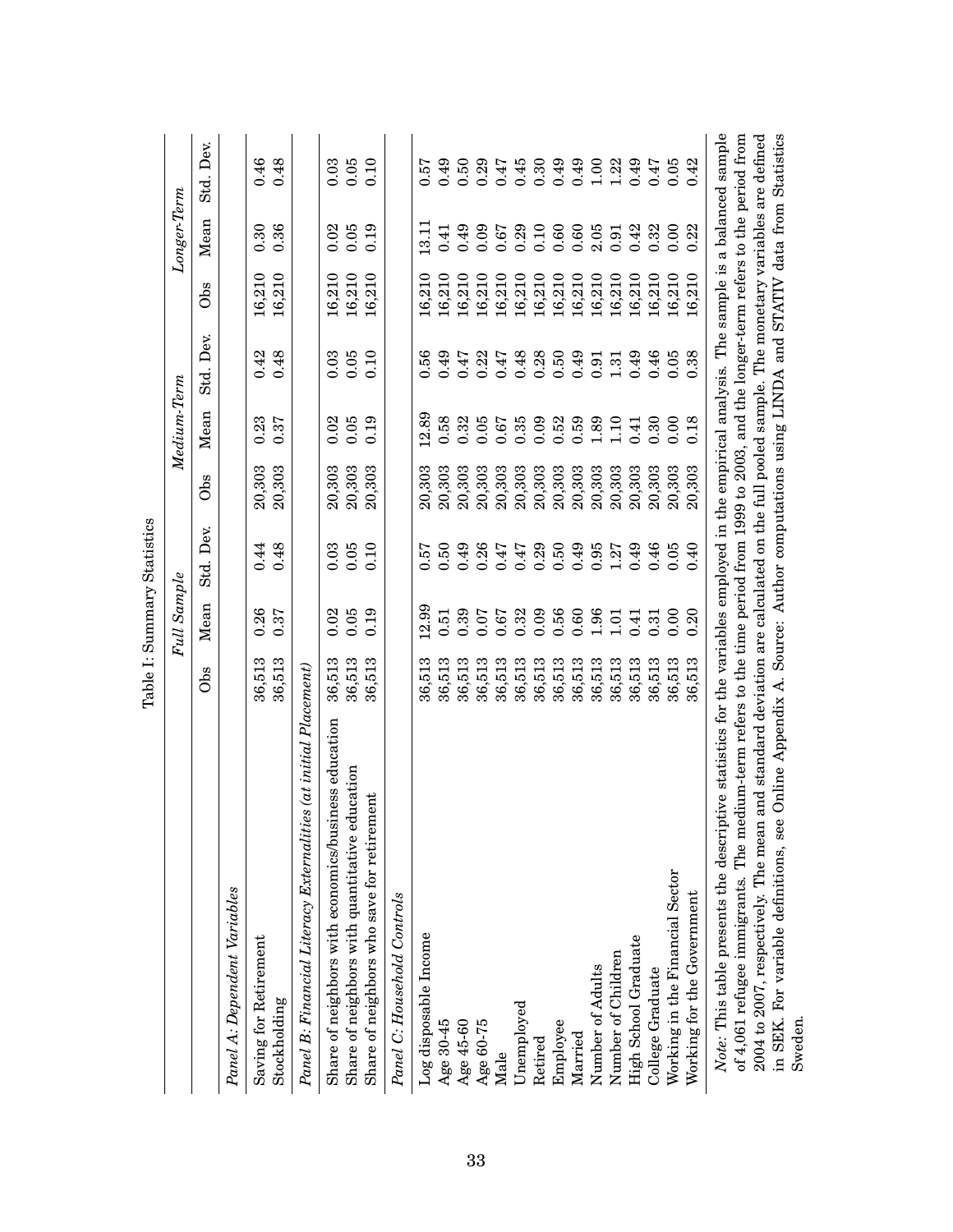|                              | Number of Households | Percentage of Households |
|------------------------------|----------------------|--------------------------|
| Panel A: Country of Origin   |                      |                          |
| <b>AFGHANISTAN</b>           | 22                   | 0,54%                    |
| <b>ANGOLA</b>                | 8                    | 0,20%                    |
| <b>BANGLADESH</b>            | 31                   | 0,76%                    |
| <b>BULGARIA</b>              | 40                   | 0,98%                    |
| <b>CAMBODIA</b>              | 6                    | 0,15%                    |
| <b>CHILE</b>                 | 537                  | 13,22%                   |
| <b>CHINA</b>                 | 13                   | 0,32%                    |
| COLOMBIA                     | 19                   | 0,47%                    |
| DEMOCRATIC REPUBLIC CONGO    | 10                   | 0,25%                    |
| (FORMER) CZECHOSLOVAKIA      | 32                   | 0,79%                    |
| <b>EGYPT</b>                 | 4                    | $0,10\%$                 |
| <b>EL SALVADOR</b>           | 53                   | 1,31%                    |
| <b>ERITREA</b>               | 66                   | 1,63%                    |
| <b>ESTONIA</b>               | 10                   | 0,25%                    |
| <b>ETHIOPIA</b>              | 280                  | 6,89%                    |
| <b>HUNGARY</b>               | 62                   | $1,53\%$                 |
| <b>INDIA</b>                 | $\overline{4}$       | $0,10\%$                 |
| <b>IRAN</b>                  | 1169                 | 28,79%                   |
| <b>IRAQ</b>                  | 375                  | 9,23%                    |
| <b>JORDAN</b>                | $6\phantom{1}6$      | 0,15%                    |
| <b>KUWAIT</b>                | 6                    | 0,15%                    |
| LAOS                         | 7                    | 0,17%                    |
| <b>LEBANON</b>               | 332                  | 8,18%                    |
| <b>LIBYA</b>                 | $\overline{5}$       | 0,12%                    |
| <b>FYROM</b>                 | 4                    | $0,10\%$                 |
| MOROCCO                      | 4                    | $0,10\%$                 |
| <b>OTHER</b>                 | 33                   | 0,81%                    |
| <b>PAKISTAN</b>              | 8                    | 0,20%                    |
| PALESTINIAN AUTHORITY        | 22                   | 0,54%                    |
| PERU                         | 24                   | 0,59%                    |
| <b>POLAND</b>                | 70                   | 1,72%                    |
| <b>ROMANIA</b>               | 218                  | 5,37%                    |
| SOMALIA                      | 77                   | 1,90%                    |
| (FORMER) SOVIET UNION        | 42                   | 1,03%                    |
| <b>SRI LANKA</b>             | 20                   | 0,49%                    |
| <b>SYRIA</b>                 | 110                  | 2,71%                    |
| TUNISIA                      | 13                   | 0,32%                    |
| TURKEY                       | 117                  | 2,88%                    |
| <b>UGANDA</b>                | 11                   | 0,27%                    |
| <b>VIETNAM</b>               | 121                  | 2,98%                    |
| (FORMER) YUGOSLAVIA          | 70                   | 1,72%                    |
| Panel A: Year of Immigration |                      |                          |
|                              |                      | 23.76%                   |
| 1987                         | 965                  |                          |
| 1988                         | 969                  | 23.86%                   |
| 1989                         | 1,309                | 32.23%                   |
| 1990                         | 591                  | 14.55%                   |
| 1991                         | $227\,$              | $5.59\%$                 |

Table II: Households in the Sample by Country of Origin and Year of Immigration

*Note:* This Table presents the number and percentage shares of households in the final sample by country of origin and year of immigration, respectively. The sample includes 4,061 refugee immigrants as of 1999. The Other group includes refugee immigrants from countries from which there are less than 5 households in the final sample. Source: Author computations using LINDA and STATIV data from Statistics Sweden.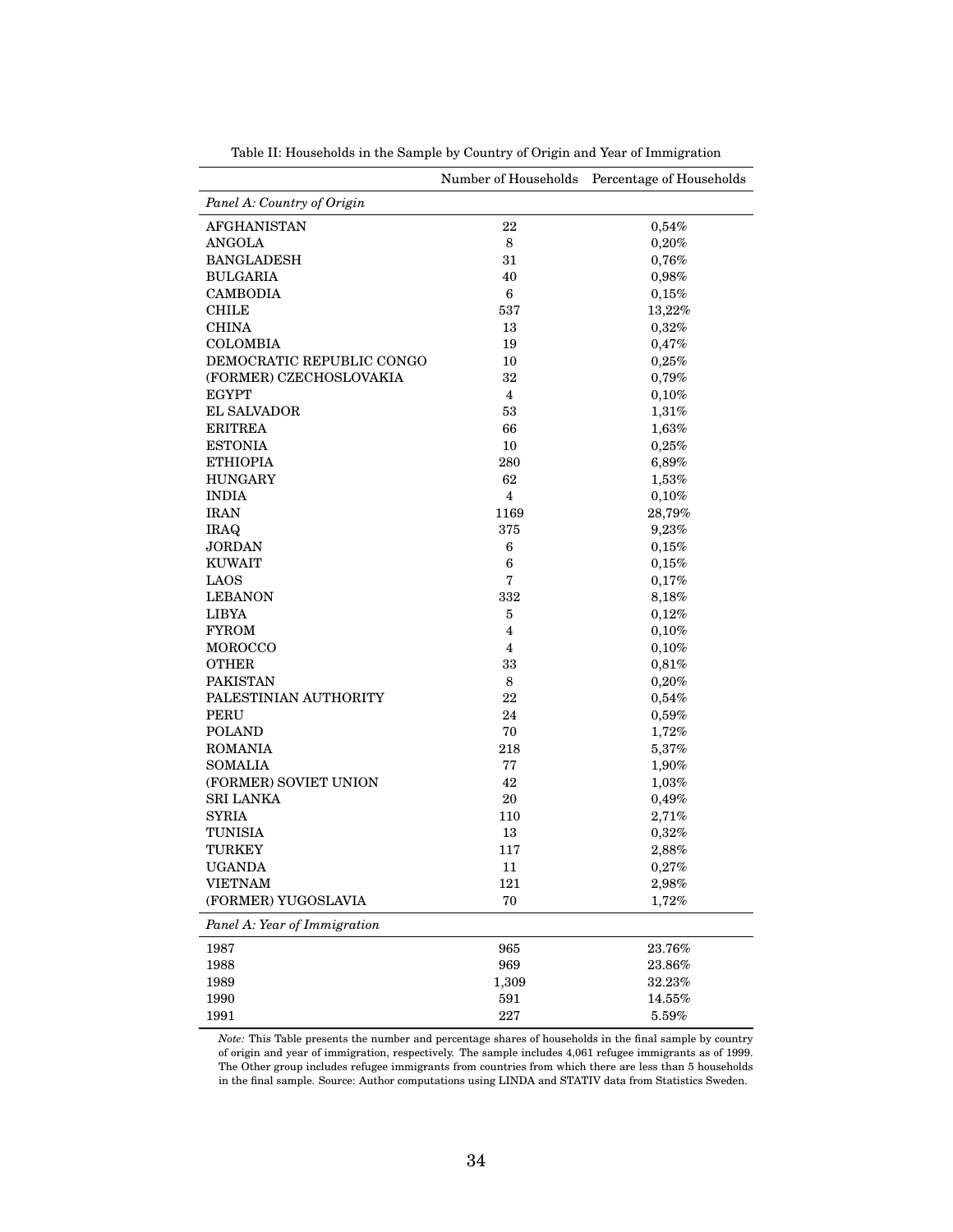| which are in the more control work of the control in the control of the control of the control of the control of the control of the control of the control of the control of the control of the control of the control of the            |        |                      |           |        |                       |           |
|------------------------------------------------------------------------------------------------------------------------------------------------------------------------------------------------------------------------------------------|--------|----------------------|-----------|--------|-----------------------|-----------|
| Panel A: By Education                                                                                                                                                                                                                    |        | High School and More |           |        | Less than High School |           |
|                                                                                                                                                                                                                                          | Obs    | Mean                 | Std. Dev. | Obs    | Mean                  | Std. Dev. |
| Share of neighbors with economics/business education                                                                                                                                                                                     | 26,328 | 2.39%                | $2.88\%$  | 10,185 | $2.16\%$              | $2.75\%$  |
| Share of neighbors with quantitative education                                                                                                                                                                                           | 26,328 | 4.71%                | 5.17%     | 10,185 | 4.29%                 | 4.94%     |
| Share of neighbors who save for retirement                                                                                                                                                                                               | 26,328 | 19.51%               | 9.81%     | 10,185 | 18.38%                | $9.41\%$  |
| Panel B: By Gender                                                                                                                                                                                                                       |        | $\mathit{Male}$      |           |        | Female                |           |
|                                                                                                                                                                                                                                          | Obs    | Mean                 | Std. Dev. | Obs    | Mean                  | Std. Dev. |
| Share of neighbors with economics/business education 24,608                                                                                                                                                                              |        | 2.28%                | $2.80\%$  | 11,905 | 2.40%                 | 2.95%     |
| Share of neighbors with quantitative education                                                                                                                                                                                           | 24,608 | 4.49%                | 5.02%     | 11.905 | $4.80\%$              | 5.29%     |
| Share of neighbors who save for retirement                                                                                                                                                                                               |        | 24,608 19.20%        | 9.73%     |        | 11,905 19.19%         | $9.68\%$  |
| Note: This table presents the mean and standard deviation for the neighborhood characteristics at initial neigh-<br>borhood defined at the electoral district level for the following subsamples of refugee immigrants: Panel A presents |        |                      |           |        |                       |           |
|                                                                                                                                                                                                                                          |        |                      |           |        |                       |           |

Table III: Neighborhood Characteristics by Sample Splits Table III: Neighborhood Characteristics by Sample Splits

sus female, respectively. The sample is a balanced sample of 4,061 refugee immigrants for the years 1999-2007. the neighborhood characteristics for better versus less educated; and Panel B reports characteristics for male verthe neighborhood characteristics for better versus less educated; and Panel B reports characteristics for male versus female, respectively. The sample is a balanced sample of 4,061 refugee immigrants for the years 1999-2007. Source: Author computations using LINDA and STATIV data from Statistics Sweden. Source: Author computations using LINDA and STATIV data from Statistics Sweden.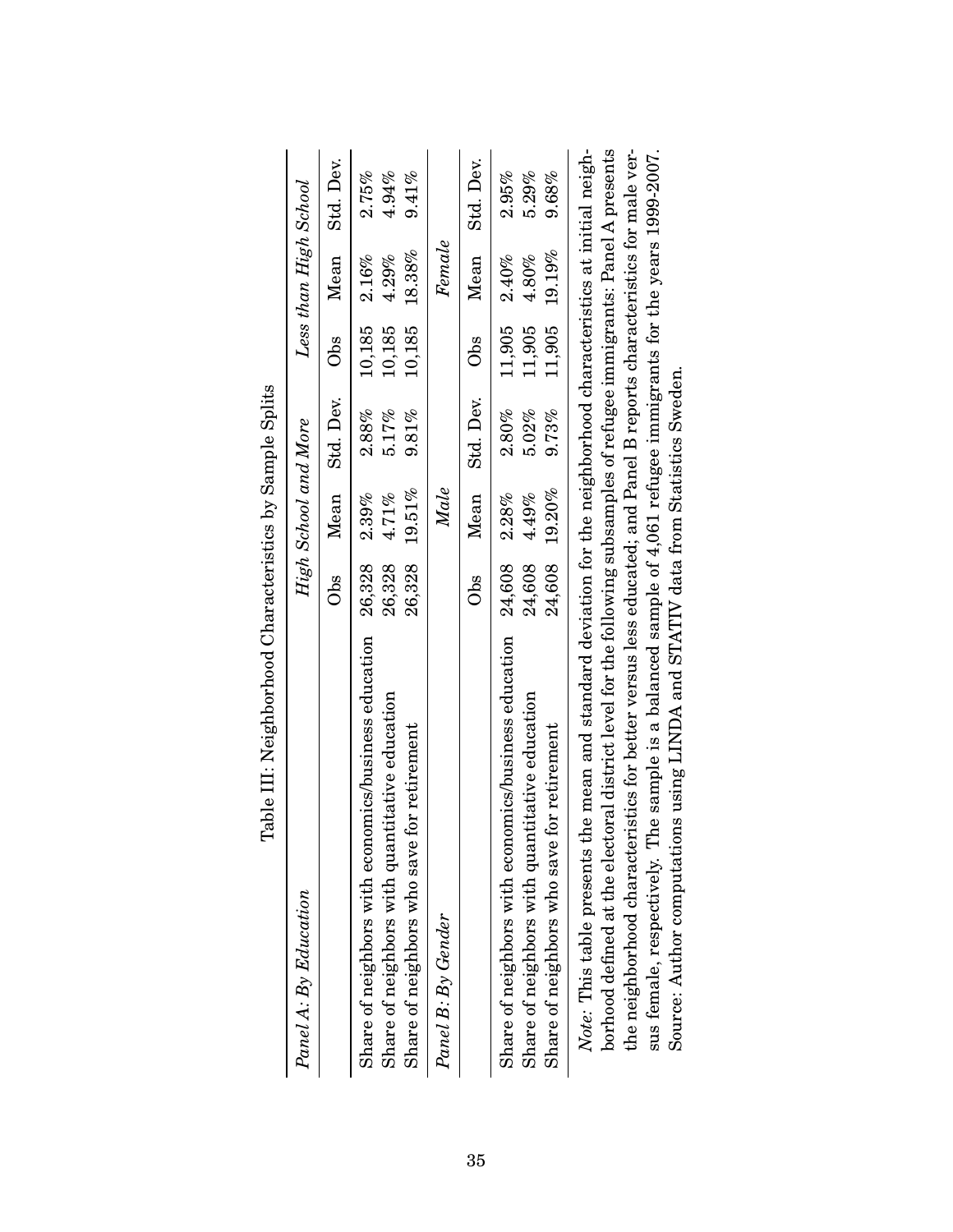|                                 | Saving for Retirement     | Stockholding              | Saving for Retirement | Stockholding              |
|---------------------------------|---------------------------|---------------------------|-----------------------|---------------------------|
|                                 | (i)                       | (ii)                      | (iii)                 | (iv)                      |
| Fin Lit Share                   | $0.41405*$                | $0.61315**$               | $0.47840*$            | $0.70443**$               |
|                                 | (0.2442)                  | (0.2648)                  | (0.2560)              | (0.2792)                  |
| Income                          | $0.18013***$              | $0.20321***$              | $0.08000***$          | $0.08100***$              |
|                                 | (0.0127)                  | (0.0123)                  | (0.0085)              | (0.0076)                  |
| Age 30-45                       | $0.03493*$                | $-0.02578$                | $0.04547***$          | 0.00303                   |
|                                 | (0.0181)                  | (0.0240)                  | (0.0164)              | (0.0180)                  |
| Age 45-60                       | $0.06202***$              | $-0.05972**$              | $0.06963***$          | $-0.00004$                |
|                                 | (0.0214)                  | (0.0266)                  | (0.0181)              | (0.0198)                  |
| Age 60-75                       | $-0.04522*$               | $-0.10805***$             | $-0.01859$            | $-0.02188$                |
|                                 | (0.0257)                  | (0.0324)                  | (0.0233)              | (0.0253)                  |
| Male                            | $-0.04132***$             | $-0.05365***$             | $-0.03309***$         | $-0.03189**$              |
|                                 | (0.0128)                  | (0.0133)                  | (0.0127)              | (0.0134)                  |
| Unemployed                      | $-0.01428$                | $-0.01542$                | $-0.00220$            | $-0.00675$                |
|                                 | (0.0174)                  | (0.0197)                  | (0.0119)              | (0.0114)                  |
| Retired                         | $-0.03709$                | $-0.06787***$             | $-0.01561$            | $-0.04130***$             |
|                                 | (0.0230)                  | (0.0247)                  | (0.0152)              | (0.0146)                  |
| Employee                        | 0.04786**                 | $0.05625***$              | 0.03096**             | 0.02016                   |
|                                 | (0.0190)                  | (0.0210)                  | (0.0132)              | (0.0123)                  |
| Married                         | 0.01461                   | $0.02582*$                | 0.00835               | 0.00863                   |
|                                 | (0.0127)                  | (0.0134)                  | (0.0086)              | (0.0093)                  |
| Nbr of adults                   | $-0.02040***$             | 0.00005                   | $0.01402***$          | $0.03995***$              |
|                                 | (0.0070)                  | (0.0069)                  | (0.0048)              | (0.0050)                  |
| Nbr of children                 | $-0.02247***$             | $-0.00448$                | $-0.00372$            | $0.02418***$              |
|                                 | (0.0048)                  | (0.0050)                  | (0.0038)              | (0.0039)                  |
| High school Dummy               | $0.04946***$              | $0.06410***$              | $0.04123***$          | $0.05155***$              |
|                                 | (0.0131)                  | (0.0140)                  | (0.0126)              | (0.0115)                  |
| College and more Dummy          | $0.09739***$              | $0.16755***$              | $0.07744***$          | $0.15253***$              |
|                                 | (0.0153)                  | (0.0175)                  | (0.0159)              | (0.0169)                  |
| Net wealth quartile II          | $-0.01189$                | $-0.02038*$               | $-0.00462$            | 0.00183                   |
|                                 | (0.0104)                  | (0.0119)                  | (0.0069)              | (0.0071)                  |
| Net wealth quartile III         | $-0.00281$                | $-0.02138$                | 0.01087               | $-0.00662$                |
|                                 | (0.0113)                  | (0.0131)                  | (0.0077)              | (0.0079)                  |
| Net wealth quartile IV          | $0.10306***$              | $0.13910***$              | $0.03476***$          | $0.02258**$               |
|                                 | (0.0144)                  | (0.0140)                  | (0.0092)              | (0.0088)                  |
| Financial sector Dummy          | 0.04859                   | $-0.05159$                | 0.00212               | 0.03764                   |
|                                 | (0.0893)                  | (0.0854)                  | (0.0743)              | (0.0535)                  |
| Government sector Dummy         | 0.00639                   | $-0.04285***$             | $-0.01385$            | $-0.01292$                |
|                                 | (0.0136)                  | (0.0144)                  | (0.0095)              | (0.0091)                  |
| <b>Observations</b>             | 36513                     | 36513                     | 36513                 | 36513                     |
| Clustering                      | <b>Electoral District</b> | <b>Electoral District</b> | Electoral District    | <b>Electoral District</b> |
| Time Fixed Effects              | Yes                       | Yes                       | Yes                   | Yes                       |
| Country-of-Origin Fixed Effects | Yes                       | Yes                       | Yes                   | Yes                       |
| Arrival-year Fixed Effects      | Yes                       | Yes                       | Yes                   | Yes                       |
| Unobserved HH Heterogeneity     | N o                       | $N_{O}$                   | Yes                   | Yes                       |
| Neighborhood Fixed Effects      | Parish                    | Parish                    | Parish                | Parish                    |

Table IV: Long Shadow Effects of Having Neighbors with Economics/Business Education and College Attendance: Full Observation Period (1999-2007)

*Note:* This table presents the estimates of the determinants of saving for retirement and stockholding that is estimated using Linear Probability Model (LPM). The dependent variables, Saving for Retirement and Stockholding, are binary variables that takes the value 1 if the household saves for retirement or holds directly or indirectly stocks, respectively. In all regressions, we control for household characteristics, arrival-year fixed effects, country-of-origin fixed effects, and neighborhood fixed effects defined at the parish level. The standard errors that are clustered at the electoral district level (1,428 cells) are reported in parentheses. When defining the financial literacy externalities, we consider the share of neighbors (both natives and immigrants who have been in Sweden for at least 20 years) with a business/economics education and college attendance in the initial neighborhood. In columns (iii) and (iv), we also control for unobserved household heterogeneity using random effects estimator. The sample is a balanced sample of 4,061 refugee immigrants for the years 1999-2007. Statistical significance at the 10, 5, and 1 percent levels is indicated by \*, \*\*, and \*\*\*, respectively. Source: Author computations using LINDA and STATIV data from Statistics Sweden.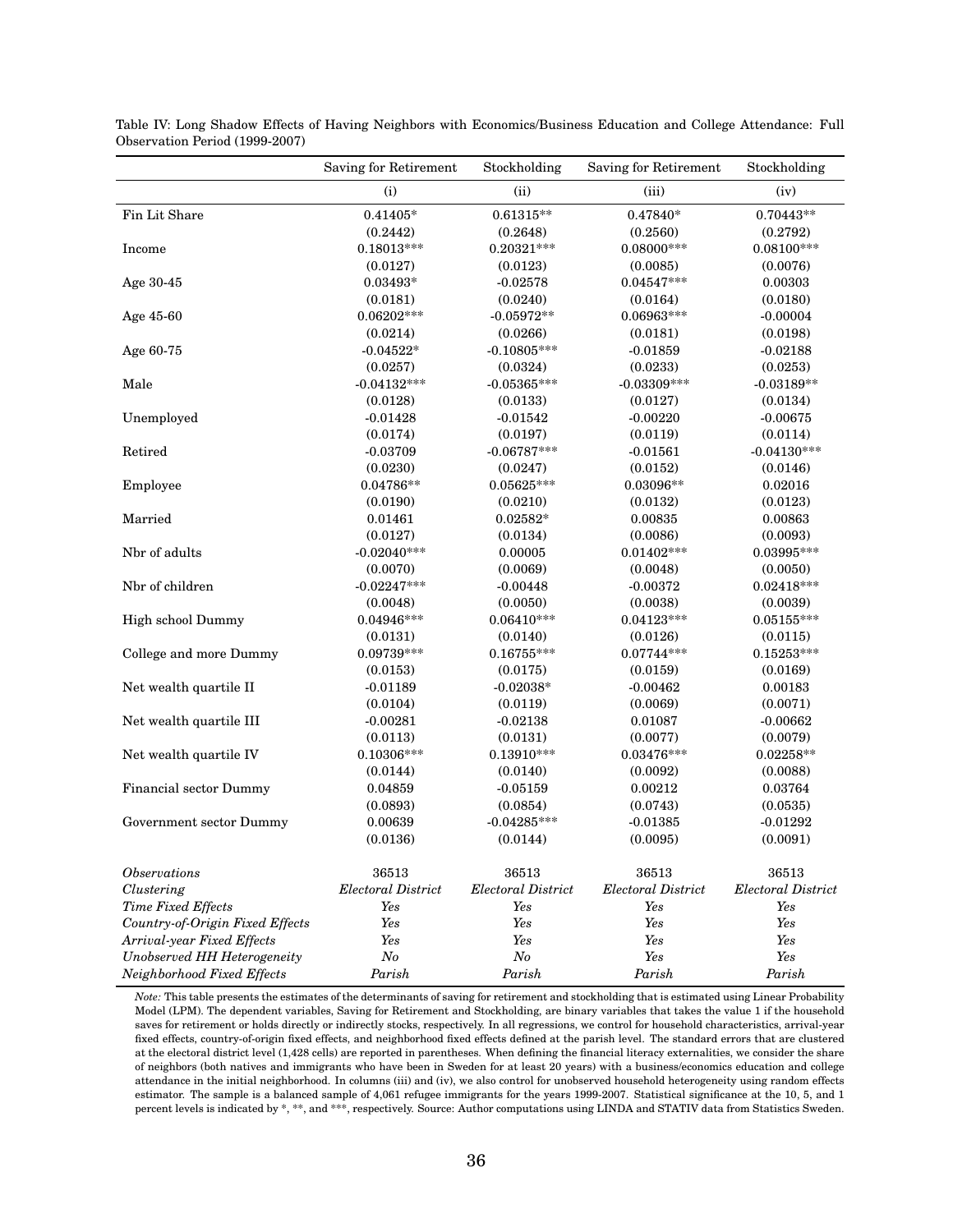|                                 | Saving for Retirement     | Stockholding              | Saving for Retirement     | Stockholding              |
|---------------------------------|---------------------------|---------------------------|---------------------------|---------------------------|
|                                 | (i)                       | (ii)                      | (iii)                     | (iv)                      |
| Fin Lit Share                   | 0.44802*                  | 0.35481                   | $0.50404*$                | 0.43628                   |
|                                 | (0.2526)                  | (0.2801)                  | (0.2613)                  | (0.2928)                  |
| Income                          | $0.15705***$              | $0.21183***$              | $0.07370***$              | $0.11168***$              |
|                                 | (0.0134)                  | (0.0147)                  | (0.0099)                  | (0.0103)                  |
| Age 30-45                       | $0.04974***$              | $-0.02101$                | $0.03840**$               | $-0.00174$                |
|                                 | (0.0172)                  | (0.0245)                  | (0.0150)                  | (0.0196)                  |
| Age 45-60                       | $0.09116***$              | $-0.05696**$              | $0.06436***$              | $-0.01430$                |
|                                 | (0.0211)                  | (0.0277)                  | (0.0172)                  | (0.0220)                  |
| Age 60-75                       | $-0.00611$                | $-0.11591***$             | $-0.03534$                | $-0.07698**$              |
|                                 | (0.0275)                  | (0.0361)                  | (0.0225)                  | (0.0316)                  |
| Male                            | $-0.04176***$             | $-0.06071***$             | $-0.03287**$              | $-0.03773***$             |
|                                 | (0.0129)                  | (0.0138)                  | (0.0129)                  | (0.0139)                  |
| Unemployed                      | $-0.00430$                | $-0.00548$                | 0.01049                   | $-0.00899$                |
|                                 | (0.0189)                  | (0.0218)                  | (0.0124)                  | (0.0125)                  |
| Retired                         | $-0.04868**$              | $-0.06024**$              | $-0.00717$                | $-0.06000***$             |
|                                 | (0.0246)                  | (0.0278)                  | (0.0158)                  | (0.0164)                  |
| Employee                        | $0.03927*$                | $0.07070***$              | $0.03812***$              | 0.01736                   |
|                                 | (0.0202)                  | (0.0233)                  | (0.0138)                  | (0.0138)                  |
| Married                         | $0.02465*$                | 0.02968**                 | 0.00879                   | 0.00948                   |
|                                 | (0.0134)                  | (0.0148)                  | (0.0099)                  | (0.0111)                  |
| Nbr of adults                   | $-0.02683***$             | 0.00043                   | 0.00477                   | $0.03789***$              |
|                                 | (0.0083)                  | (0.0086)                  | (0.0053)                  | (0.0065)                  |
| Nbr of children                 | $-0.02279***$             | $-0.01018*$               | $-0.00896**$              | $0.01650***$              |
|                                 | (0.0051)                  | (0.0057)                  | (0.0041)                  | (0.0048)                  |
| High school Dummy               | $0.04132***$              | $0.06450***$              | $0.03014***$              | $0.05570***$              |
|                                 | (0.0130)                  | (0.0149)                  | (0.0114)                  | (0.0128)                  |
| College and more Dummy          | $0.09581***$              | $0.15695***$              | 0.07961***                | $0.15194***$              |
|                                 | (0.0156)                  | (0.0178)                  | (0.0149)                  | (0.0168)                  |
| Net wealth quartile II          | $-0.01073$                | $-0.03577**$              | 0.00141                   | $-0.01473$                |
|                                 | (0.0124)                  | (0.0140)                  | (0.0084)                  | (0.0090)                  |
| Net wealth quartile III         | $-0.02308*$               | $-0.05382***$             | 0.00342                   | $-0.01781*$               |
|                                 | (0.0135)                  | (0.0153)                  | (0.0096)                  | (0.0105)                  |
| Net wealth quartile IV          | $0.10353***$              | $0.11872***$              | 0.04096***                | $0.02249**$               |
|                                 | (0.0161)                  | (0.0159)                  | (0.0105)                  | (0.0110)                  |
| Financial sector Dummy          | 0.05251                   | 0.01547                   | $-0.06720$                | 0.06668                   |
|                                 | (0.0908)                  | (0.0923)                  | (0.0764)                  | (0.0487)                  |
| Government sector Dummy         | 0.00657                   | $-0.04295***$             | $-0.00831$                | $-0.00504$                |
|                                 | (0.0150)                  | (0.0160)                  | (0.0105)                  | (0.0109)                  |
| <b>Observations</b>             | 20303                     | 20303                     | 20303                     | 20303                     |
| Clustering                      | <b>Electoral District</b> | <b>Electoral District</b> | <b>Electoral District</b> | <b>Electoral District</b> |
| Time Fixed Effects              | Yes                       | Yes                       | Yes                       | Yes                       |
| Country-of-Origin Fixed Effects | Yes                       | Yes                       | Yes                       | Yes                       |
| Arrival-year Fixed Effects      | Yes                       | Yes                       | Yes                       | Yes                       |
| Unobserved HH Heterogeneity     | N o                       | N o                       | Yes                       | Yes                       |
| Neighborhood Fixed Effects      | Parish                    | Parish                    | Parish                    | Parish                    |

Table V: Long Shadow Effects of Having Neighbors with Economics/Business Education and College Attendance: Medium-Term (1999-2003)

*Note:* This table presents the estimates of the determinants of saving for retirement and stockholding that is estimated using LPM. The dependent variables, Saving for Retirement and Stockholding, are binary variables that takes the value 1 if the household saves for retirement or holds directly or indirectly stocks, respectively. In all regressions, we control for household characteristics, arrival-year fixed effects, countryof-origin fixed effects, and neighborhood fixed effects defined at the parish level. The standard errors that are clustered at the electoral district level (1,428 cells) are reported in parentheses. When defining the financial literacy externalities, we consider the share of neighbors (both natives and immigrants who have been in Sweden for at least 20 years) with a business/economics education and college attendance in the initial neighborhood. In columns (iii) and (iv), we also control for unobserved household heterogeneity using random effects estimator. The sample is a balanced sample of 4,061 refugee immigrants for the years 1999-2003. Statistical significance at the 10, 5, and 1 percent levels is indicated by \*, \*\*, and \*\*\*, respectively. Source: Author computations using LINDA and STATIV data from Statistics Sweden.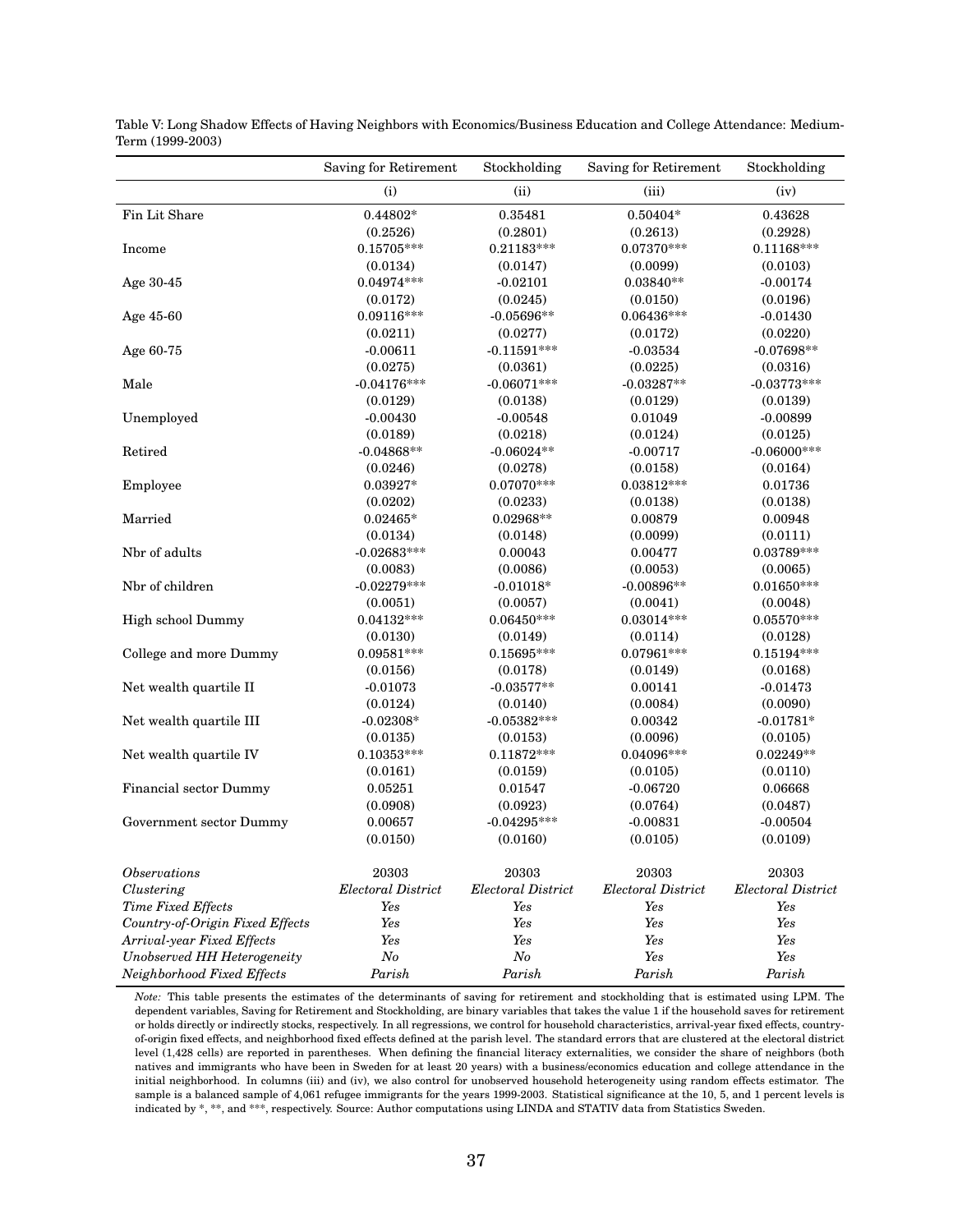|                                 | Saving for Retirement     | Stockholding       | Saving for Retirement | Stockholding       |
|---------------------------------|---------------------------|--------------------|-----------------------|--------------------|
|                                 | (i)                       | (ii)               | (iii)                 | (iv)               |
| Fin Lit Share                   | 0.39095                   | 0.93888***         | 0.44506               | 1.03961***         |
|                                 | (0.2798)                  | (0.2833)           | (0.2932)              | (0.2935)           |
| Income                          | $0.20524***$              | $0.19343***$       | $0.08143***$          | $0.08808***$       |
|                                 | (0.0171)                  | (0.0146)           | (0.0092)              | (0.0098)           |
| Age 30-45                       | $-0.03854$                | $-0.04372$         | 0.05835               | $-0.05553$         |
|                                 | (0.0620)                  | (0.0647)           | (0.0369)              | (0.0409)           |
| Age 45-60                       | $-0.02373$                | $-0.07511$         | $0.07384*$            | $-0.07231*$        |
|                                 | (0.0630)                  | (0.0644)           | (0.0380)              | (0.0417)           |
| Age 60-75                       | $-0.12767*$               | $-0.12632*$        | 0.01678               | $-0.11226**$       |
|                                 | (0.0661)                  | (0.0683)           | (0.0420)              | (0.0441)           |
| Male                            | $-0.04238***$             | $-0.04662***$      | $-0.03601**$          | $-0.03511**$       |
|                                 | (0.0158)                  | (0.0152)           | (0.0155)              | (0.0149)           |
| Unemployed                      | $-0.01821$                | $-0.03041$         | $-0.01824$            | $-0.00231$         |
|                                 | (0.0337)                  | (0.0398)           | (0.0177)              | (0.0220)           |
| Retired                         | $-0.02130$                | $-0.07562*$        | $-0.07221***$         | $-0.06773**$       |
|                                 | (0.0409)                  | (0.0457)           | (0.0244)              | (0.0280)           |
| Employee                        | $0.06666*$                | 0.03597            | 0.00271               | 0.03366            |
|                                 | (0.0351)                  | (0.0411)           | (0.0183)              | (0.0231)           |
| Married                         | 0.00655                   | 0.01968            | $0.02150*$            | $-0.00482$         |
|                                 | (0.0165)                  | (0.0156)           | (0.0115)              | (0.0133)           |
| Nbr of adults                   | $-0.01695*$               | 0.00082            | $0.01983***$          | $0.03643***$       |
|                                 | (0.0088)                  | (0.0085)           | (0.0060)              | (0.0061)           |
| Nbr of children                 | $-0.01975***$             | 0.00081            | 0.00711               | $0.03094***$       |
|                                 | (0.0061)                  | (0.0061)           | (0.0049)              | (0.0055)           |
| High school Dummy               | $0.05747***$              | $0.06200***$       | $0.05541***$          | $0.07301***$       |
|                                 | (0.0159)                  | (0.0159)           | (0.0179)              | (0.0158)           |
| College and more Dummy          | 0.09832***                | 0.17569***         | $0.12286***$          | $0.20671***$       |
|                                 | (0.0185)                  | (0.0205)           | (0.0192)              | (0.0210)           |
| Net wealth quartile II          | $-0.00829$                | $-0.00681$         | $-0.01695**$          | 0.01040            |
|                                 | (0.0143)                  | (0.0146)           | (0.0086)              | (0.0095)           |
| Net wealth quartile III         | 0.01601                   | 0.01975            | $-0.00526$            | $-0.00411$         |
|                                 | (0.0149)                  | (0.0164)           | (0.0090)              | (0.0098)           |
| Net wealth quartile IV          | $0.09982***$              | $0.16945***$       | $0.02079*$            | $0.04065***$       |
|                                 | (0.0176)                  | (0.0178)           | (0.0107)              | (0.0115)           |
| Financial sector Dummy          | 0.03533                   | $-0.13385$         | $0.08240*$            | $-0.06080$         |
|                                 | (0.1138)                  | (0.0934)           | (0.0448)              | (0.0416)           |
| Government sector Dummy         | 0.00599                   | $-0.03773**$       | 0.00051               | $-0.02696**$       |
|                                 | (0.0168)                  | (0.0171)           | (0.0116)              | (0.0121)           |
| <i><b>Observations</b></i>      | 16210                     | 16210              | 16210                 | 16210              |
| Clustering                      | <b>Electoral District</b> | Electoral District | Electoral District    | Electoral District |
| Time Fixed Effects              | Yes                       | Yes                | Yes                   | Yes                |
| Country-of-Origin Fixed Effects | Yes                       | Yes                | Yes                   | Yes                |
| Arrival-year Fixed Effects      | Yes                       | Yes                | Yes                   | Yes                |
| Unobserved HH Heterogeneity     | N o                       | N o                | Yes                   | Yes                |
| Neighborhood Fixed Effects      | Parish                    | Parish             | Parish                | Parish             |

Table VI: Long Shadow Effects of Having Neighbors with Economics/Business Education and College Attendance: Longer-Term (2004-2007)

*Note:* This table presents the estimates of the determinants of saving for retirement and stockholding that is estimated using LPM. The dependent variables, Saving for Retirement and Stockholding, are binary variables that takes the value 1 if the household saves for retirement or holds directly or indirectly stocks, respectively. In all regressions, we control for household characteristics, arrival-year fixed effects, countryof-origin fixed effects, and neighborhood fixed effects defined at the parish level. The standard errors that are clustered at the electoral district level (1,428 cells) are reported in parentheses. When defining the financial literacy externalities, we consider the share of neighbors (both natives and immigrants who have been in Sweden for at least 20 years) with a business/economics education and college attendance in the initial neighborhood. In columns (iii) and (iv), we also control for unobserved household heterogeneity using random effects estimator. The sample is a balanced sample of 4,061 refugee immigrants for the years 2003-2007. Statistical significance at the 10, 5, and 1 percent levels is indicated by \*, \*\*, and \*\*\*, respectively. Source: Author computations using LINDA and STATIV data from Statistics Sweden.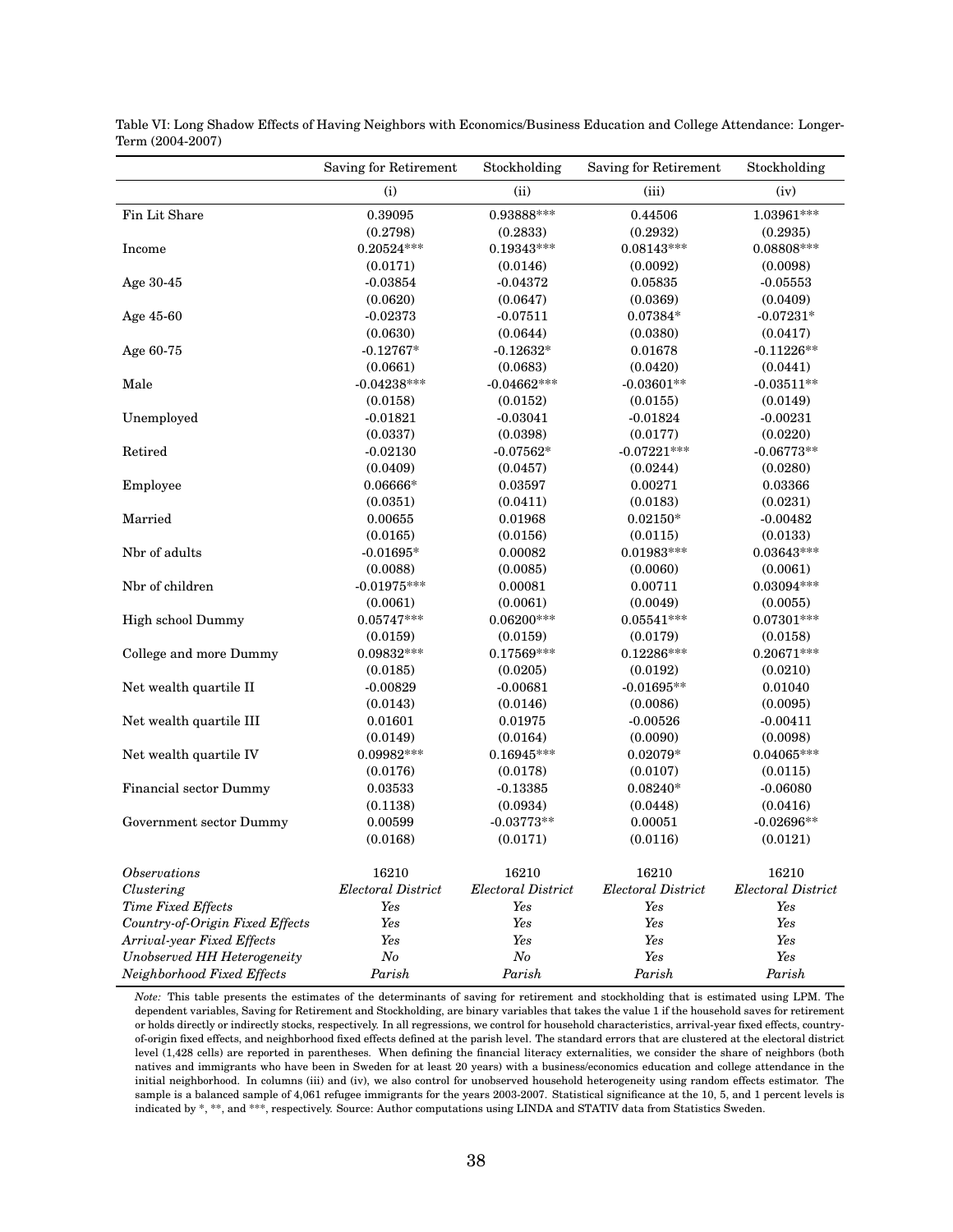|                                                                                                                                                                                  | High school and more                                                                                           |                         | Less than high school |                        |
|----------------------------------------------------------------------------------------------------------------------------------------------------------------------------------|----------------------------------------------------------------------------------------------------------------|-------------------------|-----------------------|------------------------|
|                                                                                                                                                                                  | Saving for Retirement                                                                                          | Stockholding            | Saving for Retirement | Stockholding           |
| Panel A: Medium-Term                                                                                                                                                             | $\widehat{\Xi}$                                                                                                | $\widehat{H}$           | (iii)                 | $\widetilde{E}$        |
| Fin Lit Share                                                                                                                                                                    | $0.78922***$<br>(0.3346)                                                                                       | $0.80131**$<br>(0.3570) | (0.4102)<br>0.08768   | $-0.26196$<br>(0.4296) |
| $\label{thm:invariant} Observations$                                                                                                                                             | 14392                                                                                                          | 14392                   | 5911                  | 5911                   |
| Panel B: Longer-Term                                                                                                                                                             | $\widehat{\Xi}$                                                                                                | $\widehat{\Xi}$         | (iii)                 | $\widehat{E}$          |
| Fin Lit Share                                                                                                                                                                    | $0.70775*$                                                                                                     | 1.42920***              | $-0.22101$            | 0.29275                |
|                                                                                                                                                                                  | (0.3766)                                                                                                       | (0.3521)                | (0.5802)              | (0.4877)               |
| Observations                                                                                                                                                                     | 11936                                                                                                          | 11936                   | 4274                  | 4274                   |
| Household Controls                                                                                                                                                               | Yes                                                                                                            | Yes                     | $\mathit{Yes}$        | Yes                    |
| Clustering                                                                                                                                                                       | Electoral District                                                                                             | Electoral District      | Electoral District    | Electoral District     |
| Time Fixed Effects                                                                                                                                                               | Yes                                                                                                            | Yes                     | Yes                   | Yes                    |
| Country-of-Origin Fixed Effects                                                                                                                                                  | Yes                                                                                                            | Yes                     | $\gamma_{es}$         | Yes                    |
| Arrival-year Fixed Effects                                                                                                                                                       | Yes                                                                                                            | Yes                     | Yes                   | Yes                    |
| Unobserved HH Heterogeneity                                                                                                                                                      | Yes                                                                                                            | $\it Yes$               | $\mathit{Yes}$        | Yes                    |
| Neighborhood Fixed Effects                                                                                                                                                       | ${\it Paris} h$                                                                                                | Parish                  | Parish                | Parish                 |
| Note: This table presents the estimates of the determinants of saving for retirement and stockholding that is estimated using LPM for sample<br>splits by the level of education | The dependent variables. Saving for Retirement and Stockholding are binary variables that takes the value 1 if |                         |                       |                        |

Table VII: Sample Split By Education: Long Shadow Effects of Having Neighbors with Economics/Business Education and Table VII: Sample Split By Education: Long Shadow Effects of Having Neighbors with Economics/Business Education and

clustered at the electoral district level (1,428 cells) are reported in parentheses. When defining the financial literacy externalities, we consider<br>the share of neighbors (both natives and immigrants who have been in Swed  $splits$  by the level of education. The dependent variables, Saving for Retirement and Stockholding, are binary variables that takes the value 1 if arrival-year fixed effects, country-of-origin fixed effects, and neighborhood fixed effects defined at the parish level. The standard errors that are college attendance in the initial neighborhood. In all specifications, we control for unobserved household heterogeneity using random effects estimator. The sample is a balanced sample of 4,061 refugee immigrants. Panel A presents the results for medium-term (1999-2003), while the household saves for retirement or holds directly or indirectly stocks, respectively. In all regressions, we control for household characteristics, Panel B reports the results for the longer-term (2003-2007). Statistical significance at the 10, 5, and 1 percent levels is indicated by \*, \*\*, and the household saves for retirement or holds directly or indirectly stocks, respectively. In all regressions, we control for household characteristics, arrival-year fixed effects, country-of-origin fixed effects, and neighborhood fixed effects defined at the parish level. The standard errors that are clustered at the electoral district level (1,428 cells) are reported in parentheses. When defining the financial literacy externalities, we consider the share of neighbors (both natives and immigrants who have been in Sweden for at least 20 years) with a business/economics education and college attendance in the initial neighborhood. In all specifications, we control for unobserved household heterogeneity using random effects estimator. The sample is a balanced sample of 4,061 refugee immigrants. Panel A presents the results for medium-term (1999-2003), while Panel B reports the results for the longer-term (2003-2007). Statistical significance at the 10, 5, and 1 percent levels is indicated by \*, \*\*, and линат у \*\*\*, respectively. Source: Author computations using LINDA and STATIV data from Statistics Sweden. \*\*\*, respectively. Source: Author computations using LINDA and STATIV data from Statistics Sweden. â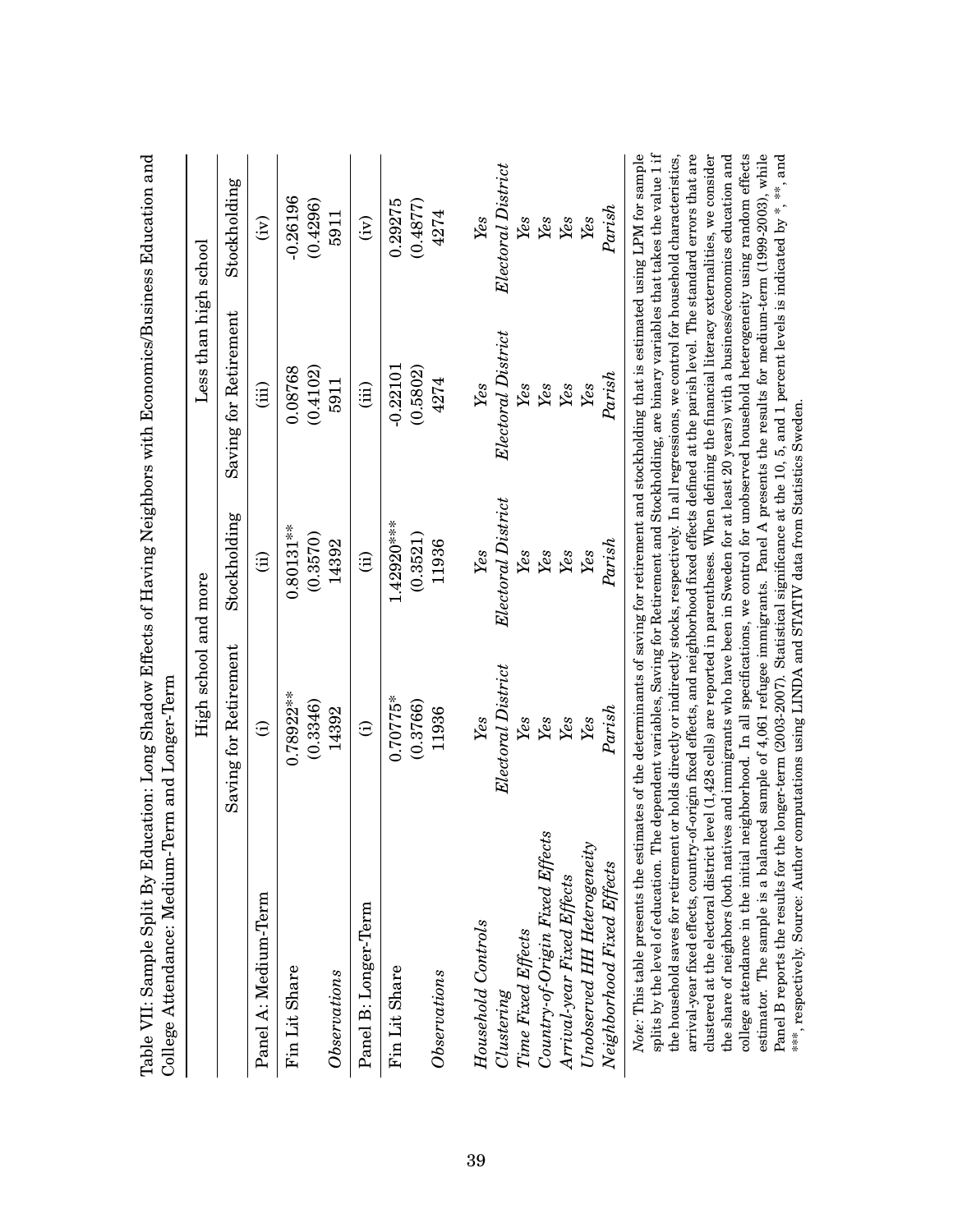| Saving for Retirement<br>Electoral District<br>(0.5189)<br>(0.4782)<br>0.10904<br>0.19307<br>5285<br>6620<br>$\it Yes$<br>Yes<br>$\widehat{\Xi}$<br>$\widehat{\Xi}$<br>Panel A: Medium-Term<br>Panel B: Longer-Term<br>Household Controls<br>Time Fixed Effects<br>Fin Lit Share<br>Fin Lit Share<br>$\label{thm:obs} Observations$<br>Observations<br>Clustering | Stockholding<br>$-0.32645$<br>(0.5073)<br>6620<br>$\widehat{H}$<br>$\hat{a}$ | Saving for Retirement<br>(iii) |                    |
|-------------------------------------------------------------------------------------------------------------------------------------------------------------------------------------------------------------------------------------------------------------------------------------------------------------------------------------------------------------------|------------------------------------------------------------------------------|--------------------------------|--------------------|
|                                                                                                                                                                                                                                                                                                                                                                   |                                                                              |                                | Stockholding       |
|                                                                                                                                                                                                                                                                                                                                                                   |                                                                              |                                | $\widetilde{E}$    |
|                                                                                                                                                                                                                                                                                                                                                                   |                                                                              | $0.54860*$                     | $0.80739***$       |
|                                                                                                                                                                                                                                                                                                                                                                   |                                                                              | (0.3226)<br>13683              | (0.3448)<br>13683  |
|                                                                                                                                                                                                                                                                                                                                                                   |                                                                              | (iii)                          | $\widetilde{E}$    |
|                                                                                                                                                                                                                                                                                                                                                                   | 0.26643                                                                      | 0.50389                        | 1.37665***         |
|                                                                                                                                                                                                                                                                                                                                                                   | (0.4946)                                                                     | (0.3762)                       | (0.3672)           |
|                                                                                                                                                                                                                                                                                                                                                                   | 5285                                                                         | 10925                          | 10925              |
|                                                                                                                                                                                                                                                                                                                                                                   | Yes                                                                          | Yes                            | Yes                |
|                                                                                                                                                                                                                                                                                                                                                                   | Electoral District                                                           | Electoral District             | Electoral District |
|                                                                                                                                                                                                                                                                                                                                                                   | Yes                                                                          | Yes                            | Yes                |
| Yes<br>Country-of-Origin Fixed Effects                                                                                                                                                                                                                                                                                                                            | Yes                                                                          | Yes                            | Yes                |
| Yes<br>Arrival-year Fixed Effects                                                                                                                                                                                                                                                                                                                                 | Yes                                                                          | Yes                            | Yes                |
| Yes<br>Unobserved HH Heterogeneity                                                                                                                                                                                                                                                                                                                                | Yes                                                                          | Yes                            | Yes                |
| Parish<br>Neighborhood Fixed Effects                                                                                                                                                                                                                                                                                                                              | Parish                                                                       | Parish                         | Parish             |

Table VIII: Sample Split By Gender: Long Shadow Effects of Having Neighbors with Economics/Business Education and Table VIII: Sample Split By Gender: Long Shadow Effects of Having Neighbors with Economics/Business Education and

at the electoral district level (1,428 cells) are reported in parentheses. When defining the financial literacy externalities, we consider the share of neighbors (both natives and immigrants who have been in Sweden for at least 20 years) with a business/economics education and college The sample is a balanced sample of 4,061 refugee immigrants. Panel A presents the results for medium-term (1999-2003), while Panel B reports the results for the longer-term (2003-2007). Statistical significance at the 10, 5, and 1 percent levels is indicated by \*, \*\*, and \*\*\*, saves for retirement or holds directly or indirectly stocks, respectively. In all regressions, we control for household characteristics, arrival-year fixed effects, country-of-origin fixed effects, and neighborhood fixed effects defined at the parish level. The standard errors that are clustered attendance in the initial neighborhood. In all specifications, we control for unobserved household heterogeneity using random effects estimator. The sample is a balanced sample of 4,061 refugee immigrants. Panel A presents the results for medium-term (1999-2003), while Panel B splits by gender. The dependent variables, Saving for Retirement and Stockholding, are binary variables that takes the value 1 if the household saves for retirement or holds directly or indirectly stocks, respectively. In all regressions, we control for household characteristics, arrival-year fixed effects, country-of-origin fixed effects, and neighborhood fixed effects defined at the parish level. The standard errors that are clustered at the electoral district level (1,428 cells) are reported in parentheses. When defining the financial literacy externalities, we consider the share of neighbors (both natives and immigrants who have been in Sweden for at least 20 years) with a business/economics education and college attendance in the initial neighborhood. In all specifications, we control for unobserved household heterogeneity using random effects estimator. reports the results for the longer-term (2003-2007). Statistical significance at the 10, 5, and 1 percent levels is indicated by \*, \*\*, and \*\*\*, respectively. Source: Author computations using LINDA and STATIV data from Statistics Sweden. respectively. Source: Author computations using LINDA and STATIV data from Statistics Sweden.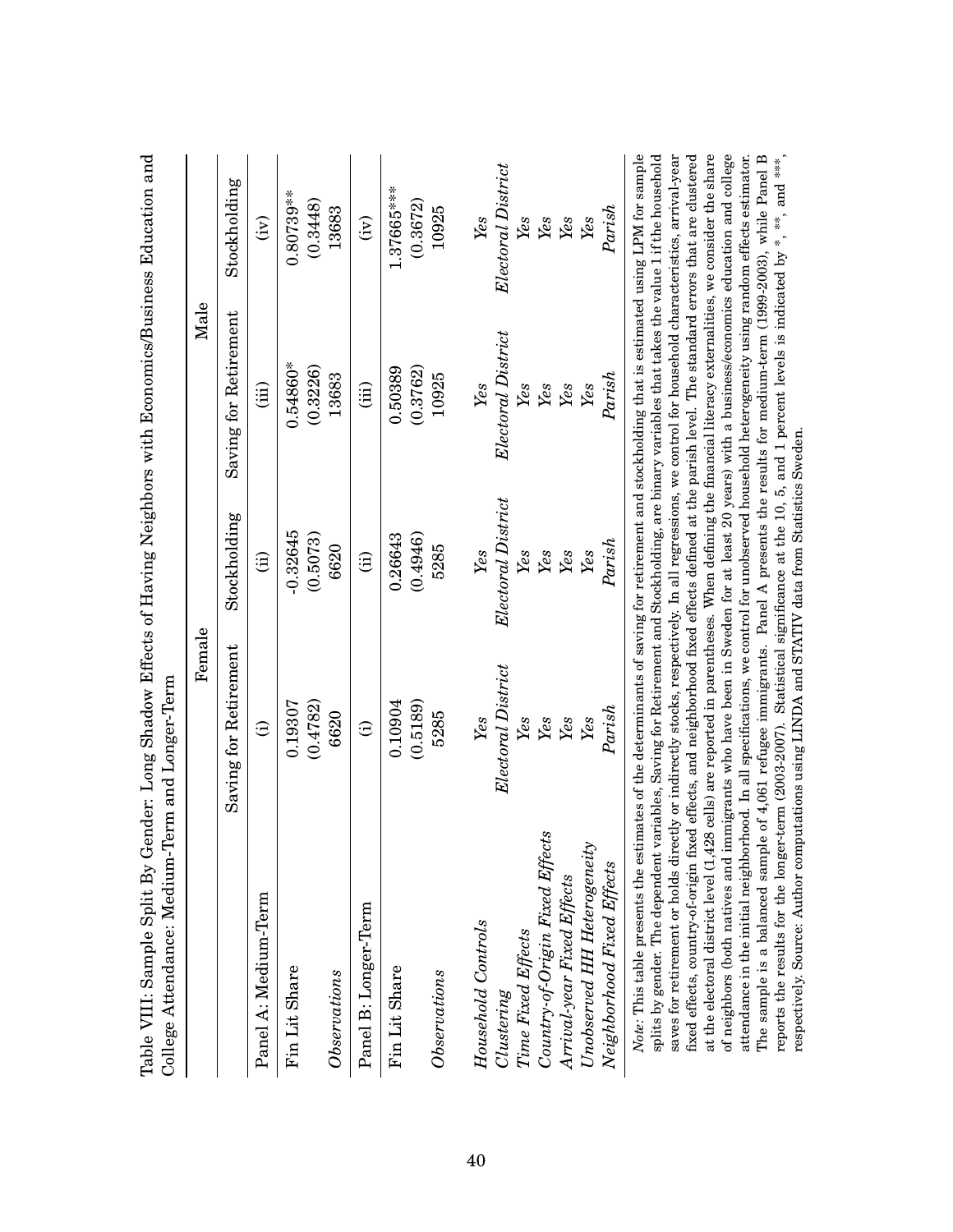| Table IX: Long Shadow Effects of Having Neighbors with Quantitative Education and College Attendance: Full Observation<br>Period, Medium-Term, and Lon                                                                                                                                                                                                                                                                                                                                                                                                                                                                                                                                                                                                                                                                                                                                                                                                                                                                                                                                                                                                                                                                                                                                                                                                                                                                                                 | ger-Term              |                     |                       |                           |
|--------------------------------------------------------------------------------------------------------------------------------------------------------------------------------------------------------------------------------------------------------------------------------------------------------------------------------------------------------------------------------------------------------------------------------------------------------------------------------------------------------------------------------------------------------------------------------------------------------------------------------------------------------------------------------------------------------------------------------------------------------------------------------------------------------------------------------------------------------------------------------------------------------------------------------------------------------------------------------------------------------------------------------------------------------------------------------------------------------------------------------------------------------------------------------------------------------------------------------------------------------------------------------------------------------------------------------------------------------------------------------------------------------------------------------------------------------|-----------------------|---------------------|-----------------------|---------------------------|
|                                                                                                                                                                                                                                                                                                                                                                                                                                                                                                                                                                                                                                                                                                                                                                                                                                                                                                                                                                                                                                                                                                                                                                                                                                                                                                                                                                                                                                                        | Saving for Retirement | Stockholding        | Saving for Retirement | Stockholding              |
| Panel A: Full Observation Period                                                                                                                                                                                                                                                                                                                                                                                                                                                                                                                                                                                                                                                                                                                                                                                                                                                                                                                                                                                                                                                                                                                                                                                                                                                                                                                                                                                                                       | $\widehat{\Xi}$       | $\hat{a}$           | (iii)                 | $\widetilde{S}$           |
| Fin Lit Share                                                                                                                                                                                                                                                                                                                                                                                                                                                                                                                                                                                                                                                                                                                                                                                                                                                                                                                                                                                                                                                                                                                                                                                                                                                                                                                                                                                                                                          | $0.27525*$            | $0.26714*$          | $0.31259*$            | $0.31522*$                |
|                                                                                                                                                                                                                                                                                                                                                                                                                                                                                                                                                                                                                                                                                                                                                                                                                                                                                                                                                                                                                                                                                                                                                                                                                                                                                                                                                                                                                                                        | (0.1520)              | (0.1572)            | (0.1601)              | (0.1664)                  |
| Observations                                                                                                                                                                                                                                                                                                                                                                                                                                                                                                                                                                                                                                                                                                                                                                                                                                                                                                                                                                                                                                                                                                                                                                                                                                                                                                                                                                                                                                           | 36513                 | 36513               | 36513                 | 36513                     |
| Panel B: Medium-Term                                                                                                                                                                                                                                                                                                                                                                                                                                                                                                                                                                                                                                                                                                                                                                                                                                                                                                                                                                                                                                                                                                                                                                                                                                                                                                                                                                                                                                   | $\odot$               | (i)                 | (iii)                 | $\widetilde{F}$           |
| Fin Lit Share                                                                                                                                                                                                                                                                                                                                                                                                                                                                                                                                                                                                                                                                                                                                                                                                                                                                                                                                                                                                                                                                                                                                                                                                                                                                                                                                                                                                                                          | $0.34296**$           | 0.09722             | $0.37303**$           | 0.13902                   |
|                                                                                                                                                                                                                                                                                                                                                                                                                                                                                                                                                                                                                                                                                                                                                                                                                                                                                                                                                                                                                                                                                                                                                                                                                                                                                                                                                                                                                                                        | (0.1635)              | (0.1652)            | (0.1693)              | (0.1737)                  |
| Observations                                                                                                                                                                                                                                                                                                                                                                                                                                                                                                                                                                                                                                                                                                                                                                                                                                                                                                                                                                                                                                                                                                                                                                                                                                                                                                                                                                                                                                           | 20303                 | 20303               | 20303                 | 20303                     |
| Panel C: Longer-Term                                                                                                                                                                                                                                                                                                                                                                                                                                                                                                                                                                                                                                                                                                                                                                                                                                                                                                                                                                                                                                                                                                                                                                                                                                                                                                                                                                                                                                   | $\widehat{\Xi}$       | $\hat{E}$           | (iii)                 | $\widetilde{F}$           |
| Fin Lit Share                                                                                                                                                                                                                                                                                                                                                                                                                                                                                                                                                                                                                                                                                                                                                                                                                                                                                                                                                                                                                                                                                                                                                                                                                                                                                                                                                                                                                                          | 0.19884               | $0.47743***$        | 0.24087               | $0.53712***$              |
|                                                                                                                                                                                                                                                                                                                                                                                                                                                                                                                                                                                                                                                                                                                                                                                                                                                                                                                                                                                                                                                                                                                                                                                                                                                                                                                                                                                                                                                        | (0.1696)              | (0.1708)            | (0.1789)              | (0.1759)                  |
| Observations                                                                                                                                                                                                                                                                                                                                                                                                                                                                                                                                                                                                                                                                                                                                                                                                                                                                                                                                                                                                                                                                                                                                                                                                                                                                                                                                                                                                                                           | 36513                 | 36513               | 36513                 | 36513                     |
| Household Controls                                                                                                                                                                                                                                                                                                                                                                                                                                                                                                                                                                                                                                                                                                                                                                                                                                                                                                                                                                                                                                                                                                                                                                                                                                                                                                                                                                                                                                     | Yes                   | $Y_{\mathcal{C}}$ s | Yes                   | Yes                       |
|                                                                                                                                                                                                                                                                                                                                                                                                                                                                                                                                                                                                                                                                                                                                                                                                                                                                                                                                                                                                                                                                                                                                                                                                                                                                                                                                                                                                                                                        |                       |                     |                       |                           |
| Time Fixed Effects<br>Clustering                                                                                                                                                                                                                                                                                                                                                                                                                                                                                                                                                                                                                                                                                                                                                                                                                                                                                                                                                                                                                                                                                                                                                                                                                                                                                                                                                                                                                       | Electoral District    | Electoral District  | Electoral District    | Electoral District<br>Yes |
|                                                                                                                                                                                                                                                                                                                                                                                                                                                                                                                                                                                                                                                                                                                                                                                                                                                                                                                                                                                                                                                                                                                                                                                                                                                                                                                                                                                                                                                        | Yes                   | Yes                 | $\gamma_{es}$         |                           |
| Country-of-Origin Fixed Effects                                                                                                                                                                                                                                                                                                                                                                                                                                                                                                                                                                                                                                                                                                                                                                                                                                                                                                                                                                                                                                                                                                                                                                                                                                                                                                                                                                                                                        | Yes                   | Yes                 | Yes                   | Yes                       |
| Arrival-year Fixed Effects                                                                                                                                                                                                                                                                                                                                                                                                                                                                                                                                                                                                                                                                                                                                                                                                                                                                                                                                                                                                                                                                                                                                                                                                                                                                                                                                                                                                                             | Yes                   | Yes                 | Yes                   | Yes                       |
| Unobserved HH Heterogeneity                                                                                                                                                                                                                                                                                                                                                                                                                                                                                                                                                                                                                                                                                                                                                                                                                                                                                                                                                                                                                                                                                                                                                                                                                                                                                                                                                                                                                            | $\overline{N}$        | $N_{O}$             | Yes                   | Yes                       |
| Neighborhood Fixed Effects                                                                                                                                                                                                                                                                                                                                                                                                                                                                                                                                                                                                                                                                                                                                                                                                                                                                                                                                                                                                                                                                                                                                                                                                                                                                                                                                                                                                                             | ${\it Paris} h$       | Parish              | Parish                | ${\it Paris} h$           |
| dent variables, Saving for Retirement and Stockholding, are binary variables that takes the value 1 if the household saves for retirement or holds<br>directly or indirectly stocks, respectively. In all regressions, we control for household characteristics, arrival-year fixed effects, country-of-origin<br>In columns (iii) and (iv), we also control for unobserved household heterogeneity using random effects estimator. In Panel A, the sample is a<br>balanced sample of 4,061 refugee immigrants for the years 1999-2007. In Panel B and C, the observation period is restricted to 1999-2003 and<br>Note: This table presents the estimates of the determinants of saving for retirement and stockholding that is estimated using LPM. The depen-<br>fixed effects, and neighborhood fixed effects defined at the parish level. The standard errors that are clustered at the electoral district level<br>$(1,428$ cells) are reported in parentheses. When defining the financial literacy externalities, we consider the share of neighbors (both natives and<br>2004-2007, respectively. Statistical significance at the 10, 5, and 1 percent levels is indicated by *, **, and ***, respectively. Source: Author<br>immigrants who have been in Sweden for at least 20 years) with a quantitative education and college attendance in the initial neighborhood.<br>computations using LINDA and STATIV data from Statistics Sweden. |                       |                     |                       |                           |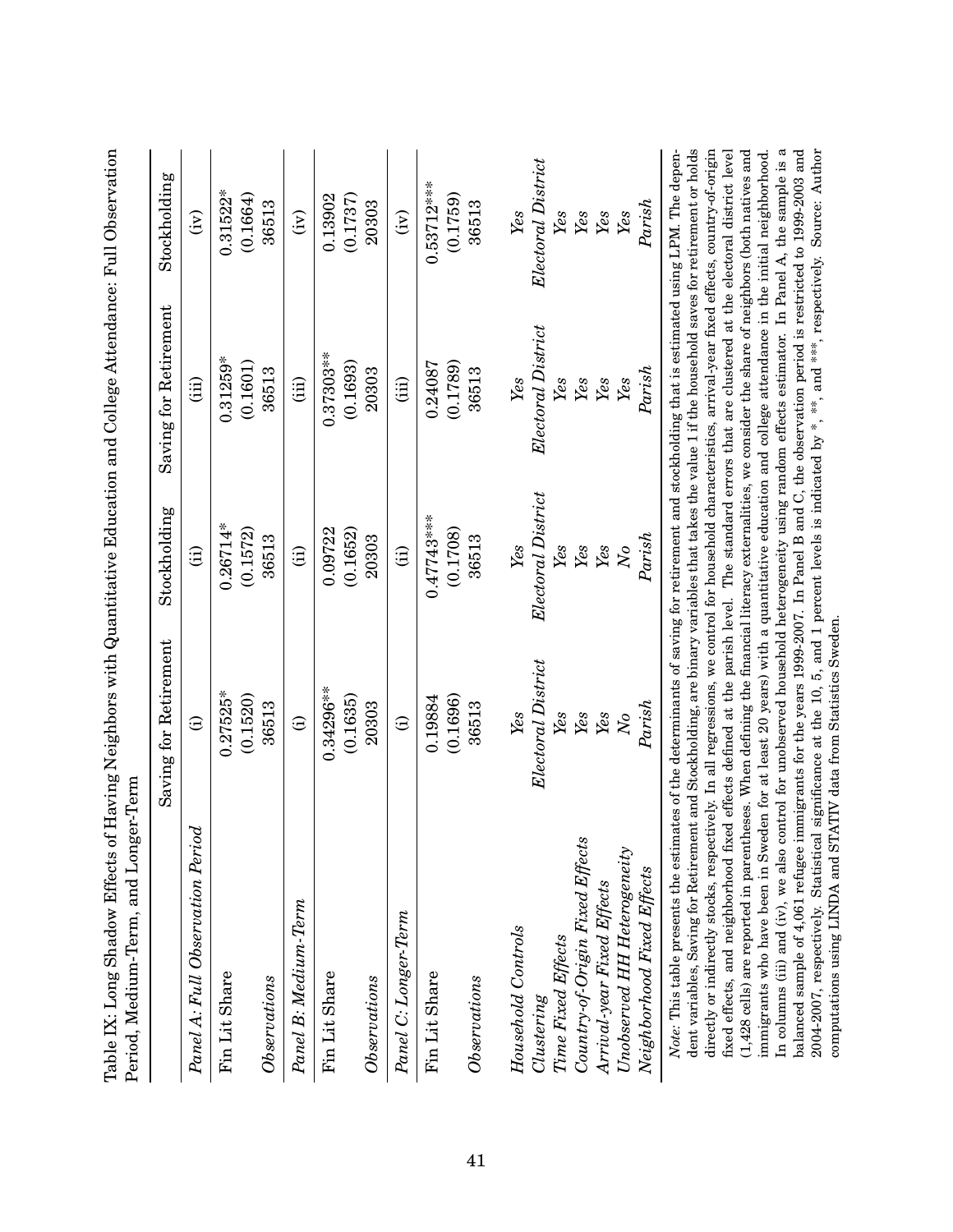|                                                                                                                                                                                  | High school and more                                                                                           |                        | Less than high school |                     |
|----------------------------------------------------------------------------------------------------------------------------------------------------------------------------------|----------------------------------------------------------------------------------------------------------------|------------------------|-----------------------|---------------------|
|                                                                                                                                                                                  |                                                                                                                |                        |                       |                     |
|                                                                                                                                                                                  | Saving for Retirement                                                                                          | Stockholding           | Saving for Retirement | Stockholding        |
| Panel A: Medium-Term                                                                                                                                                             | $\widehat{\Xi}$                                                                                                | $\widehat{\mathrm{d}}$ | (iii)                 | $\widetilde{E}$     |
| Fin Lit Share                                                                                                                                                                    | $0.60545***$                                                                                                   | $0.38645*$             | 0.16838               | $-0.25624$          |
|                                                                                                                                                                                  | (0.2145)                                                                                                       | (0.2219)               | (0.2589)              | (0.2417)            |
| $\label{thm:invariant} Observations$                                                                                                                                             | 14392                                                                                                          | 14392                  | 5911                  | 5911                |
| Panel B: Longer-Term                                                                                                                                                             | $\widehat{\Xi}$                                                                                                | $\widehat{\Xi}$        | $\hat{a}$             | $\widetilde{E}$     |
| Fin Lit Share                                                                                                                                                                    | $0.38988*$                                                                                                     | $0.81848***$           | $-0.01947$            | $-0.00647$          |
|                                                                                                                                                                                  | (0.2303)                                                                                                       | (0.2232)               | (0.3663)              | (0.2891)            |
| Observations                                                                                                                                                                     | 11936                                                                                                          | 11936                  | 4274                  | 4274                |
| Household Controls                                                                                                                                                               | Yes                                                                                                            | Yes                    | $\mathit{Yes}$        | Yes                 |
| Clustering                                                                                                                                                                       | Electoral District                                                                                             | Electoral District     | Electoral District    | Electoral District  |
| Time Fixed Effects                                                                                                                                                               | Yes                                                                                                            | Yes                    | Yes                   | Yes                 |
| Country-of-Origin Fixed Effects                                                                                                                                                  | Yes                                                                                                            | Yes                    | $Y_{\mathcal{C}}$ s   | Yes                 |
| Arrival-year Fixed Effects                                                                                                                                                       | Yes                                                                                                            | Yes                    | Yes                   | Yes                 |
| Unobserved HH Heterogeneity                                                                                                                                                      | Yes                                                                                                            | Yes                    | Yes                   | $Y_{\mathcal{C}}$ s |
| Neighborhood Fixed Effects                                                                                                                                                       | Parish                                                                                                         | Parish                 | ${\it Paris} h$       | Parish              |
| Note: This table presents the estimates of the determinants of saving for retirement and stockholding that is estimated using LPM for sample<br>enlite by the level of education | The dependent variables. Saving for Betirement and Stockholding are binary variables that takes the value 1 if |                        |                       |                     |

Table X: Sample Split By Education: Long Shadow Effects of Having Neighbors with Quantitative Education and College Table X: Sample Split By Education: Long Shadow Effects of Having Neighbors with Quantitative Education and College

the share of neighbors (both natives and immigrants who have been in Sweden for at least 20 years) with a quantitative education and college  $splits$  by the level of education. The dependent variables, Saving for Retirement and Stockholding, are binary variables that takes the value 1 if arrival-year fixed effects, country-of-origin fixed effects, and neighborhood fixed effects defined at the parish level. The standard errors that are clustered at the electoral district level (1,428 cells) are reported in parentheses. When defining the financial literacy externalities, we consider The sample is a balanced sample of 4,061 refugee immigrants. Panel A presents the results for medium-term (1999-2003), while Panel B reports the results for the longer-term (2003-2007). Statistical significance at the 10, 5, and 1 percent levels is indicated by \*, \*\*, and \*\*\*, the household saves for retirement or holds directly or indirectly stocks, respectively. In all regressions, we control for household characteristics, attendance in the initial neighborhood. In all specifications, we control for unobserved household heterogeneity using random effects estimator. The sample is a balanced sample of 4,061 refugee immigrants. Panel A presents the results for medium-term (1999-2003), while Panel B the household saves for retirement or holds directly or indirectly stocks, respectively. In all regressions, we control for household characteristics, arrival-year fixed effects, country-of-origin fixed effects, and neighborhood fixed effects defined at the parish level. The standard errors that are clustered at the electoral district level (1,428 cells) are reported in parentheses. When defining the financial literacy externalities, we consider the share of neighbors (both natives and immigrants who have been in Sweden for at least 20 years) with a quantitative education and college attendance in the initial neighborhood. In all specifications, we control for unobserved household heterogeneity using random effects estimator. reports the results for the longer-term (2003-2007). Statistical significance at the 10, 5, and 1 percent levels is indicated by \*, \*\*, and \*\*\*,  $\frac{1}{2}$ respectively. Source: Author computations using LINDA and STATIV data from Statistics Sweden. respectively. Source: Author computations using LINDA and STATIV data from Statistics Sweden. á,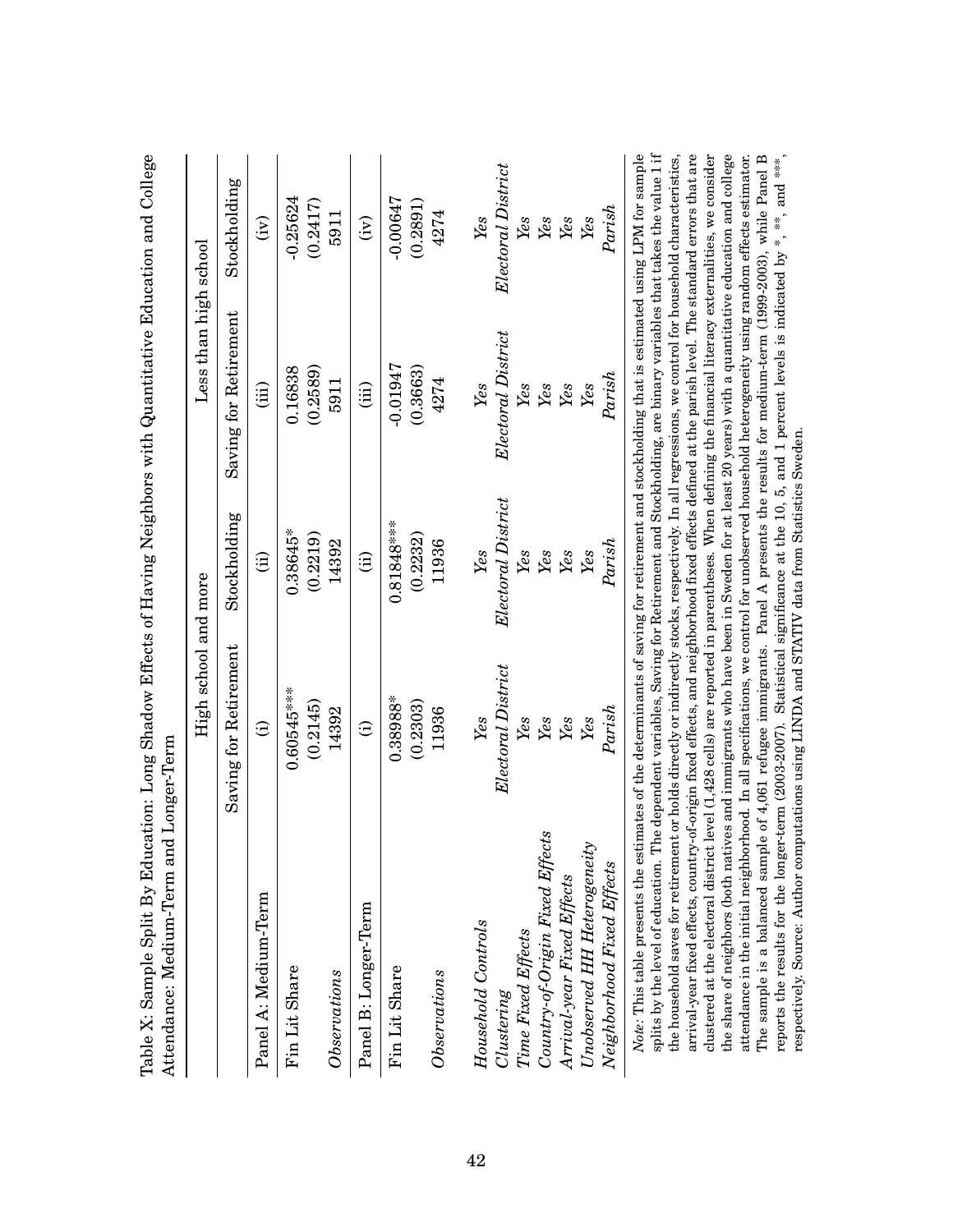| Saving for Retirement<br>Electoral District<br>(0.2046)<br>0.23416<br>(0.2320)<br>0.28260<br>${\it Paris} h$<br>10925<br>13683<br>Yes<br>Yes<br>Yes<br>(iii)<br>(iii)<br>Yes<br>Yes<br>Electoral District<br>Stockholding<br>(0.3218)<br>(0.3210)<br>0.07839<br>0.29084<br>Parish<br>5285<br>6620<br>Yes<br>Yes<br>Yes<br>Yes<br>Yes<br>$\widehat{E}$<br>$\hat{a}$<br>Saving for Retirement<br>Electoral District<br>$0.52535*$<br>(0.2975)<br>(0.3249)<br>0.07605<br>Parish<br>5285<br>6620<br>Yes<br>Yes<br>Yes<br>Yes<br>Yes<br>$\widehat{\Xi}$<br>$\widehat{\Xi}$<br>Country-of-Origin Fixed Effects<br>Unobserved HH Heterogeneity<br>Neighborhood Fixed Effects<br>Arrival-year Fixed Effects<br>Panel A: Medium-Term<br>Panel B: Longer-Term<br>Household Controls<br>Time Fixed Effects<br>Fin Lit Share<br>Fin Lit Share<br>$\label{thm:obs} Observations$<br>Observations<br>Clustering | Female | $\rm _{Male}$ |                     |
|---------------------------------------------------------------------------------------------------------------------------------------------------------------------------------------------------------------------------------------------------------------------------------------------------------------------------------------------------------------------------------------------------------------------------------------------------------------------------------------------------------------------------------------------------------------------------------------------------------------------------------------------------------------------------------------------------------------------------------------------------------------------------------------------------------------------------------------------------------------------------------------------------|--------|---------------|---------------------|
|                                                                                                                                                                                                                                                                                                                                                                                                                                                                                                                                                                                                                                                                                                                                                                                                                                                                                                   |        |               | Stockholding        |
|                                                                                                                                                                                                                                                                                                                                                                                                                                                                                                                                                                                                                                                                                                                                                                                                                                                                                                   |        |               | $\widetilde{E}$     |
|                                                                                                                                                                                                                                                                                                                                                                                                                                                                                                                                                                                                                                                                                                                                                                                                                                                                                                   |        |               | (0.2142)<br>0.11269 |
|                                                                                                                                                                                                                                                                                                                                                                                                                                                                                                                                                                                                                                                                                                                                                                                                                                                                                                   |        |               | 13683               |
|                                                                                                                                                                                                                                                                                                                                                                                                                                                                                                                                                                                                                                                                                                                                                                                                                                                                                                   |        |               | $\widehat{E}$       |
|                                                                                                                                                                                                                                                                                                                                                                                                                                                                                                                                                                                                                                                                                                                                                                                                                                                                                                   |        |               | $0.55456***$        |
|                                                                                                                                                                                                                                                                                                                                                                                                                                                                                                                                                                                                                                                                                                                                                                                                                                                                                                   |        |               | (0.2298)            |
|                                                                                                                                                                                                                                                                                                                                                                                                                                                                                                                                                                                                                                                                                                                                                                                                                                                                                                   |        |               | 10925               |
|                                                                                                                                                                                                                                                                                                                                                                                                                                                                                                                                                                                                                                                                                                                                                                                                                                                                                                   |        |               | Yes                 |
|                                                                                                                                                                                                                                                                                                                                                                                                                                                                                                                                                                                                                                                                                                                                                                                                                                                                                                   |        |               | Electoral District  |
|                                                                                                                                                                                                                                                                                                                                                                                                                                                                                                                                                                                                                                                                                                                                                                                                                                                                                                   |        |               | Yes                 |
|                                                                                                                                                                                                                                                                                                                                                                                                                                                                                                                                                                                                                                                                                                                                                                                                                                                                                                   |        |               | Yes                 |
|                                                                                                                                                                                                                                                                                                                                                                                                                                                                                                                                                                                                                                                                                                                                                                                                                                                                                                   |        |               | Yes                 |
|                                                                                                                                                                                                                                                                                                                                                                                                                                                                                                                                                                                                                                                                                                                                                                                                                                                                                                   |        |               | Yes                 |
|                                                                                                                                                                                                                                                                                                                                                                                                                                                                                                                                                                                                                                                                                                                                                                                                                                                                                                   |        |               | Parish              |

Table XI: Sample Split By Gender: Long Shadow Effects of Having Neighbors with Quantitative Education and College Table XI: Sample Split By Gender: Long Shadow Effects of Having Neighbors with Quantitative Education and College

the electoral district level (1,428 cells) are reported in parentheses. When defining the financial literacy externalities, we consider the share of the initial neighborhood. In all specifications, we control for unobserved household heterogeneity using random effects estimator. The sample fixed effects, country-of-origin fixed effects, and neighborhood fixed effects defined at the parish level. The standard errors that are clustered at is a balanced sample of 4,061 refugee immigrants. Panel A presents the results for medium-term (1999-2003), while Panel B reports the results splits by gender. The dependent variables, Saving for Ketirement and Stockholding, are binary variables that takes the value 1 if the household saves for retirement or holds directly or indirectly stocks, respectively. In all regressions, we control for household characteristics, arrival-year the electoral district level (1,428 cells) are reported in parentheses. When defining the financial literacy externalities, we consider the share of neighbors (both natives and immigrants who have been in Sweden for at least 20 years) with a quantitative education and college attendance in for the longer-term (2003-2007). Statistical significance at the 10, 5, and 1 percent levels is indicated by \*, \*\*, and \*\*\*, respectively. Source: splits by gender. The dependent variables, Saving for Retirement and Stockholding, are binary variables that takes the value 1 if the household saves for retirement or holds directly or indirectly stocks, respectively. In all regressions, we control for household characteristics, arrival-year fixed effects, country-of-origin fixed effects, and neighborhood fixed effects defined at the parish level. The standard errors that are clustered at neighbors (both natives and immigrants who have been in Sweden for at least 20 years) with a quantitative education and college attendance in the initial neighborhood. In all specifications, we control for unobserved household heterogeneity using random effects estimator. The sample is a balanced sample of 4,061 refugee immigrants. Panel A presents the results for medium-term (1999-2003), while Panel B reports the results for the longer-term (2003-2007). Statistical significance at the 10, 5, and 1 percent levels is indicated by \*, \*\*, and \*\*\*, respectively. Source: Author computations using LINDA and STATIV data from Statistics Sweden. Author computations using LINDA and STATIV data from Statistics Sweden.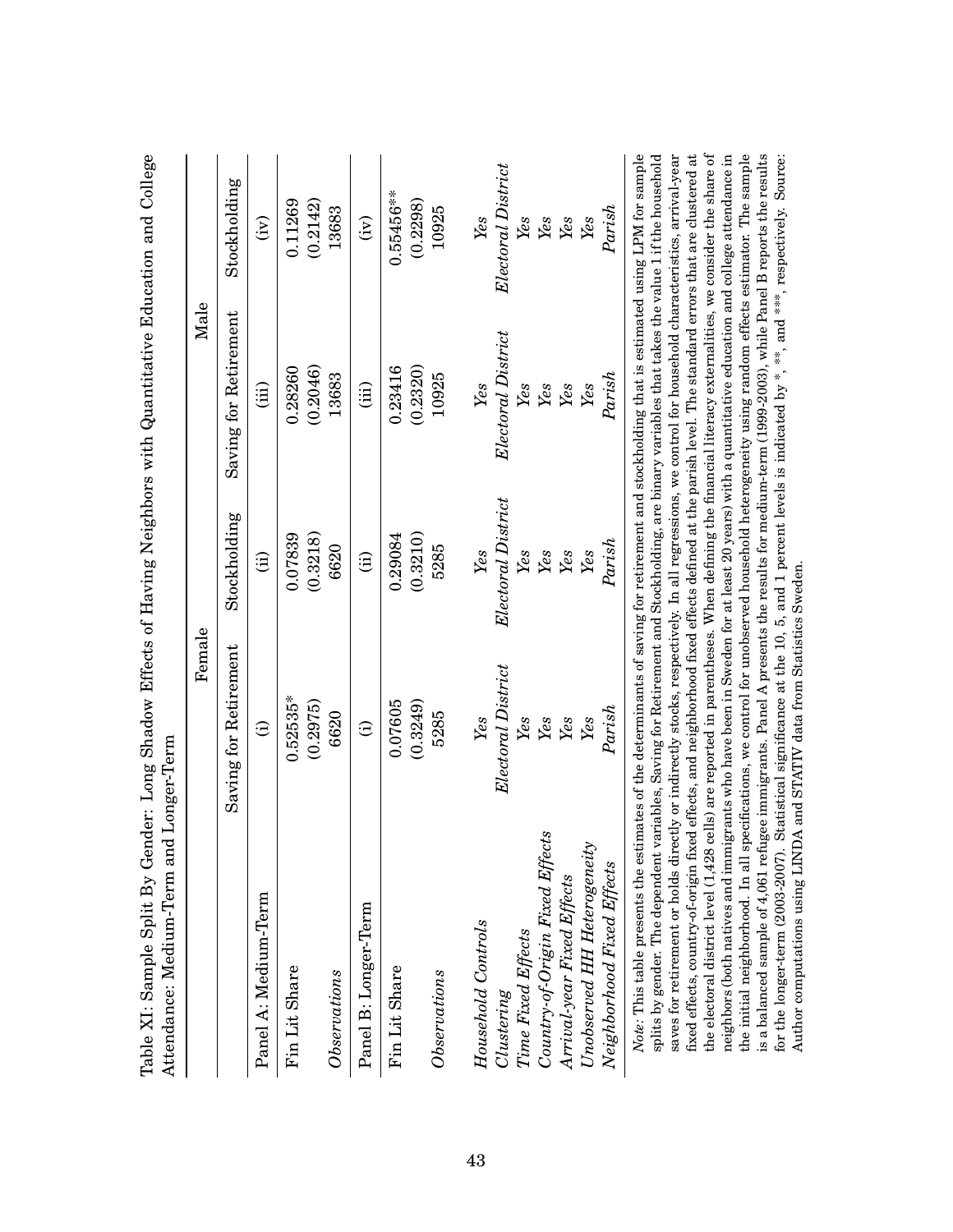| Table XII: Long Shadow Effects of Having Neighbors with Business/Economics Education:<br>Medium-Term, and Longer-Term for Alternative Social Group                                                                                                                                                                                                                                                                                                                                                                                                                                                                                                                                                                                                                                                                                                                                                                                                                                                                                                                                                                                                                                                                                      |                                                                                                                                                                                                                           |                    |                       | Full Observation Period, |
|-----------------------------------------------------------------------------------------------------------------------------------------------------------------------------------------------------------------------------------------------------------------------------------------------------------------------------------------------------------------------------------------------------------------------------------------------------------------------------------------------------------------------------------------------------------------------------------------------------------------------------------------------------------------------------------------------------------------------------------------------------------------------------------------------------------------------------------------------------------------------------------------------------------------------------------------------------------------------------------------------------------------------------------------------------------------------------------------------------------------------------------------------------------------------------------------------------------------------------------------|---------------------------------------------------------------------------------------------------------------------------------------------------------------------------------------------------------------------------|--------------------|-----------------------|--------------------------|
|                                                                                                                                                                                                                                                                                                                                                                                                                                                                                                                                                                                                                                                                                                                                                                                                                                                                                                                                                                                                                                                                                                                                                                                                                                         | Saving for Retirement                                                                                                                                                                                                     | Stockholding       | Saving for Retirement | Stockholding             |
| Panel A: Full Observation Period                                                                                                                                                                                                                                                                                                                                                                                                                                                                                                                                                                                                                                                                                                                                                                                                                                                                                                                                                                                                                                                                                                                                                                                                        | $\widehat{\Xi}$                                                                                                                                                                                                           | $\hat{H}$          | (iii)                 | $\widehat{F}$            |
| Fin Lit Share                                                                                                                                                                                                                                                                                                                                                                                                                                                                                                                                                                                                                                                                                                                                                                                                                                                                                                                                                                                                                                                                                                                                                                                                                           | $0.46570*$                                                                                                                                                                                                                | $0.59371**$        | $0.53023**$           | $0.67961**$              |
|                                                                                                                                                                                                                                                                                                                                                                                                                                                                                                                                                                                                                                                                                                                                                                                                                                                                                                                                                                                                                                                                                                                                                                                                                                         | (0.2424)                                                                                                                                                                                                                  | (0.2639)           | (0.2537)              | (0.2777)                 |
| Observations                                                                                                                                                                                                                                                                                                                                                                                                                                                                                                                                                                                                                                                                                                                                                                                                                                                                                                                                                                                                                                                                                                                                                                                                                            | 36513                                                                                                                                                                                                                     | 36513              | 36513                 | 36513                    |
| Panel B: Medium-Term                                                                                                                                                                                                                                                                                                                                                                                                                                                                                                                                                                                                                                                                                                                                                                                                                                                                                                                                                                                                                                                                                                                                                                                                                    | $\widehat{\Xi}$                                                                                                                                                                                                           | (i)                | (iii)                 | $\widehat{E}$            |
| Fin Lit Share                                                                                                                                                                                                                                                                                                                                                                                                                                                                                                                                                                                                                                                                                                                                                                                                                                                                                                                                                                                                                                                                                                                                                                                                                           | $0.48015*$                                                                                                                                                                                                                | 0.35321            | $0.53667***$          | 0.42907                  |
|                                                                                                                                                                                                                                                                                                                                                                                                                                                                                                                                                                                                                                                                                                                                                                                                                                                                                                                                                                                                                                                                                                                                                                                                                                         | (0.2513)                                                                                                                                                                                                                  | (0.2768)           | (0.2599)              | (0.2890)                 |
| Observations                                                                                                                                                                                                                                                                                                                                                                                                                                                                                                                                                                                                                                                                                                                                                                                                                                                                                                                                                                                                                                                                                                                                                                                                                            | 20303                                                                                                                                                                                                                     | 20303              | 20303                 | 20303                    |
| Panel C: Longer-Term                                                                                                                                                                                                                                                                                                                                                                                                                                                                                                                                                                                                                                                                                                                                                                                                                                                                                                                                                                                                                                                                                                                                                                                                                    | $\oplus$                                                                                                                                                                                                                  | (i)                | (iii)                 | (iv)                     |
| Fin Lit Share                                                                                                                                                                                                                                                                                                                                                                                                                                                                                                                                                                                                                                                                                                                                                                                                                                                                                                                                                                                                                                                                                                                                                                                                                           | $0.46762*$                                                                                                                                                                                                                | $0.89860***$       | $0.52318*$            | $0.99980***$             |
|                                                                                                                                                                                                                                                                                                                                                                                                                                                                                                                                                                                                                                                                                                                                                                                                                                                                                                                                                                                                                                                                                                                                                                                                                                         | (0.2784)                                                                                                                                                                                                                  | (0.2848)           | (0.2915)              | (0.2942)                 |
| Observations                                                                                                                                                                                                                                                                                                                                                                                                                                                                                                                                                                                                                                                                                                                                                                                                                                                                                                                                                                                                                                                                                                                                                                                                                            | 16210                                                                                                                                                                                                                     | 16210              | 16210                 | 16210                    |
|                                                                                                                                                                                                                                                                                                                                                                                                                                                                                                                                                                                                                                                                                                                                                                                                                                                                                                                                                                                                                                                                                                                                                                                                                                         |                                                                                                                                                                                                                           | Yes                |                       |                          |
| Household Controls                                                                                                                                                                                                                                                                                                                                                                                                                                                                                                                                                                                                                                                                                                                                                                                                                                                                                                                                                                                                                                                                                                                                                                                                                      | Yes                                                                                                                                                                                                                       |                    | Yes                   | Yes                      |
| Clustering                                                                                                                                                                                                                                                                                                                                                                                                                                                                                                                                                                                                                                                                                                                                                                                                                                                                                                                                                                                                                                                                                                                                                                                                                              | Electoral District                                                                                                                                                                                                        | Electoral District | Electoral District    | Electoral District       |
| Time Fixed Effects                                                                                                                                                                                                                                                                                                                                                                                                                                                                                                                                                                                                                                                                                                                                                                                                                                                                                                                                                                                                                                                                                                                                                                                                                      | Yes                                                                                                                                                                                                                       | Yes                | Yes                   | Yes                      |
| Country-of-Origin Fixed Effects                                                                                                                                                                                                                                                                                                                                                                                                                                                                                                                                                                                                                                                                                                                                                                                                                                                                                                                                                                                                                                                                                                                                                                                                         | Yes                                                                                                                                                                                                                       | Yes                | Yes                   | Yes                      |
| Arrival-year Fixed Effects                                                                                                                                                                                                                                                                                                                                                                                                                                                                                                                                                                                                                                                                                                                                                                                                                                                                                                                                                                                                                                                                                                                                                                                                              | Yes                                                                                                                                                                                                                       | Yes                | Yes                   | Yes                      |
| Unobserved HH Heterogeneity                                                                                                                                                                                                                                                                                                                                                                                                                                                                                                                                                                                                                                                                                                                                                                                                                                                                                                                                                                                                                                                                                                                                                                                                             | $\overline{N}$                                                                                                                                                                                                            | $\overline{N}$     | Yes                   | Yes                      |
| Neighborhood Fixed Effects                                                                                                                                                                                                                                                                                                                                                                                                                                                                                                                                                                                                                                                                                                                                                                                                                                                                                                                                                                                                                                                                                                                                                                                                              | Parish                                                                                                                                                                                                                    | Parish             | Parish                | Parish                   |
| dent variables, Saving for Retirement and Stockholding, are binary variables that takes the value 1 if the household saves for retirement or holds<br>immigrants who have been in Sweden for at least 10 years) with business/economics education and college attendance in the initial neighbor-<br>and 2004-2007, respectively. Statistical significance at the 10, 5, and 1 percent levels is indicated by *, ***, and ***, respectively. Source: Author<br>directly or indirectly stocks, respectively. In all regressions, we control for household characteristics, arrival-year fixed effects, country-of-origin<br>fixed effects, and neighborhood fixed effects defined at the parish level. The standard errors that are clustered at the electoral district level<br>$(1,428$ cells) are reported in parentheses. When defining the financial literacy externalities, we consider the share of neighbors (both natives and<br>Note: This table presents the estimates of the determinants of saving for retirement and stockholding that is estimated using LPM. The depen-<br>computations using LINDA and STATIV data from Statistics Sweden.<br>hood. In columns (iii) and (iv), we<br>is a balanced sample of 4,061 refu | also control for unobserved household heterogeneity using random effects estimator. In Panel A, the sample<br>gee immigrants for the years 1999-2007. In Panel B and C, the observation period is restricted to 1999-2003 |                    |                       |                          |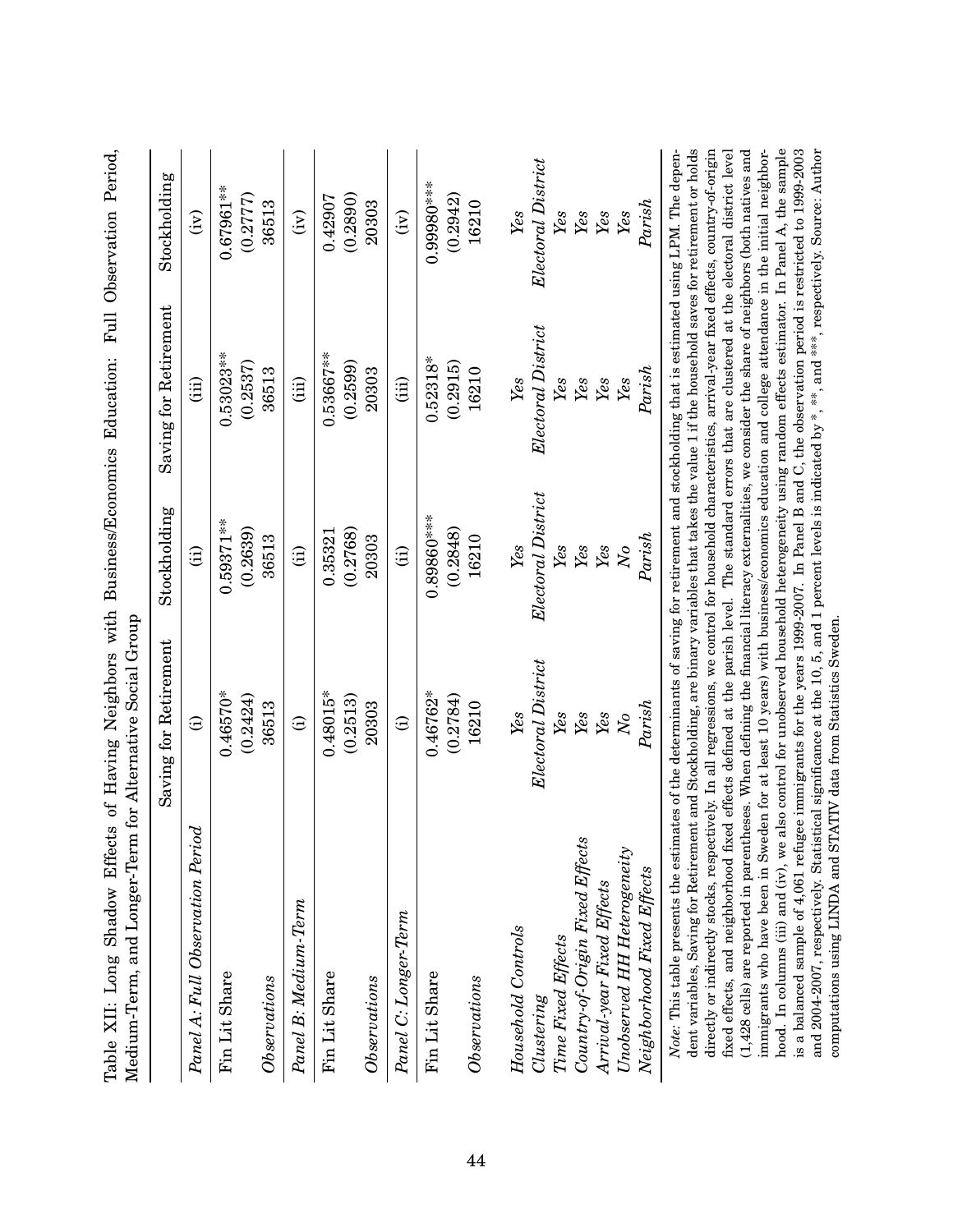|                                                                                                                                                                                     | High school and more  |                    | Less than $\operatorname{high\; school}$                                                                        |                    |
|-------------------------------------------------------------------------------------------------------------------------------------------------------------------------------------|-----------------------|--------------------|-----------------------------------------------------------------------------------------------------------------|--------------------|
|                                                                                                                                                                                     | Saving for Retirement | Stockholding       | Saving for Retirement                                                                                           | Stockholding       |
| Panel A: Medium-Term                                                                                                                                                                | Θ                     | $\widehat{H}$      | (iii)                                                                                                           | $\widetilde{E}$    |
| Fin Lit Share                                                                                                                                                                       | $0.83723**$           | $0.82388***$       | 0.09694                                                                                                         | $-0.33296$         |
| $\label{thm:obs} Observations$                                                                                                                                                      | (0.3323)<br>14212     | (0.3530)<br>14212  | (0.4005)<br>5821                                                                                                | (0.4322)<br>5821   |
| Panel B: Longer-Term                                                                                                                                                                | $\widehat{\Xi}$       | $\widehat{\Xi}$    | (iii)                                                                                                           | $\widehat{E}$      |
| Fin Lit Share                                                                                                                                                                       | $0.82613***$          | 1.40685***         | $-0.14698$                                                                                                      | 0.16899            |
|                                                                                                                                                                                     | (0.3728)              | (0.3533)           | (0.5758)                                                                                                        | (0.4929)           |
| $\label{thm:invariant} Observations$                                                                                                                                                | 11785                 | 11785              | 4211                                                                                                            | 4211               |
| Household Controls                                                                                                                                                                  | Yes                   | Yes                | Yes                                                                                                             | Yes                |
| Clustering                                                                                                                                                                          | Electoral District    | Electoral District | Electoral District                                                                                              | Electoral District |
| Time Fixed Effects                                                                                                                                                                  | Yes                   | Yes                | Yes                                                                                                             | Yes                |
| Country-of-Origin Fixed Effects                                                                                                                                                     | Yes                   | Yes                | Yes                                                                                                             | Yes                |
| Arrival-year Fixed Effects                                                                                                                                                          | Yes                   | Yes                | Yes                                                                                                             | Yes                |
| Unobserved HH Heterogeneity                                                                                                                                                         | Yes                   | Yes                | Yes                                                                                                             | Yes                |
| Neighborhood Fixed Effects                                                                                                                                                          | ${\it Paris} h$       | Parish             | ${\it Paris} h$                                                                                                 | Parish             |
| $Note: This table presents the estimates of the determinants of saving for retirement and stocholding that is estimated using LPM for sample.$<br>splits by the level of education. |                       |                    | The dependent variables, Saving for Retirement and Stockholding, are binary variables that takes the value 1 if |                    |

Table XIII: Sample Split By Education: Long Shadow Effects of Having Neighbors with Business/Economics Education Table XIII: Sample Split By Education: Long Shadow Effects of Having Neighbors with Business/Economics Education

clustered at the electoral district level (1,428 cells) are reported in parentheses. When defining the financial literacy externalities, we consider<br>the share of neighbors (both natives and immigrants who have been in Swed  $splits$  by the level of education. The dependent variables, Saving for Retirement and Stockholding, are binary variables that takes the value 1 if arrival-year fixed effects, country-of-origin fixed effects, and neighborhood fixed effects defined at the parish level. The standard errors that are college attendance in the initial neighborhood. In all specifications, we control for unobserved household heterogeneity using random effects estimator. The sample is a balanced sample of 4,061 refugee immigrants. Panel A presents the results for medium-term (1999-2003), while the household saves for retirement or holds directly or indirectly stocks, respectively. In all regressions, we control for household characteristics, Panel B reports the results for the longer-term (2003-2007). Statistical significance at the 10, 5, and 1 percent levels is indicated by \*, \*\*, and the household saves for retirement or holds directly or indirectly stocks, respectively. In all regressions, we control for household characteristics, arrival-year fixed effects, country-of-origin fixed effects, and neighborhood fixed effects defined at the parish level. The standard errors that are clustered at the electoral district level (1,428 cells) are reported in parentheses. When defining the financial literacy externalities, we consider the share of neighbors (both natives and immigrants who have been in Sweden for at least 10 years) with a business/economics education and college attendance in the initial neighborhood. In all specifications, we control for unobserved household heterogeneity using random effects estimator. The sample is a balanced sample of 4,061 refugee immigrants. Panel A presents the results for medium-term (1999-2003), while Panel B reports the results for the longer-term (2003-2007). Statistical significance at the 10, 5, and 1 percent levels is indicated by \*, \*\*, and \*\*\*, respectively. Source: Author computations using LINDA and STATIV data from Statistics Sweden. \*\*\*, respectively. Source: Author computations using LINDA and STATIV data from Statistics Sweden.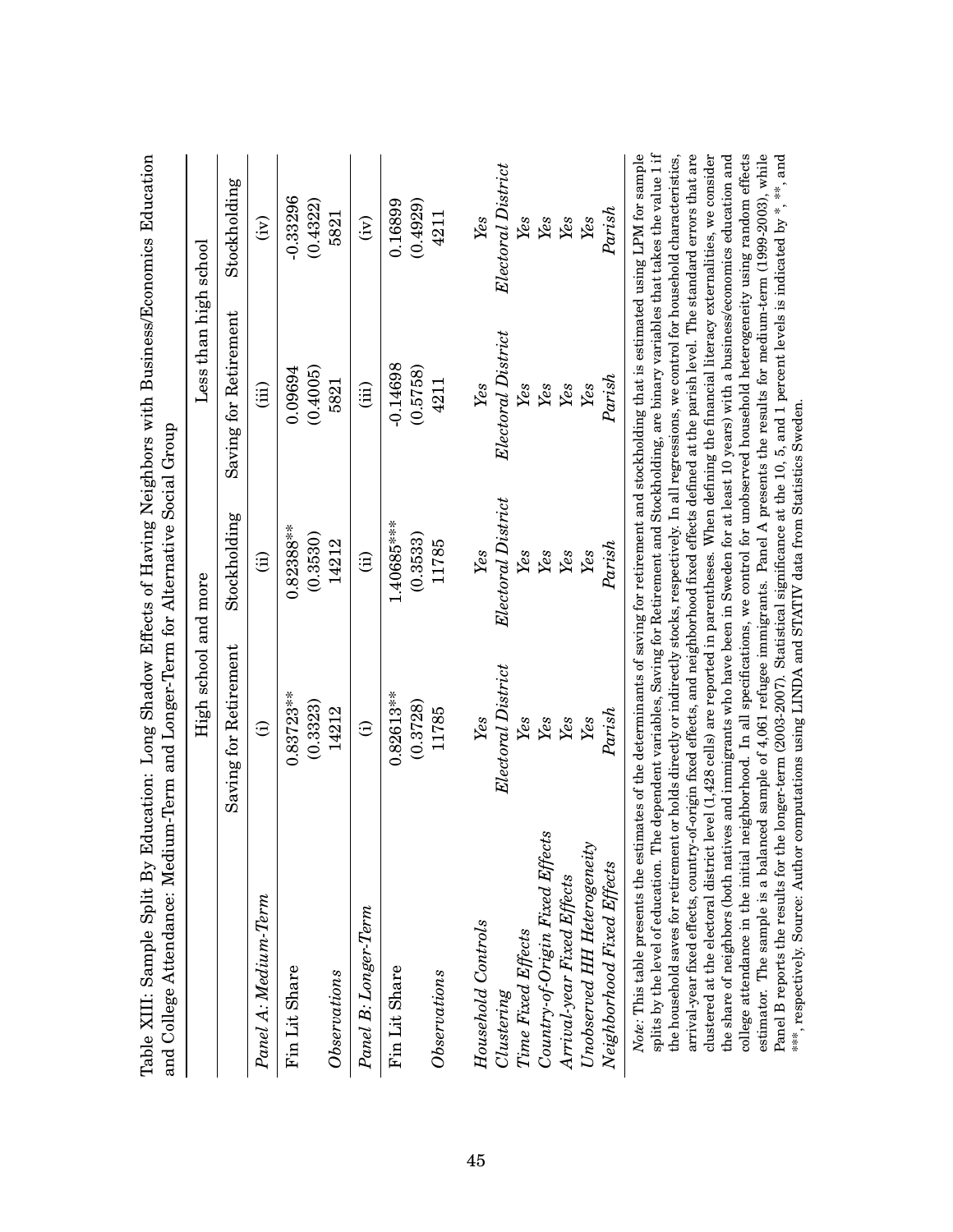|                                                                                                                                                                                                                                                                                                 | Female                |                        | Male                  |                    |
|-------------------------------------------------------------------------------------------------------------------------------------------------------------------------------------------------------------------------------------------------------------------------------------------------|-----------------------|------------------------|-----------------------|--------------------|
|                                                                                                                                                                                                                                                                                                 | Saving for Retirement | Stockholding           | Saving for Retirement | Stockholding       |
| Panel A: Medium-Term                                                                                                                                                                                                                                                                            | $\widehat{\Xi}$       | $\widehat{\mathrm{d}}$ | (iii)                 | $\widetilde{E}$    |
| Fin Lit Share                                                                                                                                                                                                                                                                                   | 0.15259               | $-0.34859$             | $0.58712*$            | $0.76180**$        |
|                                                                                                                                                                                                                                                                                                 | (0.4780)              | (0.4980)               | (0.3239)              | (0.3434)           |
| $\label{thm:obs} Observations$                                                                                                                                                                                                                                                                  | 6490                  | 6490                   | 13543                 | 13543              |
| Panel B: Longer-Term                                                                                                                                                                                                                                                                            | $\widehat{\Xi}$       | $\hat{a}$              | (iii)                 | $\widetilde{E}$    |
| Fin Lit Share                                                                                                                                                                                                                                                                                   | 0.16746               | 0.17516                | 0.56563               | 1.31635***         |
|                                                                                                                                                                                                                                                                                                 | (0.5185)              | (0.4879)               | (0.3717)              | (0.3690)           |
| $\label{thm:invariant} Observations$                                                                                                                                                                                                                                                            | 5182                  | 5182                   | 10814                 | 10814              |
| Household Controls                                                                                                                                                                                                                                                                              | Yes                   | Yes                    | $\mathit{Yes}$        | Yes                |
| Clustering                                                                                                                                                                                                                                                                                      | Electoral District    | Electoral District     | Electoral District    | Electoral District |
| Time Fixed Effects                                                                                                                                                                                                                                                                              | Yes                   | Yes                    | Yes                   | Yes                |
| Country-of-Origin Fixed Effects                                                                                                                                                                                                                                                                 | Yes                   | Yes                    | Yes                   | Yes                |
| Arrival-year Fixed Effects                                                                                                                                                                                                                                                                      | Yes                   | Yes                    | Yes                   | Yes                |
| Unobserved HH Heterogeneity                                                                                                                                                                                                                                                                     | Yes                   | Yes                    | Yes                   | Yes                |
| Neighborhood Fixed Effects                                                                                                                                                                                                                                                                      | ${\it Paris} h$       | Parish                 | Parish                | Parish             |
| Note: This table presents the estimates of the determinants of saving for retirement and stockholding that is estimated using LPM for sample<br>splits by gender. The dependent variables, Saving for Retirement and Stockholding, are binary variables that takes the value 1 if the household |                       |                        |                       |                    |

Table XIV: Sample Split By Gender: Long Shadow Effects of Having Neighbors with Business/Economics Education and Table XIV: Sample Split By Gender: Long Shadow Effects of Having Neighbors with Business/Economics Education and

at the electoral district level (1,428 cells) are reported in parentheses. When defining the financial literacy externalities, we consider the share of neighbors (both natives and immigrants who have been in Sweden for at least 10 years) with a business/economics education and college The sample is a balanced sample of 4,061 refugee immigrants. Panel A presents the results for medium-term (1999-2003), while Panel B reports the results for the longer-term (2003-2007). Statistical significance at the 10, 5, and 1 percent levels is indicated by \*, \*\*, and \*\*\*, saves for retirement or holds directly or indirectly stocks, respectively. In all regressions, we control for household characteristics, arrival-year fixed effects, country-of-origin fixed effects, and neighborhood fixed effects defined at the parish level. The standard errors that are clustered attendance in the initial neighborhood. In all specifications, we control for unobserved household heterogeneity using random effects estimator. The sample is a balanced sample of 4,061 refugee immigrants. Panel A presents the results for medium-term (1999-2003), while Panel B splits by gender. The dependent variables, Saving for Retirement and Stockholding, are binary variables that takes the value 1 if the household saves for retirement or holds directly or indirectly stocks, respectively. In all regressions, we control for household characteristics, arrival-year fixed effects, country-of-origin fixed effects, and neighborhood fixed effects defined at the parish level. The standard errors that are clustered at the electoral district level (1,428 cells) are reported in parentheses. When defining the financial literacy externalities, we consider the share of neighbors (both natives and immigrants who have been in Sweden for at least 10 years) with a business/economics education and college attendance in the initial neighborhood. In all specifications, we control for unobserved household heterogeneity using random effects estimator. reports the results for the longer-term (2003-2007). Statistical significance at the 10, 5, and 1 percent levels is indicated by \*, \*\*, and \*\*\*, respectively. Source: Author computations using LINDA and STATIV data from Statistics Sweden. respectively. Source: Author computations using LINDA and STATIV data from Statistics Sweden.